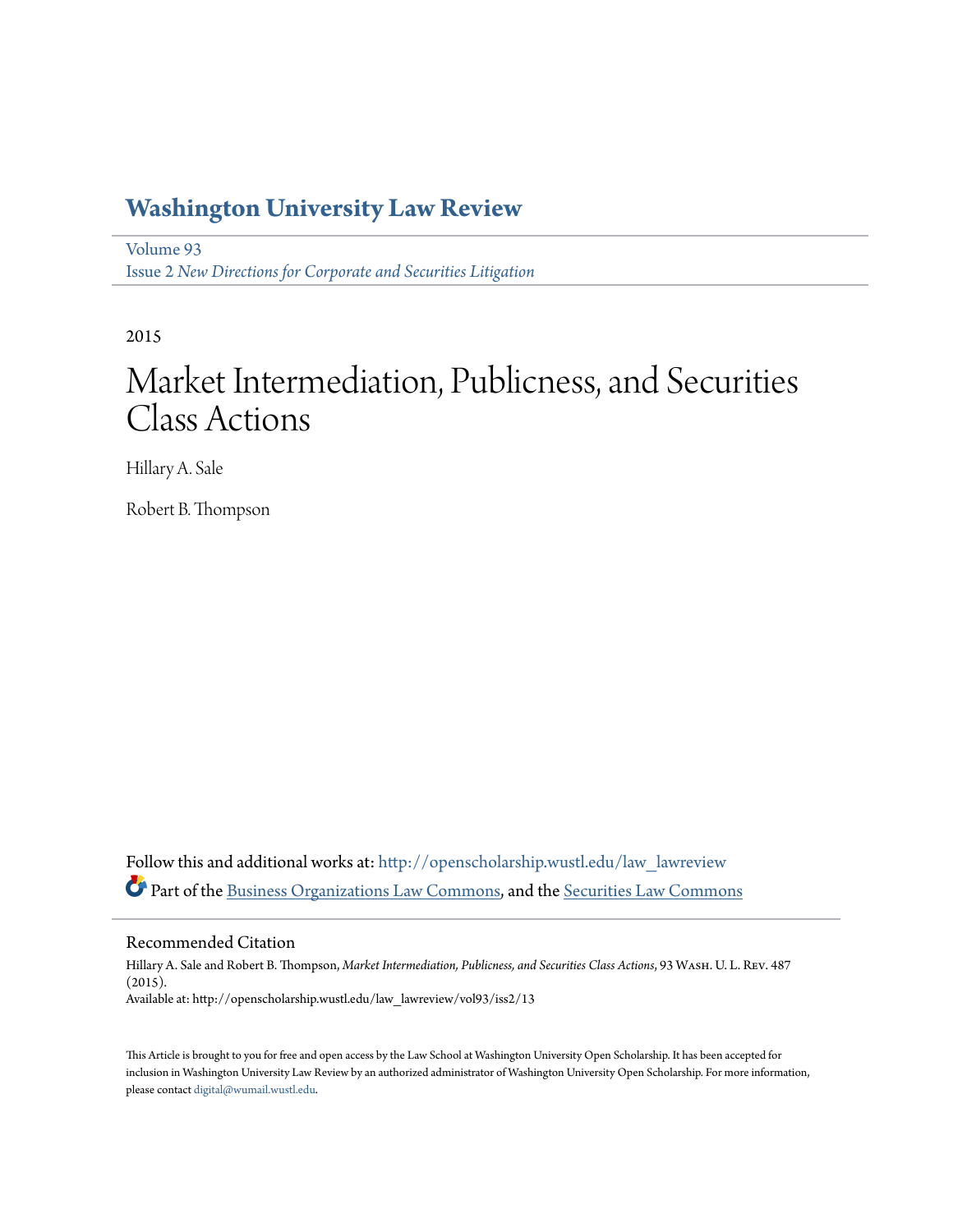# **MARKET INTERMEDIATION, PUBLICNESS, AND SECURITIES CLASS ACTIONS**

# **HILLARY A. SALE ROBERT B. THOMPSON**

#### **ABSTRACT**

*Securities class actions play a crucial, if contested, role in the policing of securities fraud and the protection of securities markets. The theoretical understanding of these private enforcement claims needs to evolve to encompass the broader set of goals that underlie the securities regulatory impulse and the publicness of those goals. Further, a clear grasp of the modern securities class action also requires an updated understanding of how the role of market intermediation in securities transactions has reshaped the realities of securities litigation in public companies and the evolution of the fraud cause of action in the context of open-market transactions. The Supreme Court's embrace of market efficiency as a mechanism to establish reliance in its 1988 decision,* Basic Inc. v. Levinson*, illustrates the necessary adaptation of common-law fraud to the modern market setting, and congressional enactment of the PSLRA in 1995 exemplifies the efforts to respond to the litigation risks inherent in that adaptation. Together,* Basic *and the PSLRA provide a framework for understanding both a series of recent Supreme Court decisions on securities class actions and a different understanding of the theory undergirding those class actions. To develop this understanding, we expand the conversation about the goals of securities regulation to include the set of goals that are rooted in publicness and focus on market protection, innovation, and growth, as well as stability and systemic considerations. We posit that this broader theoretical understanding explains why the Court rejected a challenge to the fraud-on-the-market* 

Walter D. Coles Professor of Law and Professor of Management, Washington University School of Law, St. Louis. We'd like to thank the faculties at University of Minnesota Law School, University of Southern California Gould School of Law, and Washington University School of Law for helpful comments at seminars. In addition, thanks go to Bill Bratton, Jill Fisch, Claire Hill, Pauline Kim, Don Langevoort, Alex Lee, Brett McDonnell, Liz Sepper, Gordon Smith, Andrew Tuch, and Peter Wiedenbeck for their comments and insights. For research assistance, thanks go to Kate Hundt (2015), John Gauthier (2015), Alana Siegel (2017), Elizabeth Sinclair (2017), Jeremy Tripp (2016), and Laura Venn (2016) (Washington University School of Law) and Paul Alexander (2015, Georgetown).

Peter P. Weidenbruch Jr. Professor of Business Law, Georgetown University Law Center.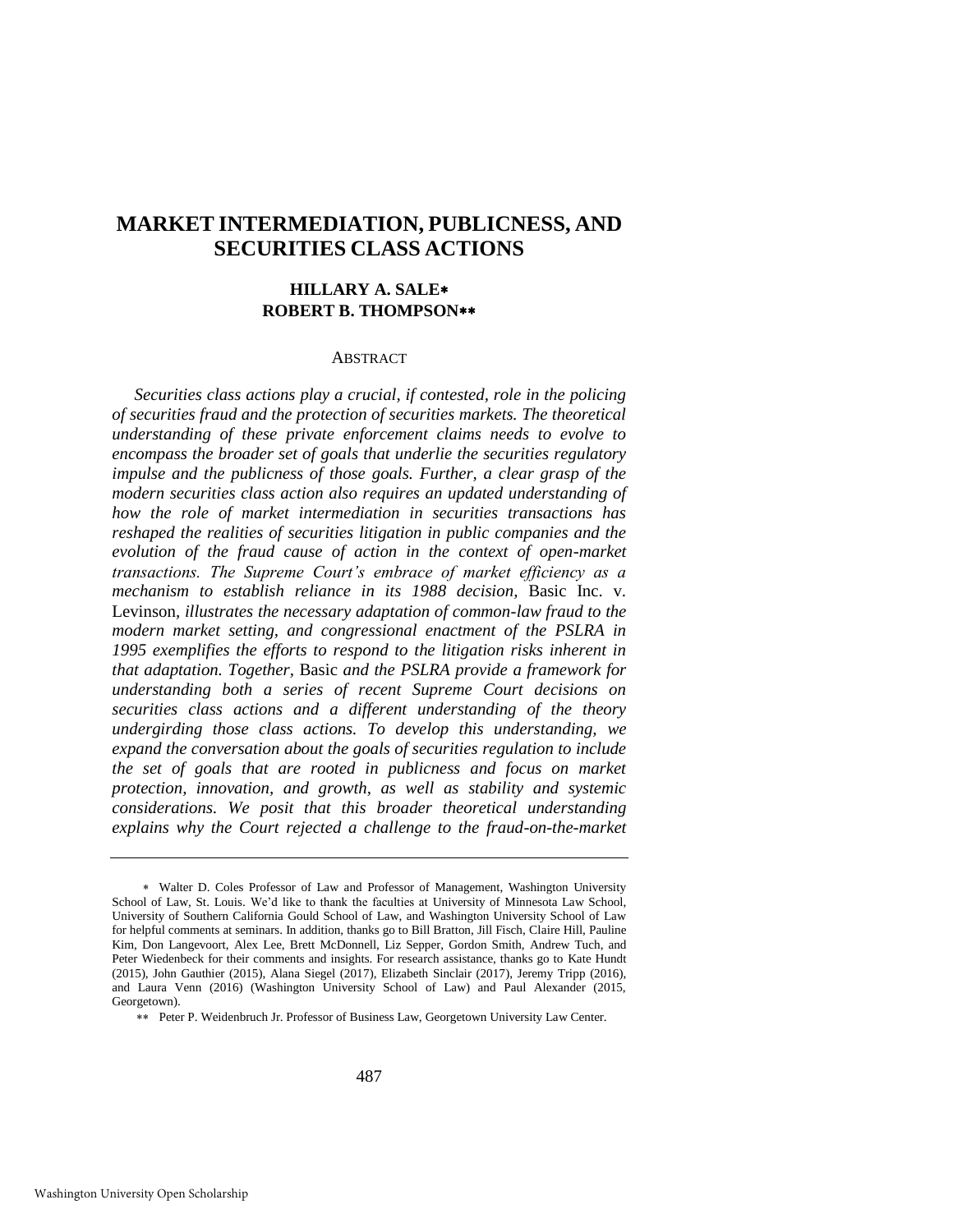*doctrine and, instead, permitted the continued use of market efficiency: the Court chose to preserve the deterrence and enforcement role of these cases in promoting market growth and innovation. We then apply this understanding of publicness and market intermediation to the interpretation of the Court's limited, but ambiguous, use of "price impact" in securities-fraud cases. Our analysis reveals that the practical balance established by* Basic *and the PSLRA has prevailed over pure doctrinal approaches to issues like reliance or other, more incomplete, theoretical explanations focused solely on compensation, deterrence, and investor protection, but neglects the role of publicness in the securities markets.* 

#### TABLE OF CONTENTS

|                 | I. THE COMMON-LAW FOUNDATION OF SECTION 10(b) AND RULE                  |  |  |  |  |  |
|-----------------|-------------------------------------------------------------------------|--|--|--|--|--|
|                 |                                                                         |  |  |  |  |  |
|                 |                                                                         |  |  |  |  |  |
| A.              | Class Actions as a Response to the Economics of Individual              |  |  |  |  |  |
|                 |                                                                         |  |  |  |  |  |
| $B_{\cdot}$     | Class Actions and Litigation Agency Costs 499                           |  |  |  |  |  |
| $\mathcal{C}$ . |                                                                         |  |  |  |  |  |
| D.              | Causation and Impersonal Market Transactions 501                        |  |  |  |  |  |
| E.              |                                                                         |  |  |  |  |  |
| $F_{\cdot}$     | Class-Certification Procedures in Securities Class Actions  506         |  |  |  |  |  |
| G.              | Class Actions and Theories About Securities Regulation  507             |  |  |  |  |  |
|                 | <b>III. TWENTY-FIRST CENTURY SUPREME COURT SECURITIES</b>               |  |  |  |  |  |
|                 | JURISPRUDENCE: MATERIALITY, RELIANCE, LOSS CAUSATION,                   |  |  |  |  |  |
|                 |                                                                         |  |  |  |  |  |
| $A_{-}$         |                                                                         |  |  |  |  |  |
|                 | Dura Pharmaceuticals: Pleading Front-End (Time 1)<br>$l_{\cdot}$        |  |  |  |  |  |
|                 | Facts Does Not Meet the Standard for Pleading Loss                      |  |  |  |  |  |
|                 |                                                                         |  |  |  |  |  |
|                 | Halliburton I: Proof of Loss Causation Is Not Required<br>2.            |  |  |  |  |  |
|                 | to Show Reliance at Time 1 or for Class Certification 512               |  |  |  |  |  |
|                 | Amgen: Materiality Need Not Be Proved at Class<br>3.                    |  |  |  |  |  |
|                 |                                                                         |  |  |  |  |  |
|                 | Halliburton II: Affirming the Basic Presumption and<br>$\overline{4}$ . |  |  |  |  |  |
|                 | Rejecting Proof, but Allowing Rebuttal, of                              |  |  |  |  |  |
|                 |                                                                         |  |  |  |  |  |
| <i>B</i> .      |                                                                         |  |  |  |  |  |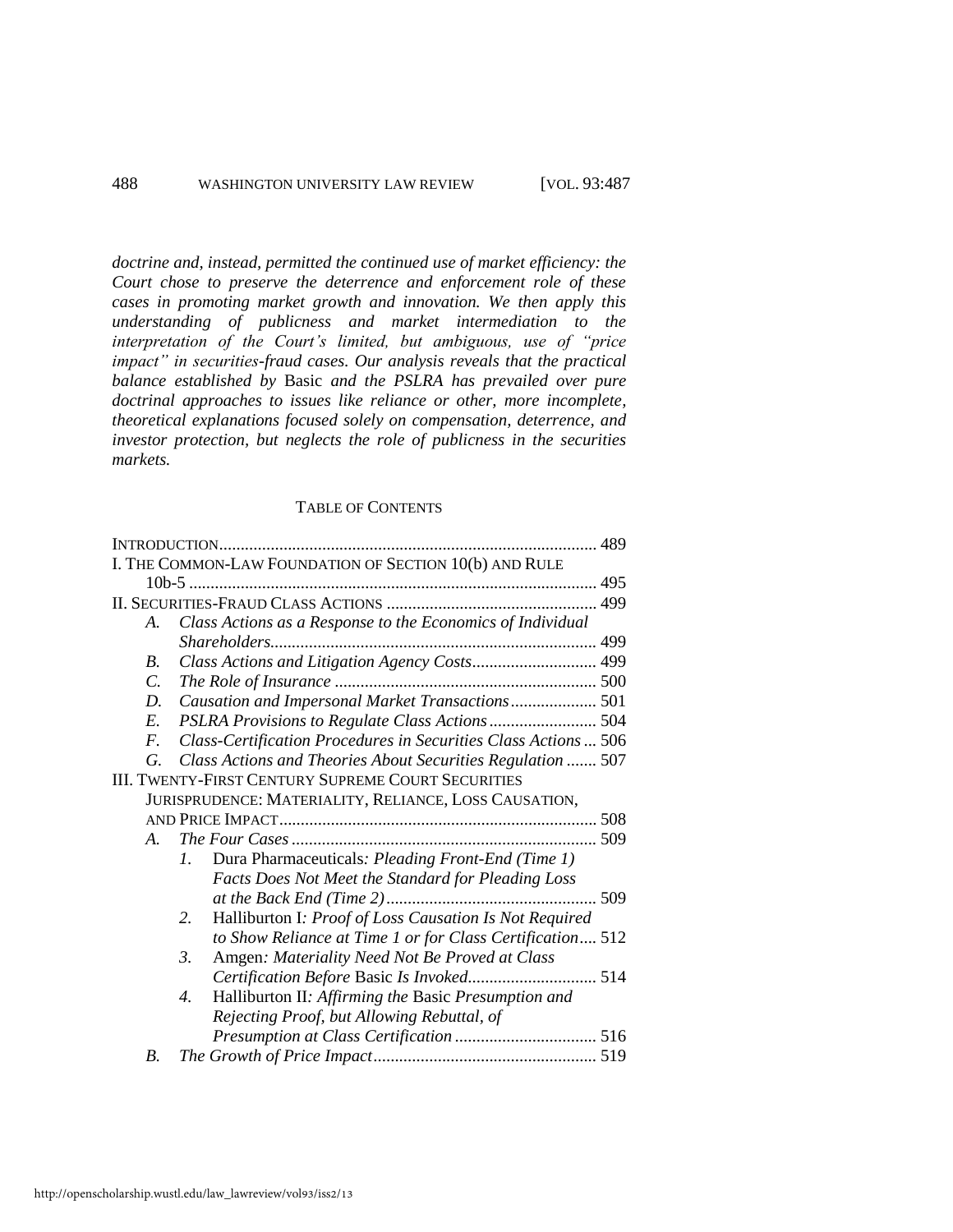| $\mathbf{IV}$ |  | MARKET INTERMEDIATION AND THE SECURITIES CLASS                 |  |
|---------------|--|----------------------------------------------------------------|--|
|               |  |                                                                |  |
|               |  | A. The Publicness of Securities Regulation and Enforcement 526 |  |
|               |  | B. Market-Efficiency Theory, Market Intermediation,            |  |
|               |  |                                                                |  |
|               |  | C. The Role of Market Intermediation in Reliance and Price     |  |
|               |  |                                                                |  |
|               |  | 1. Market Intermediation and the Evolution of 10b-5            |  |
|               |  |                                                                |  |
|               |  |                                                                |  |
|               |  |                                                                |  |

#### **INTRODUCTION**

The legitimacy and efficacy of Rule  $10b-5<sup>1</sup>$  and the use of class actions to enforce it have been debated at great length. The initial judicial focus on the implication of a private right of action gave way to contests over the meaning of the elements of common-law fraud and other prerequisites necessary to prove the cause of action.<sup>2</sup> The seesaw pattern of the cases in the first half-century of federal securities laws were enough to give a reader whiplash.<sup>3</sup> Later congressional and judicial action, such as the Private Securities Litigation Reform Act of 1995 ("PSLRA"), inserted procedural hurdles to contain litigation agency costs and provided openings to vigorous contests over which elements of fraud are ripe for decision at early points in the litigation cycle.<sup>4</sup> Over time, the fact of the 10b-5 cause of action has become more clear and permanent, but the

<sup>1. 17</sup> C.F.R. § 240.10b-5 (2016) (prohibiting fraud in connection with the purchase or sale of a security).

<sup>2.</sup> *See* A.C. Pritchard & Robert B. Thompson, *Securities Law and the New Deal Justices*, 95 VA. L. REV. 841, 894 (2009).

<sup>3.</sup> An initial long stretch of expansive holdings by the Supreme Court gave way to a seemingly unbroken run of restrictive opinions. *See* E. Thomas Sullivan & Robert B. Thompson, *The Supreme Court and Private Law: The Vanishing Importance of Securities and Antitrust*, 53 EMORY L.J. 1571 (2004) (showing expansive decisions from the late 1930s through the early 1970s and then twenty-four restrictive decisions and one expansive decision in the 1970s and 1980s after Justices Powell and Rehnquist joined the Court); *see also* A.C. Pritchard, *Justice Lewis F. Powell, Jr., and the Counterrevolution in the Federal Securities Laws*, 52 DUKE L.J. 841 (2003) (tracing the change from expansive to restrictive decisions to the influence of Justice Lewis Powell, appearing upon his arrival and disappearing with his retirement).

<sup>4.</sup> *See* Private Securities Litigation Reform Act of 1995, Pub. L. No. 104-67, 109 Stat. 737 (codified as amended in scattered sections of 15 U.S.C.).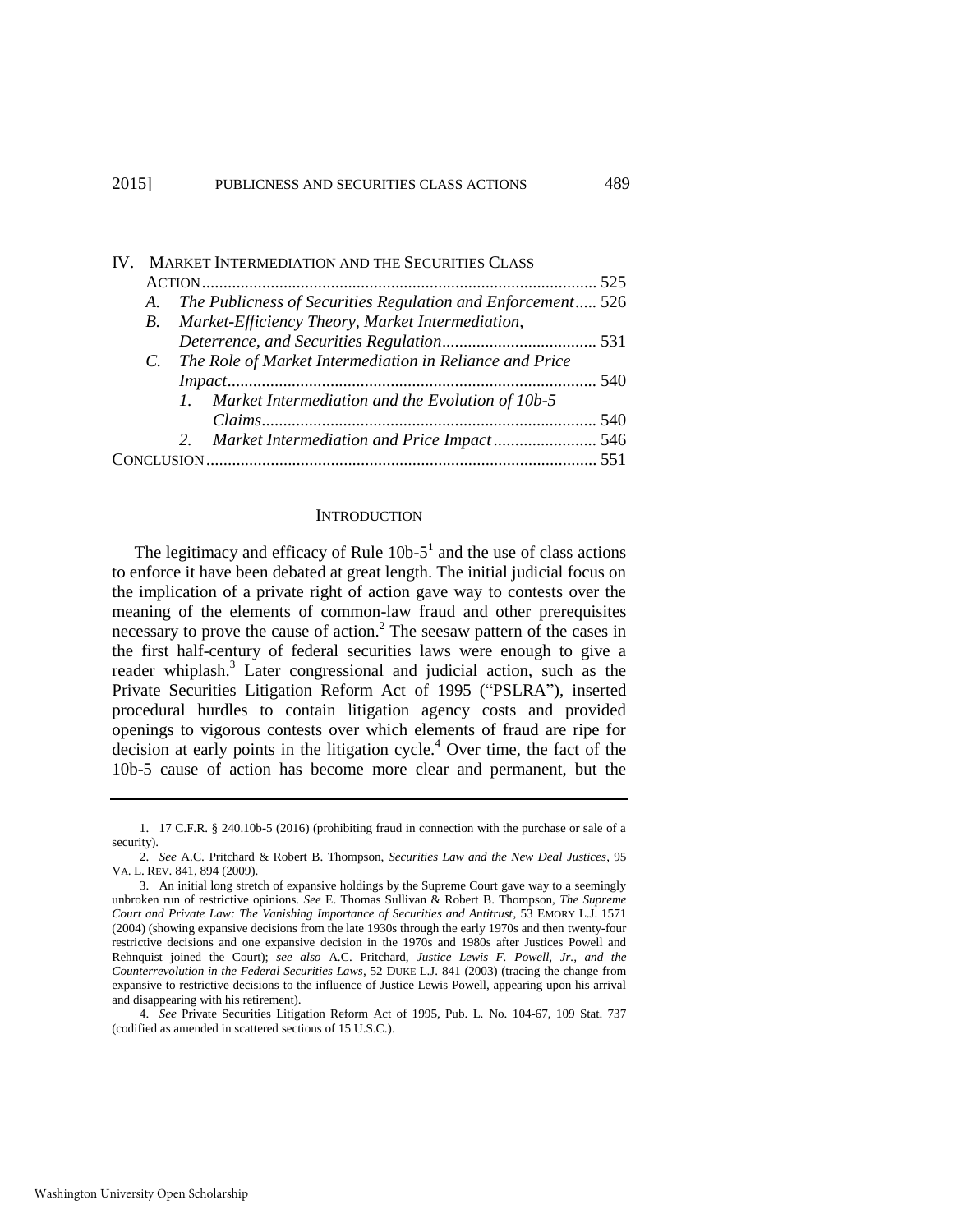interpretation of it has become more opaque and procedurally focused.<sup>5</sup> A series of post-2010 US Supreme Court cases focused on how much of the 10b-5 cause of action is fair game at the class-certification phase of the litigation.<sup>6</sup> In doing so, they illustrate the turn to procedure and the complexity and confusion that have come with it, while reaffirming the Court's commitment to the securities class action as an enforcement and deterrence mechanism.

But it was not just the law that changed; there were fundamental changes in the role of markets in securities transactions. The expanding role of market intermediation in securities transactions is important to understanding the evolution of the common-law tort of deceit into today's fraud-on-the-market-based 10b-5 class action, as well as to the specific issue of price impact. First, as the Supreme Court said in *Basic Inc. v. Levinson*, the market is an unpaid agent of the investors in modern securities transactions.<sup>7</sup> By adopting the fraud-on-the-market presumption, it recognized that the necessary connection between defendants' misrepresentations and plaintiffs' loss can be shown when, in an efficient market, the fraud is incorporated into the market price of a security and thereby impacts the investors' decision to buy or sell stock.<sup>8</sup> In doing so, the Court acknowledged the role of the market as an impersonal intermediary in the transmission of information in today's securities transactions. Second, modern financial learning, including, for example, diversification and portfolio theory, tells us that most shareholders own only a small percentage in any particular company and, thus, have little reason to be active investors, including, for example, suing when there is fraud.<sup>9</sup> The class action mechanism brings efficiencies to this setting and, as the Court has recognized, is practically the only way private actions are likely to be brought, providing an enforcement mechanism for securities regulations and, thereby, acting as a deterrant to wrongdoers.

<sup>5.</sup> John C. Coates IV, *Securities Litigation in the Roberts Court: An Early Assessment*, 57 ARIZ. L. REV. 1 (2015).

<sup>6.</sup> Those cases pushed two fraud elements—materiality and loss causation—out of the classcertification phase and reaffirmed the Court's pathbreaking *Basic Inc. v. Levinson* decision, published a quarter-century earlier, which embraced theories of market efficiency as the basis for a presumption of the reliance element of fraud. Basic Inc. v. Levinson, 485 U.S. 224 (1988).

<sup>7.</sup> *Basic*, 485 U.S. at 244 (citing one of the early fraud-on-the-market cases, *In re* LTV Sec. Litig., 88 F.R.D. 134, 143 (N.D. Tex. 1980)). That opinion, written by Patrick Higginbotham, later a judge on the Fifth Circuit, also discussed "the market's role as a transmission belt" for information. *LTV*, 88 F.R.D. at 143.

<sup>8.</sup> *Basic*, 485 U.S. at 246–47.

<sup>9.</sup> *See infra* not[e 37 a](#page-13-0)nd accompanying text.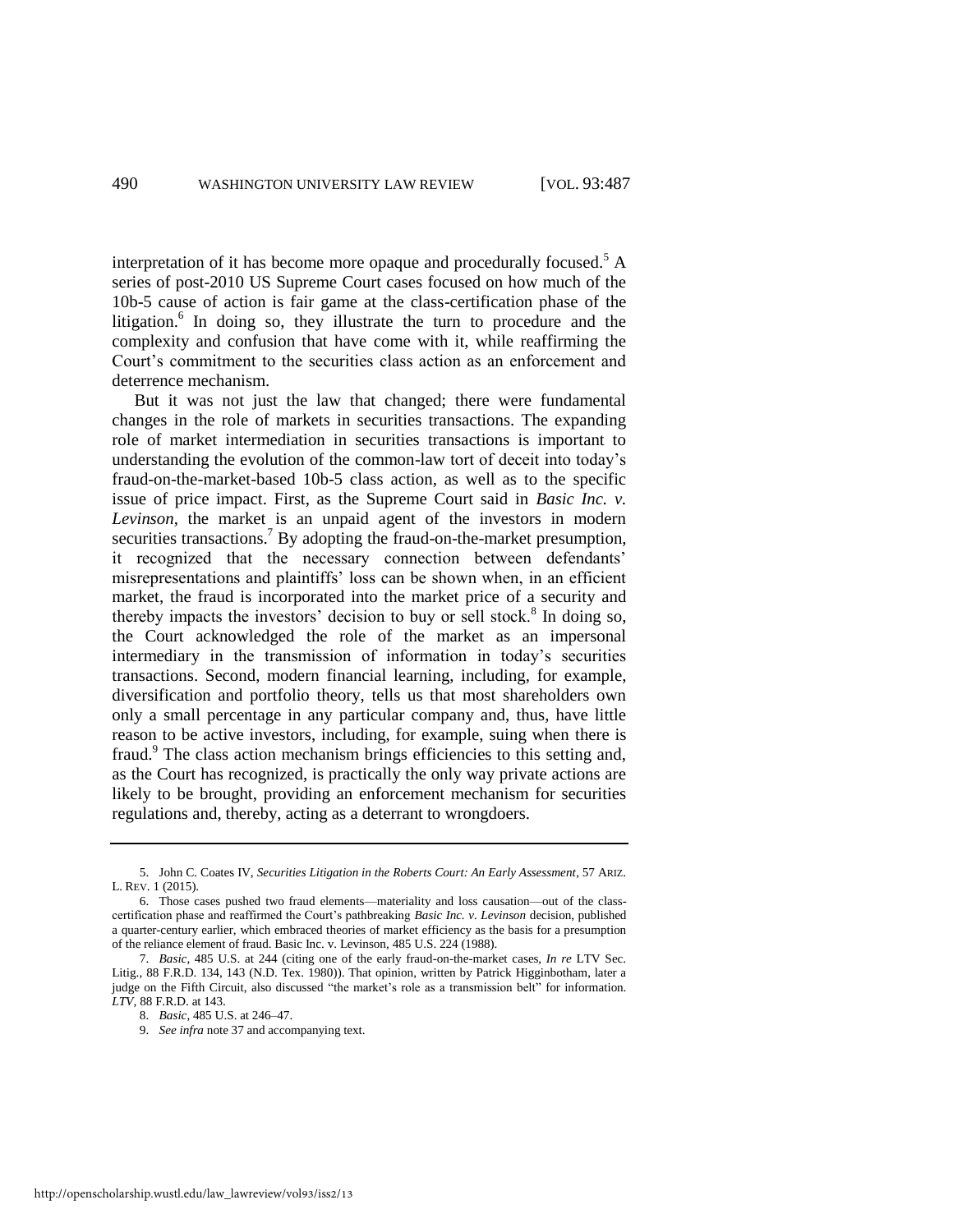These legal developments and the new market realities have combined to poke holes in traditional theories for private enforcement. Diversified investors, particularly those following more passive investment strategies of relying on the market, may seem just as likely to be hurt by private fraud suits (as their portfolio companies pay the costs of the litigation) as to benefit on the receiving end of those suits. Further, the law of the 10b-5 claim has lost any coherent connection to the traditional tort-based compensation rationale, and more generally, the case law has made a hash of the 10b-5 jurisprudence. $^{10}$ 

This Article develops a better theoretical understanding of these issues. In Part I, we focus on the Rule 10b-5 cause of action and its foundation in common-law fraud. The 10b-5 claim is ripe for confusion. Its fraud base means there are as many as eight elements the plaintiff must separately prove to prevail and an equal number of places where the defendant can mount an attack.<sup>11</sup> A judicial tendency to conflate the elements and their proof—for example, materiality with reliance, or reliance with loss causation—exacerbates the mess.<sup>12</sup> Further, the interaction of two key temporal dimensions of the 10b-5 claim adds to the complexity:

(1) The front end and back end of litigation (i.e., matters to be addressed in pretrial motions versus those left to trial). Congress has chosen to move judicial review forward for some, but not all, of the elements that make up a Rule 10b-5 claim so that parties have ample incentive to characterize their claims to fit the procedural setting most favorable to their case.

(2) The front end and back end of a fraud. The nature of fraud is that there seemingly is a temporal division between when defendant's misrepresentation and plaintiff's reliance on it occur and when plaintiff's injury is ordinarily realized and measureable. This line turns out to be less real in a class action context, but has been subject to recurring battles in the class certification setting.<sup>13</sup>

<span id="page-5-0"></span><sup>10.</sup> *See infra* Part IV.

<sup>11.</sup> See *infra* Part I for a discussion of the common-law elements of fraud.

<sup>12.</sup> *See, e.g.*, Amgen Inc. v. Conn. Ret. Plans & Trust Funds, 133 S. Ct. 1184, 1212 (2013) (Thomas, J., dissenting) (arguing the *Amgen* majority "conflat[ed] the doctrinally independent (and distinct) elements of materiality and reliance"); Oscar Private Equity Invs. v. Allegiance Telecom, Inc., 487 F.3d 261 (5th Cir. 2007) (conflating loss causation with reliance), *abrogated by* Erica P. John Fund, Inc. v. Halliburton Co., 131 S. Ct. 2179 (2011).

<sup>13.</sup> Jill Fisch has very effectively addressed the temporal confusion between ex ante price distortion and ex post price impact. Jill E. Fisch, *The Trouble with* Basic*: Price Distortion after*  Halliburton, 90 WASH. U. L. REV. 895, 899, 921, 924 (2013). Don Langevoort likewise has pointed to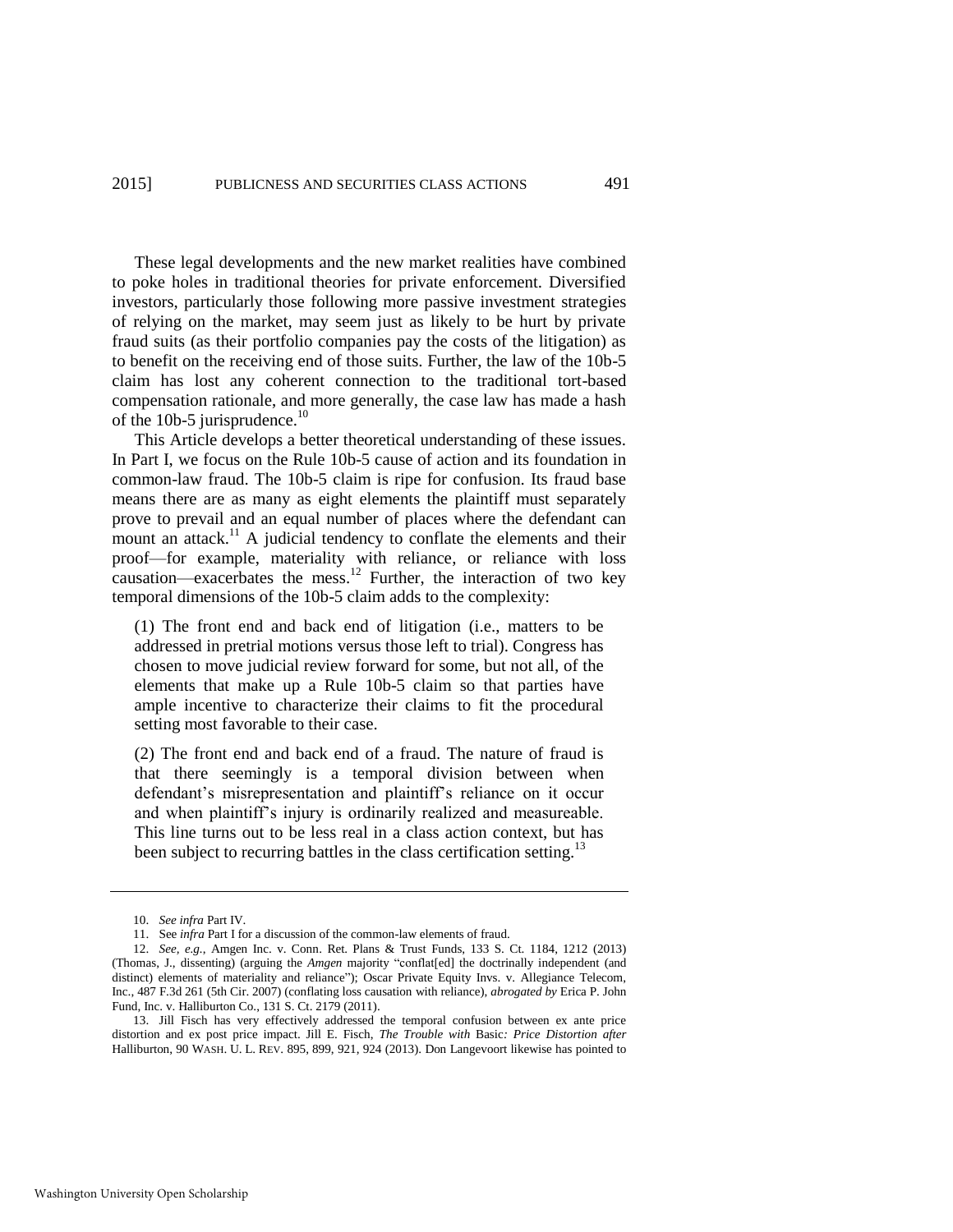As to the first, defendants' natural inclination is to push issues forward to the earlier stages of litigation, where procedure reigns over substance.<sup>14</sup> In three cases before the Supreme Court since 2010, defendants sought to require the plaintiffs to prove three of the substantive elements of the 10b-5 cause of action—materiality, reliance, and loss causation—as a condition to class certification.<sup>15</sup> The defense bar has pressed the Court to accept that elements that might otherwise be subject to proof only at trial should be proved earlier in the litigation, thereby preventing a trial. The defendants came up short in each case, but those cases shifted the judicial focus to yet another issue: price impact. Defendants are now using the price impact element to contest reliance during the class-certification phase. We explore that debate later in the Article by examining its place in the larger theoretical debate about securities class actions.<sup>16</sup> We also discuss another key element of the class action, reliance, which is very

the conflation of reliance and loss causation. Donald C. Langevoort, *Judgment Day for Fraud-on-the-Market: Reflections on* Amgen *and the Second Coming of* Halliburton, 57 ARIZ. L. REV. 37 (2015).

14. The PSLRA permits defendants to bring a motion to dismiss as to scienter and misrepresentation prior to any discovery, increasing opportunities for defendants to take advantage of the procedural settings at the front end of litigation. Private Securities Litigation Reform Act of 1995, 15 U.S.C. § 78u-4(b)(3) (2014). One study showed that almost 40 percent of cases are dismissed at the motion-to-dismiss stage. Michael Klausner & Jason Hegland, *When Are Securities Class Actions Dismissed, When Do They Settle, and for How Much?—Part II*, PLUS J. REPRINT, Mar. 2010, at 1, *available at* [http://plusweb.org/Portals/0/Event%20Material/When%20Are%20Securities%20Class %20](http://plusweb.org/Portals/0/Event%20Material/When%20Are%20Securities%20Class%20Actions%20Dismissed,%20When,%20and%20For%20How%20Much%20-%20Part%202.pdf)  [Actions%20Dismissed,%20When,%20and%20For%20How%20Much%20-%20Part%202.pdf;](http://plusweb.org/Portals/0/Event%20Material/When%20Are%20Securities%20Class%20Actions%20Dismissed,%20When,%20and%20For%20How%20Much%20-%20Part%202.pdf) Michael Klausner et al., *When Are Securities Class Actions Dismissed, When Do They Settle, and for How Much?—An Update* 1, 3 (Stanford Law Sch. John M. Olin Program in Law and Econ., Working Paper No. 445, 2013), *available at* http://ssrn.com/abstract=2260831 (studying all securities class actions filed between 2006 and 2010 showing that "38% of cases ended relatively quickly and painlessly for the defendants"). Yet, cases that do survive the motion to dismiss have higher settlement value, thus increasing the pressure on defendants to settle the case, or, alternatively, increasing their incentive to find another way to eliminate the case procedurally prior to discovery or trial. *See* Klausner et al., *supra*, at 9–10. Additional sources show that between 1996 and 2013, about 41 percent of cases were dismissed at the motion-to-dismiss stage. CORNERSTONE RESEARCH, SECURITIES CLASS ACTION FILINGS: 2014 YEAR IN REVIEW 12 (2014), *available at* https://www.cornerstone.com/Get Attachment/ 52bfaa16-ff84-43b9-b7e7-8b2c7ab6df43/Securities-Class-Action-Filings-2014-Year-in-Review.pdf.

15. Halliburton Co. v. Erica P. John Fund, Inc. (*Halliburton II*), 134 S. Ct. 2398 (2014) (reliance); Amgen Inc. v. Conn. Ret. Plans & Trust Funds, 133 S. Ct. 1184 (2013) (materiality); Erica P. John Fund, Inc. v. Halliburton Co. (*Halliburton I*), 131 S. Ct. 2179 (2011) (loss causation).

16. Price impact is not yet well understood, and the confusion is due, at least in part, to the confusion surrounding the second temporal dimension—the difference between the front and back end of fraud. In short, the defendants' misrepresentation and plaintiffs' reliance on it would typically occur at Time 1, or at the beginning of the class period, but the plaintiffs' injury is typically realized and usually measured with regard to facts available later, at, for example, Time 2, after the fraud is revealed. It is, in fact, endemic to fraud that investors do not know about it at the front end. As the Supreme Court pointed out in *Dura Pharmaceuticals*, *Inc. v. Broudo*, at the time of the purchase or sale, the investor has not yet sustained an economic loss that would give rise to recovery, nor can damages be effectively measured. Dura Pharms., Inc. v. Broudo, 544 U.S. 336, 342–43 (2005).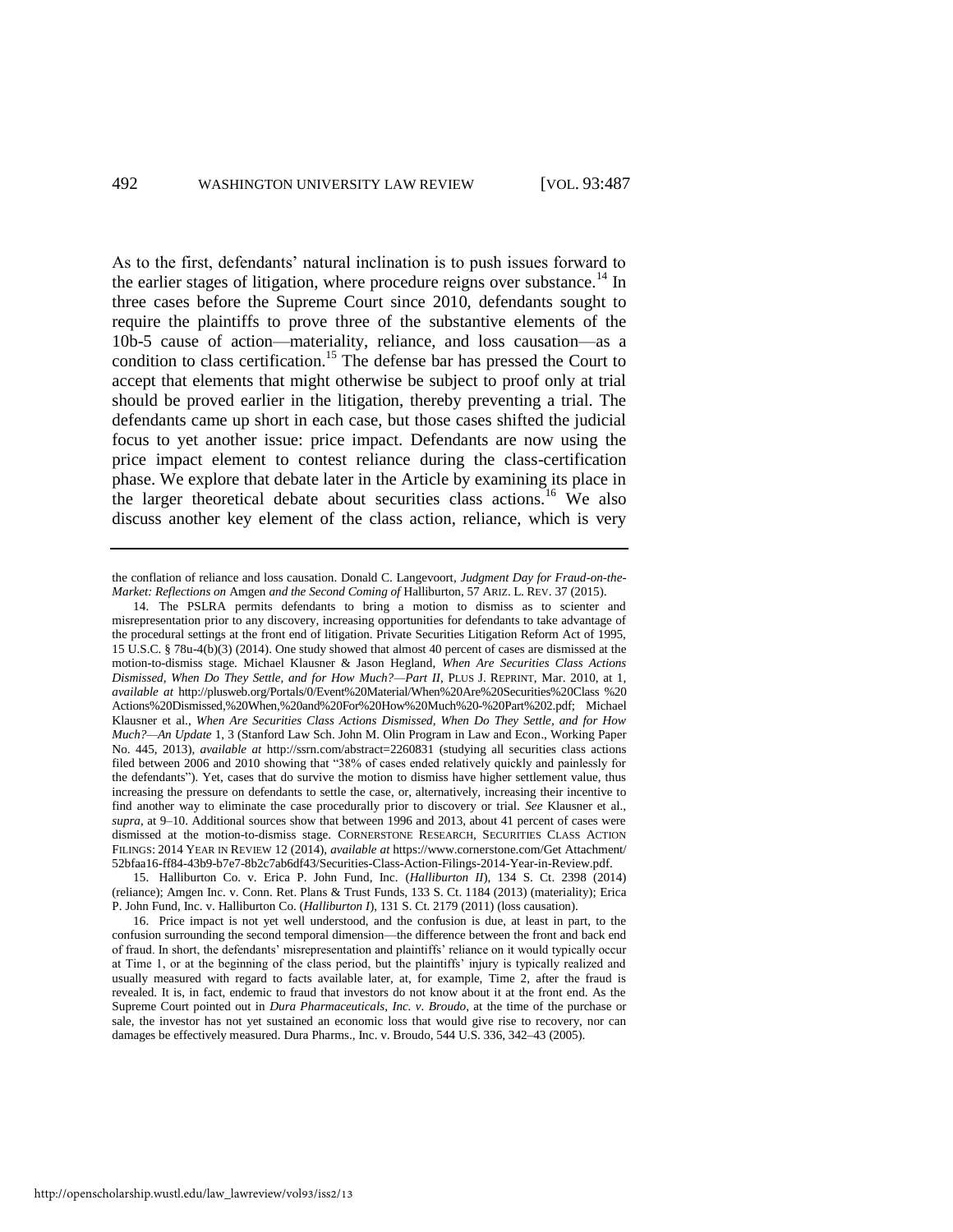different in open-market, anonymous transactions than in traditional faceto-face encounters.<sup>17</sup>

In Part II, we explore the arguments and tensions surrounding the use of the class action to pursue open-market transaction claims and how the securities version of fraud has necessarily developed differently from its common-law cousin. In Part III, we trace the key recent Supreme Court decisions that have produced the emerging jurisprudence on class actions more generally and on price impact in particular. These cases, when read together, reveal how the focus on the "science" of market efficiency, combined with a ratcheting up in procedural battles, has created layers of litigation that are both muddled and problematic. The result is a diminished and impoverished understanding of the substance of fraud, which harms both investors and corporate decisionmakers, who often have to make reporting decisions in rapid fashion.

Part IV turns to the theoretical understanding of securities class actions more generally, expanding the discussion from investor-based justifications to a view of the class action as part of the larger securities regulatory impulse. To do so, we expand the discussion of the goals of securities regulation to include those that are focused on creating strong, healthy markets that enable capital allocation, growth, and innovation. These goals, along with those focused on systemic risk and stability, are a part of the securities regulatory structure that has its home in publicness, the space outside of the private focus on transactions between sellers and purchasers that takes into account the broader effect on citizens at large. Publicness in the more general sense reflects what society demands of powerful institutions, in terms of transparency, accountability, and openness, in order for that power to be legitimate.<sup>18</sup> The specific

<span id="page-7-0"></span><sup>17.</sup> Two traditional elements of common-law fraud—reliance and loss causation—correspond to these two time periods (Time 1 and Time 2). Reliance (transaction causation or but-for causation) focuses on the connection between the plaintiff's harm and the defendant's wrongful conduct at Time 1. There cannot be a cause of action, even for a misrepresentation that is material and made with the requisite mental state, if there is not a sufficient connection to the plaintiff's harm. A traditional phrasing would sound something like this, "I heard your misrepresentation and in response changed my conduct." List v. Fashion Park, Inc., 340 F.2d 457, 463 (2d Cir. 1965) (asking whether the "plaintiff would have been influenced to act differently than he did act if the defendant had disclosed to him the undisclosed fact"). In contrast, loss causation describes the connection at the back end, after the fraud has been revealed. A plaintiff who has relied on the defendant's wrongful conduct cannot recover unless the loss is properly attributed to the fraud. This loss-causation link addresses the fact that in open-market securities-fraud cases, the question has been how to sort out the change in value properly attributed to the fraud from the changes due to other, often constant, market-price changes.

<sup>18.</sup> We and others have discussed the term "publicness." *See* Donald C. Langevoort & Robert B. Thompson, *"Publicness" in Contemporary Securities Regulation After the JOBS Act*, 101 GEO. L.J. 337 (2013); Hillary A. Sale, *J.P. Morgan: An Anatomy of Corporate Publicness*, 79 BROOK. L. REV.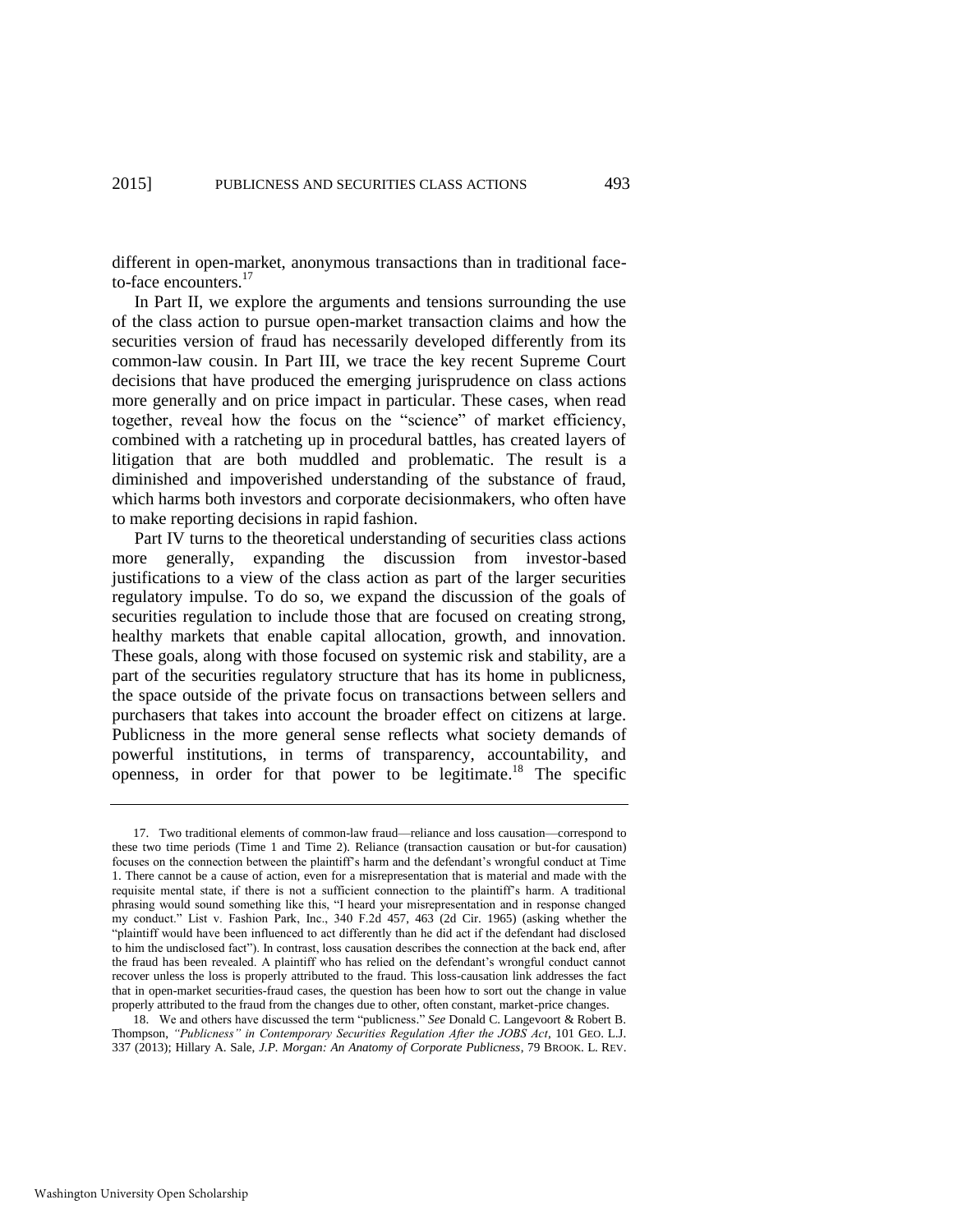<span id="page-8-0"></span>application here encompasses the idea that over time, the motivations for securities regulation have expanded well beyond individual investors and their relationship to the financial markets to include the impact of those markets on society and citizens more broadly.<sup>19</sup> Congress and the Supreme Court recognize class actions as an accepted part of American securities regulation, and we argue that publicness and the market- and citizenfocused goals of securities regulation support that recognition. As a result, we argue, securities-fraud class actions are necessarily different from traditional common-law fraud and will have correspondingly different risks of, for example, overcompensation.<sup>20</sup>

In this Part, we identify a third temporal dimension that is important to our argument—the front end and back end of the regulation of securities. The front end is the familiar disclosure regime that is the recurring focus of American securities regulation, and the back end is the antifraud enforcement that Rule 10b-5 provides. Market efficiency and intermediation play a role in both facilitating securities offerings and enabling the class action that helps support the deterrence and enforcement necessary to create strong and healthy markets. This is the space in which securities regulation and market intermediation meet publicness and where the scope of the traditional theory of class actions necessarily expands. Interestingly, however, the result is that the space for arguing about reliance then contracts. We illustrate this result by applying this publicness-based theory to the price-impact, class-certification context. We conclude that the resulting contraction reflects both the role of market intermediation in securities litigation that is consistent with market intermediation at the front end of securities regulation, as well as the

<sup>1629 (2014);</sup> Hillary A. Sale, *Public Governance*, 81 GEO. WASH. L. REV. 1012 (2013); Hillary A. Sale, *The New "Public" Corporation*, 74 LAW & CONTEMP. PROBS. 137 (2011); *see also* Joan MacLeod Heminway & Shelden Ryan Hoffman, *Proceed at Your Peril: Crowdfunding and the Securities Act of 1933*, 78 TENN. L. REV. 879 (2011).

<sup>19.</sup> We develop publicness in this Article both in the context of market efficiency and the deterrent effect of class actions. What we used to view as a form of "private" regulation is in fact increasingly public in nature. Publicness impacts regulatory decisions as well as those of corporate actors, who, as a result of publicness, are subject to heightened accountability. The impact of corporate decisions on the markets resulting, for example, in the 2009 financial crisis, increases pressure on legislatures, regulators, and others to address, through the regulatory structure, the potential for further market shocks and recessions. In addition, in the context of securities litigation, publicness means that choices by corporate actors about what and how they communicate do not stop at the corporate door.

<sup>20.</sup> Both Congress and the Court have addressed this risk, for example, by permitting rebuttal to the presumption of reliance in *Basic* and by developing multiple requirements for securities-fraud class actions through the PSLRA. *See* Private Securities Litigation Reform Act of 1995, Pub. L. No. 104-67, 109 Stat. 737 (codified as amended in scattered sections of 15 U.S.C.); Basic Inc. v. Levinson, 485 U.S. 224 (1988).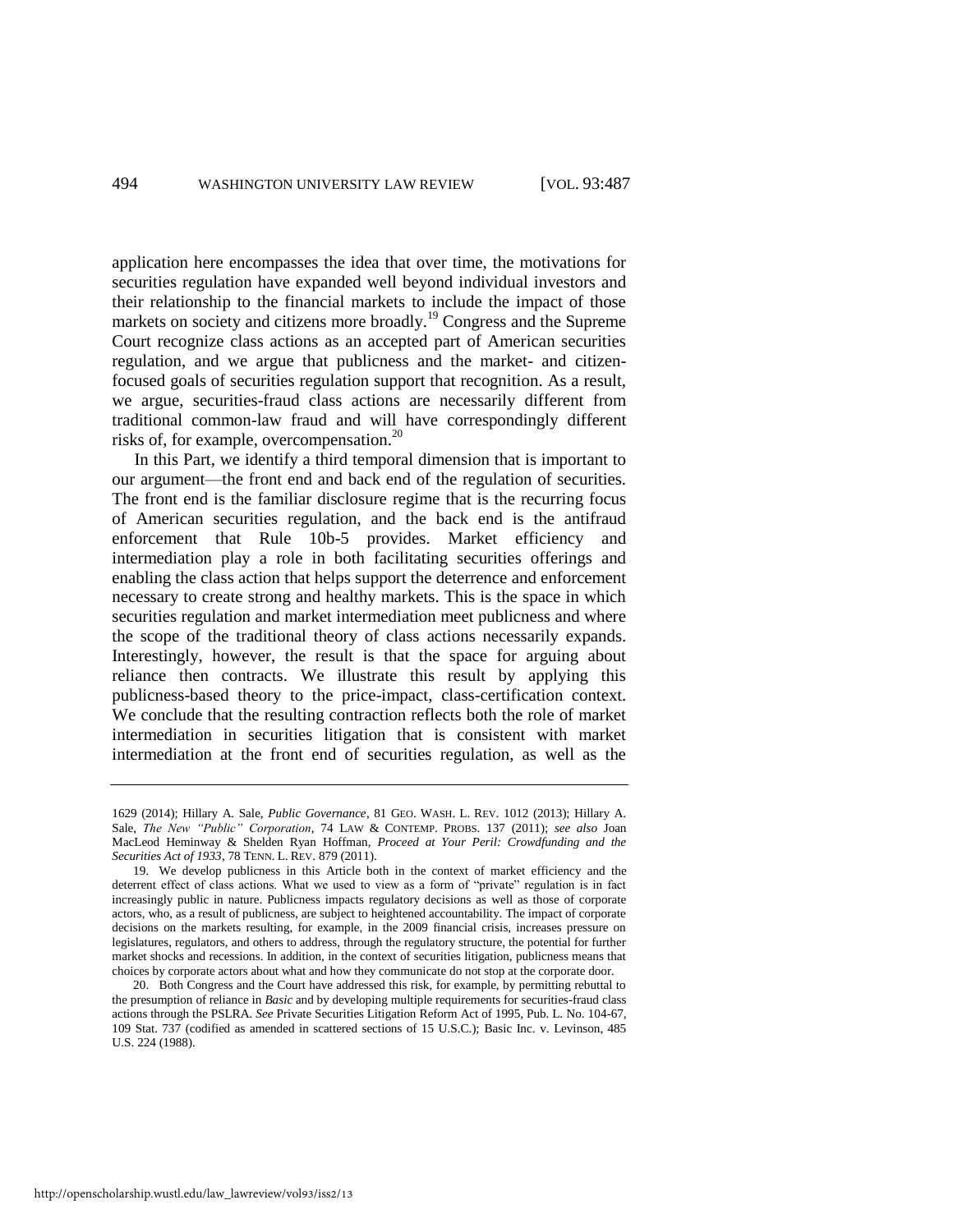importance of securities-fraud enforcement to the broader, publicness goals of market protection, innovation, growth, *and* stability and systemic risk.

#### I. THE COMMON-LAW FOUNDATION OF SECTION 10(b) AND RULE 10b-5

Section 10(b) of the Securities Exchange Act of 1934 and Rule 10b-5 promulgated by the Securities and Exchange Commission have been the source of considerable academic commentary over the years. Although at one point there was a fight about whether the courts could "disimply" the private cause of action that had been implied by courts, congressional action in 1995 retained it, adding procedural hurdles to cabin its use in contexts seen as worrisome.<sup>21</sup> Nevertheless, the 10b-5 cause of action and the cost of litigating it remain controversial. $^{22}$ 

Rule 10b-5 claims have multiple elements, almost all with roots in the common law. In the end, if a case goes to trial (and very few do), the Supreme Court has provided the following list of elements that the plaintiffs must prove:

- 1. a material misrepresentation or omission by the defendant(s);
- 2. scienter;

3. a connection between the misrepresentation or omission and the purchase or sale of a security;

- 4. reliance upon the misrepresentation or omission;
- 5. economic loss; and
- 6. loss causation. $^{23}$

The Supreme Court's list, not surprisingly, reflects the long-standing elements of common-law fraud; the black-letter elements of the tort of deceit are basically the same. Private recovery for deceit can occur if there is:

<sup>21.</sup> *See generally* Private Securities Litigation Reform Act of 1995.

<sup>22.</sup> *See, e.g.*, Fisch, *supra* not[e 13.](#page-5-0)

<sup>23.</sup> This list originates in *Dura Pharmaceuticals, Inc. v. Broudo*, 544 U.S. 336, 341–42 (2005). It also appears in a somewhat shortened form in *Stoneridge Investment Partners, LLC v. Scientific-Atlanta, Inc.*, 552 U.S. 148, 157 (2008), *Matrixx Initiatives, Inc. v. Siracusano*, 131 S. Ct. 1309, 1317– 18 (2011), *Halliburton I*, 131 S. Ct. 2179, 2184 (2011), *Amgen Inc. v. Connecticut Retirement Plans and Trust Funds*, 133 S. Ct. 1184, 1191–92 (2013), and *Halliburton II*, 134 S. Ct. 2398, 2418 n.1 (2014).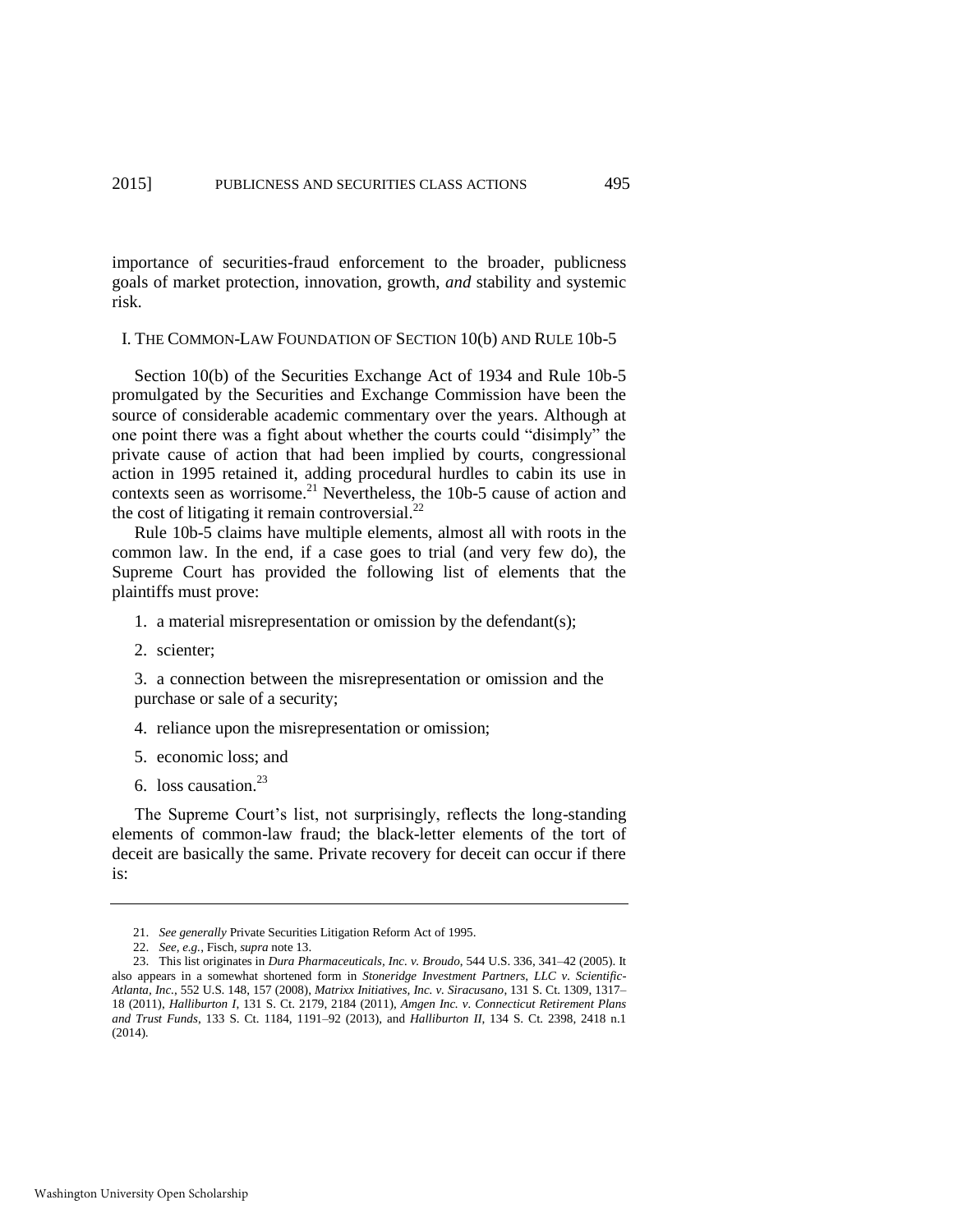- 1. a defendant's misrepresentation of
- 2. a material
- 3. fact
- 4. done with scienter
- 5. on which plaintiff relies
- 6. suffering damages as a consequence. $^{24}$

Indeed, the Supreme Court has said repeatedly that the securities statutes explicitly draw on common law, sometimes phrasing it as expanding on common-law fraud and other times adapting the common-law fraud.<sup>25</sup>

Rule 10b-5's language, as promulgated by the Securities and Exchange Commission in 1942, included the first three specific elements from common-law fraud—*misrepresentation* of a *material fact*. <sup>26</sup> The elements of scienter, reliance, economic loss, and loss causation were omitted—not surprising for a rule originally adopted in an afternoon to empower the government to go after fraudsters.<sup>27</sup> When courts later decided that the same policy and rule would permit private causes of action, it was also not a surprise that they looked to common-law fraud to fill out the requirements of scienter, reliance, and loss causation.<sup>28</sup> Plaintiffs must prove all of the elements to recover.

<span id="page-10-0"></span>The Court's list of the elements, which comes from a 2005 Supreme Court opinion, *Dura Pharmaceuticals*, has contributed to the confusion around these claims.<sup>29</sup> For example, it combines two elements—

28. *See, e.g.*, Kardon v. Nat'l Gypsum Co., 69 F. Supp. 512, 514–15 (E.D. Pa. 1946).

29. *Dura*'s addition of economic loss to the list has also been criticized as not following from common-law deceit precedents. John C.P. Goldberg & Benjamin C. Zipursky, *The Fraud-on-the-*

<sup>24.</sup> WILLIAM L. PROSSER, HANDBOOK OF THE LAW OF TORTS § 105 (4th ed. 1971). This source does not break out materiality in a separate heading, but discusses it within misrepresentation. *Id.* § 106.

<sup>25.</sup> *Compare Dura Pharms*., 544 U.S. at 341 (noting that a Rule 10b-5 claim "resembles, but is not identical to," a common-law tort action for deceit), *with* Herman & MacLean v. Huddleston, 459 U.S. 375, 389 (1983) (stating that "an important purpose of the federal securities statutes was to rectify perceived deficiencies in the available common law protections by establishing higher standards of conduct in the securities industry"); *see also Basic*, 485 U.S. at 244 n.22 (stating that Rule 10b-5 actions are "in part designed to add to the protections provided investors by the common law").

Section 11 of the 1933 Act is framed against this same template of the elements of common-law fraud, but it relaxes the requirements for reliance, changes the burden of proof for loss causation, and does both for scienter. 15 U.S.C. § 77k (2014). Section 12(a)(2) of the 1933 Act adopts a different combination of these same elements, *id.* § 77*l*(a)(2), and Section 18 of the 1934 Act provides yet a different combination that includes a double reliance requirement, *id.* § 78r.

<sup>26. 17</sup> C.F.R. § 240.10b-5 (2016).

<sup>27.</sup> Milton V. Freeman, *Administrative Procedures*, 22 BUS. LAW. 891, 922 (1967).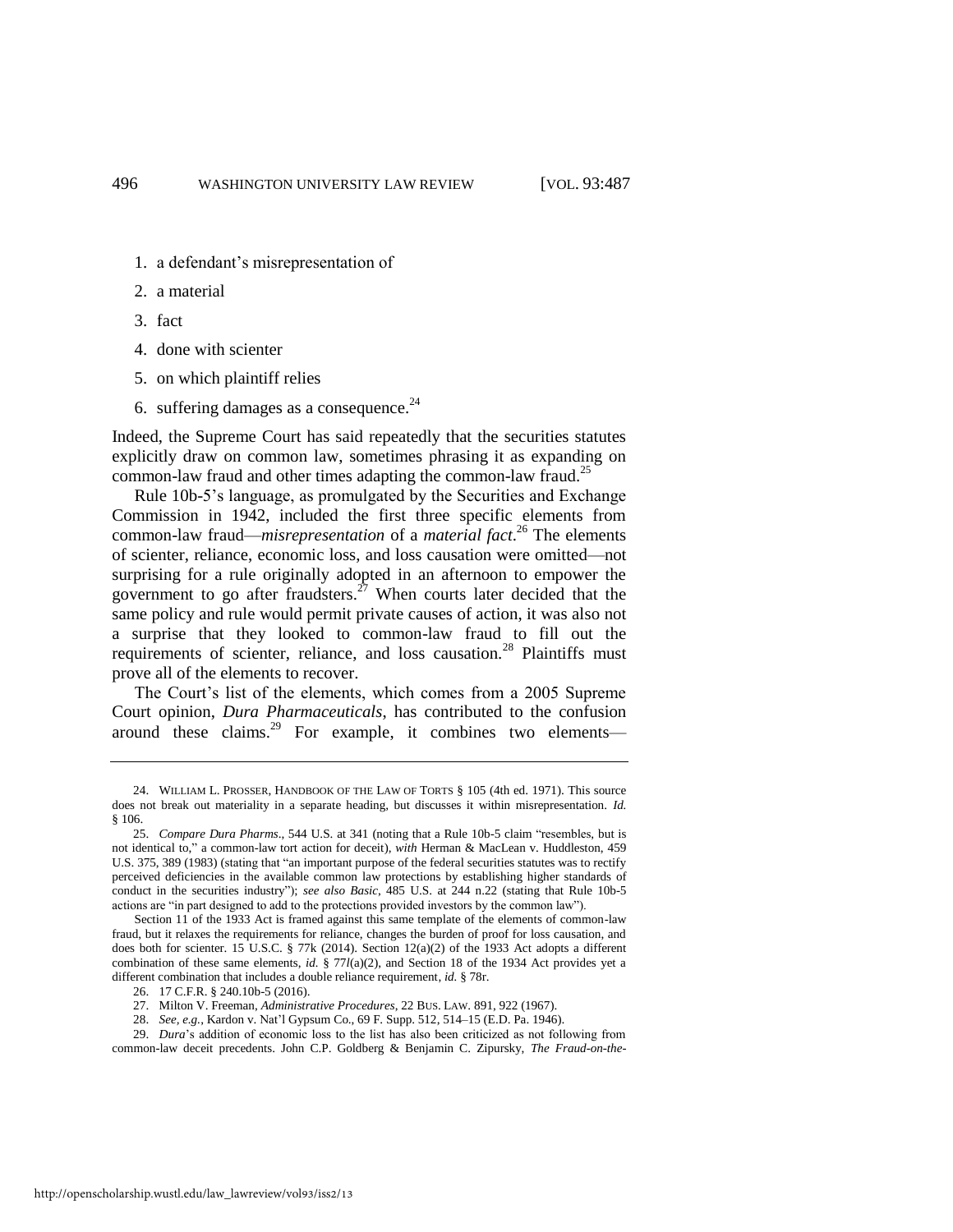materiality and misrepresentation—that common law and prior Supreme Court opinions have recognized as separate.<sup>30</sup> There are many material facts that shareholders would want to know, but unless the corporation or a person associated with it has an obligation to disclose information, the failure to do so is not a misrepresentation (by omission), and, therefore, no 10b-5 claim arises.<sup>31</sup> The list also omits entirely the requirement that the material misrepresentation be as to a fact (as opposed to an opinion), a context that generated the Court's most recent securities opinion.<sup>32</sup> Further, the Court drops into the middle of its list of common-law fraud elements the requirement that the misrepresentation be in connection with the purchase or sale of a security.<sup>33</sup> These words, drawn from similar language in the Securities Act, reflect the New Deal desire to provide a federal claim for common-law fraud cases occurring in securities markets for which state law had proven inadequate.<sup>34</sup>

As our first step in clarifying the 10b-5 cause of action and aspects of its proof, then, we suggest that the Court's framework in *Dura* causes unnecessary confusion. Rather than continuing to rely on the *Dura* list, we propose a reframing of the elements organized around:

- 1. the defendants' prohibited conduct;
- 2. the plaintiffs' harm;
- 3. the connection between the conduct and the harm; and
- 4. the link to a securities transaction.

The two elements that make up the requisite "connection" are core to this Article, and both are sometimes denoted as causation. The reliance element provides a front-end link between the plaintiffs' purchase or sale

*Market Tort*, 66 VAND. L. REV. 1755, 1768, 1773 (2013) (damage understood as a prudential filter by which judges have excluded certain well-founded but trivial deceit claims; this requirement "dissipates (or, perhaps, disappears)" when plaintiff only seeks relief based on rescission or unjust enrichment; because courts have understood damages as a pragmatic filter, they have not insisted on the exacting conception of economic loss invoked by *Dura*).

<sup>30.</sup> *See* Basic Inc. v. Levinson, 485 U.S. 224, 239 n.17 (distinguishing materiality—addressed in that case—from duty to disclose, an element of misrepresentation).

<sup>31.</sup> Gallagher v. Abbott Labs., 269 F.3d 806, 808 (7th Cir. 2001) ("We do not have a system of continuous disclosure. Instead firms are entitled to keep silent (about good news as well as bad news) unless positive law creates a duty to disclose.").

<sup>32.</sup> Omnicare, Inc. v. Laborers Dist. Council Constr. Indus. Pension Fund, 135 S. Ct. 1318, 1327–29 (2015) (distinguishing opinion from facts that can be misleading in the context of a Section 11 (not Rule 10b-5) action, but finding that statement of opinion qualifies as misleading statement if opinion expressed was not sincerely believed).

<sup>33.</sup> Dura Pharms., Inc. v. Broudo, 544 U.S. 336, 341 (2005).

<sup>34.</sup> *See, e.g.*, Securities Act of 1933, Pub. L. No. 73-22, § 12, 48 Stat. 74 (1933).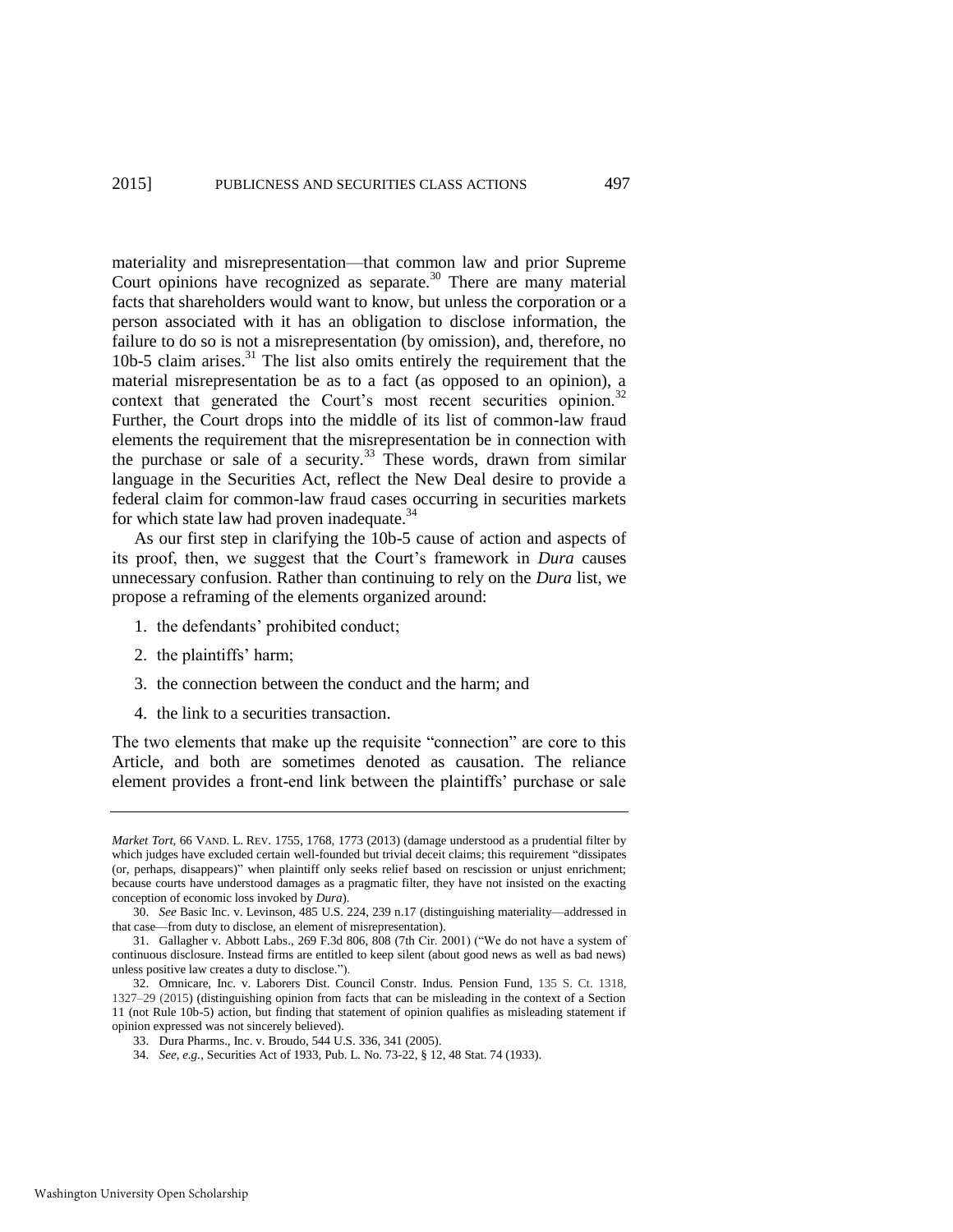and the defendants' prohibited conduct (Time 1). Reliance is sometimes referred to as transaction, or but-for, causation. Loss causation, however, refers to a different connection usually measured at the back end and sorts out losses that can be attributed to the fraud from those that can be allocated to another source (Time 2). This element addresses the concern that market prices can move in response to factors other than the alleged misstatement or omission. For example, the market price of an individual security can fall in response to an overall decline in the market. Loss causation responds to the legal and policy concerns that the plaintiffs should not be insured against market changes.<sup>35</sup> This element plays the intervening or proximate cause role that the *Palsgraf* case plays in traditional tort cases.<sup>36</sup> Yet, in securities-fraud cases, the change in market price normally shows up after the fraud has been revealed; thus, loss causation seeks to disaggregate the loss, or to separate out the portion due to the fraud. Reliance and loss causation are, therefore, different from each other and, because of market intermediation, different in an open-market securities setting from that of the traditional common-law fraud claim.

<span id="page-12-0"></span>

| Common-Law<br>Elements Relating to<br>Defendant's Conduct                                                                                                                 | Common-Law<br>Elements<br>Relating to<br>Plaintiff | Common-Law Elements<br>Defining Connection<br>Between Defendants'<br>Wrongful Act & Plaintiffs'<br>Loss                                                                                                                                                                                                                     | Necessary<br>Connection to<br><b>Securities</b>                         |
|---------------------------------------------------------------------------------------------------------------------------------------------------------------------------|----------------------------------------------------|-----------------------------------------------------------------------------------------------------------------------------------------------------------------------------------------------------------------------------------------------------------------------------------------------------------------------------|-------------------------------------------------------------------------|
| Misrepresentation<br>1.<br>(includes $a$ , affirmative<br>lies; $b$ . half-truths; or $c$ .<br>silence if there is a duty<br>to speak)<br>2 <sub>1</sub><br>of a Material | 5. Plaintiff<br>suffers harm<br>(economic<br>loss) | 6. Reliance (by plaintiff on<br>defendant's wrongful act,<br>sometimes discussed as<br>"transaction causation" or<br>"but-for" causation or<br>"causation in fact")<br>7. Loss causation (sometimes)<br>discussed as proximate<br>cause, and distinguishing<br>loss from the fraud from loss<br>from other sources, such as | 8. In<br>connection<br>with the<br>purchase or<br>sale of a<br>security |
| 3.<br>Fact                                                                                                                                                                |                                                    | the market)                                                                                                                                                                                                                                                                                                                 |                                                                         |
| done with<br>$\mathbf{4}$<br>Scienter (a sufficiently<br>bad mental state)                                                                                                |                                                    |                                                                                                                                                                                                                                                                                                                             |                                                                         |

<sup>35.</sup> *See* Donald C. Langevoort, Basic *at Twenty: Rethinking Fraud on the* Market, 2009 WIS. L. REV. 151, 181*–*84 (discussing the *Dura* Court's analysis of loss causation); *see also* Jill E. Fisch, *Cause for Concern: Causation and Federal Securities Fraud*, 94 IOWA L. REV. 811 (2009) (discussing the *Dura* Court's analysis of loss causation).

<sup>36.</sup> Palsgraf v. Long Island R.R. Co., 162 N.E. 99 (N.Y. 1928).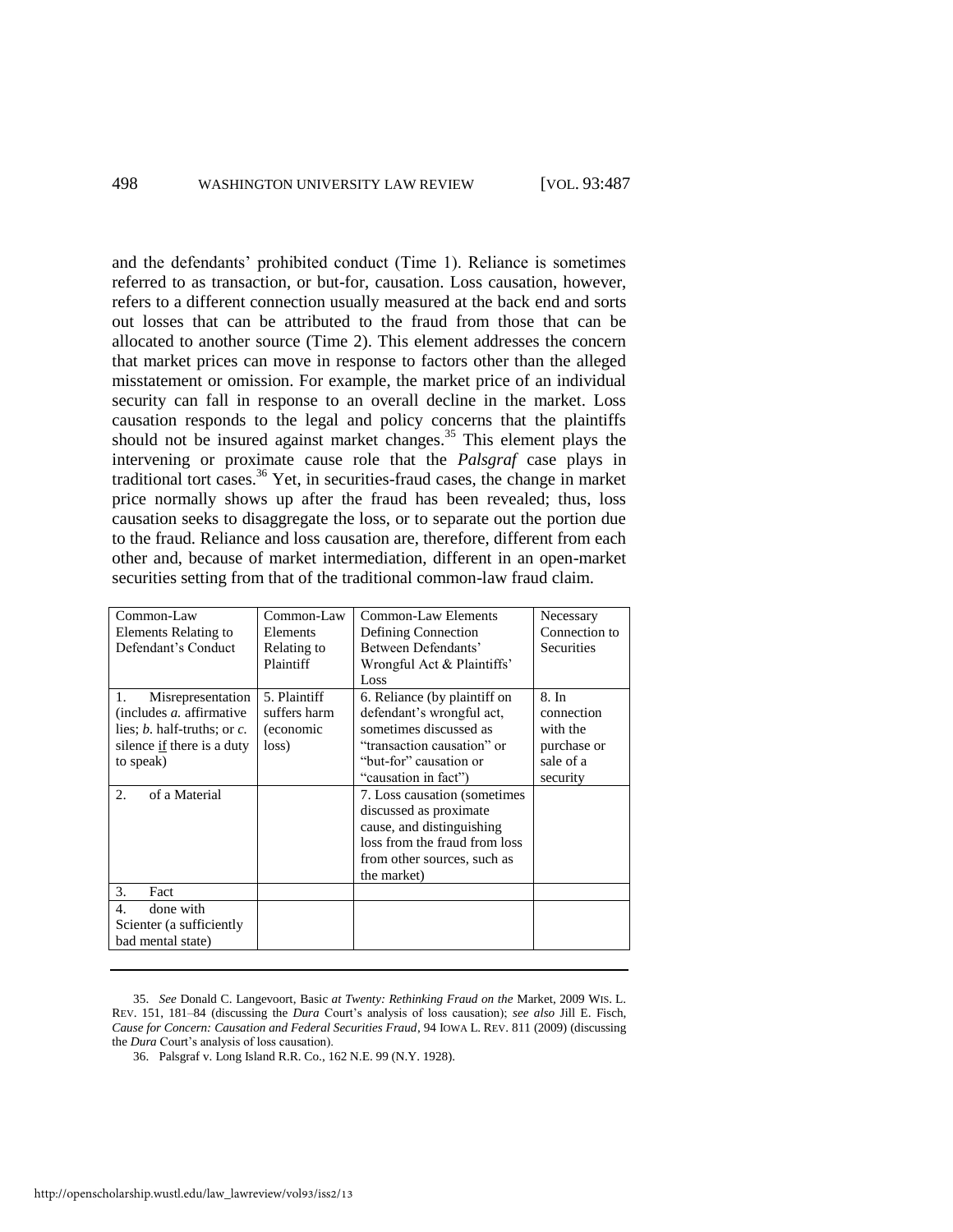#### II. SECURITIES-FRAUD CLASS ACTIONS

Securities-fraud cases are different from the traditional common-law fraud case. Modern securities transactions often occur in public markets, not in face-to-face transactions. The common characteristics of markets and transactions mean that individual suits for fraud arising in this setting make little economic sense. Thus, securities-fraud cases usually occur as class actions, creating a different litigation context and the need for a different understanding of some of the elements, including, for example, reliance and damages.<sup>3</sup>

#### <span id="page-13-0"></span>*A. Class Actions as a Response to the Economics of Individual Shareholders*

Securities-fraud litigation occurs largely in the class-action context, and the cases support an industry for both plaintiff- and defense-side lawyers.<sup>38</sup> The class action mechanism addresses two key issues for openmarket securities-fraud claims arising in modern public corporations. The first is that the costs of litigating an individual securities-fraud claim exceed the holdings of most individual investors.<sup>39</sup> Portfolio theory and investment patterns reveal that shares are dispersed among numerous shareholders, each owning a small percentage of a company's stock. Indeed, most investors do not hold a significant number of shares in any given company.<sup>40</sup> As a result, the cost of hiring a lawyer to pursue a fraud claim will likely quickly surpass the value of the typical individual stake in a public company, so that it is not worth an individual's while to pay the costs of litigating a claim. In economic terms, these small investors have a collective-action problem. Their losses are too small to support litigation unless they join as a group or class.

#### <span id="page-13-1"></span>*B. Class Actions and Litigation Agency Costs*

In addition to low incentives to sue due to the size of their claims, investors also have low incentives to monitor the class-action litigation

<sup>37.</sup> *See, e.g.*, *Halliburton II*, 134 S. Ct. 2398 (2014).

<sup>38.</sup> *See* Lynn A. Baker et al., *Setting Attorneys' Fees in Securities Class Actions: An Empirical Assessment*, 66 VAND. L. REV. 1677, 1678–80 (2013).

<sup>39.</sup> *See id.* at 1679.

<sup>40.</sup> Jill E. Fisch, *Class Action Reform: Lessons from Securities Litigation*, 39 ARIZ. L. REV. 533, 536 n.21 (1997).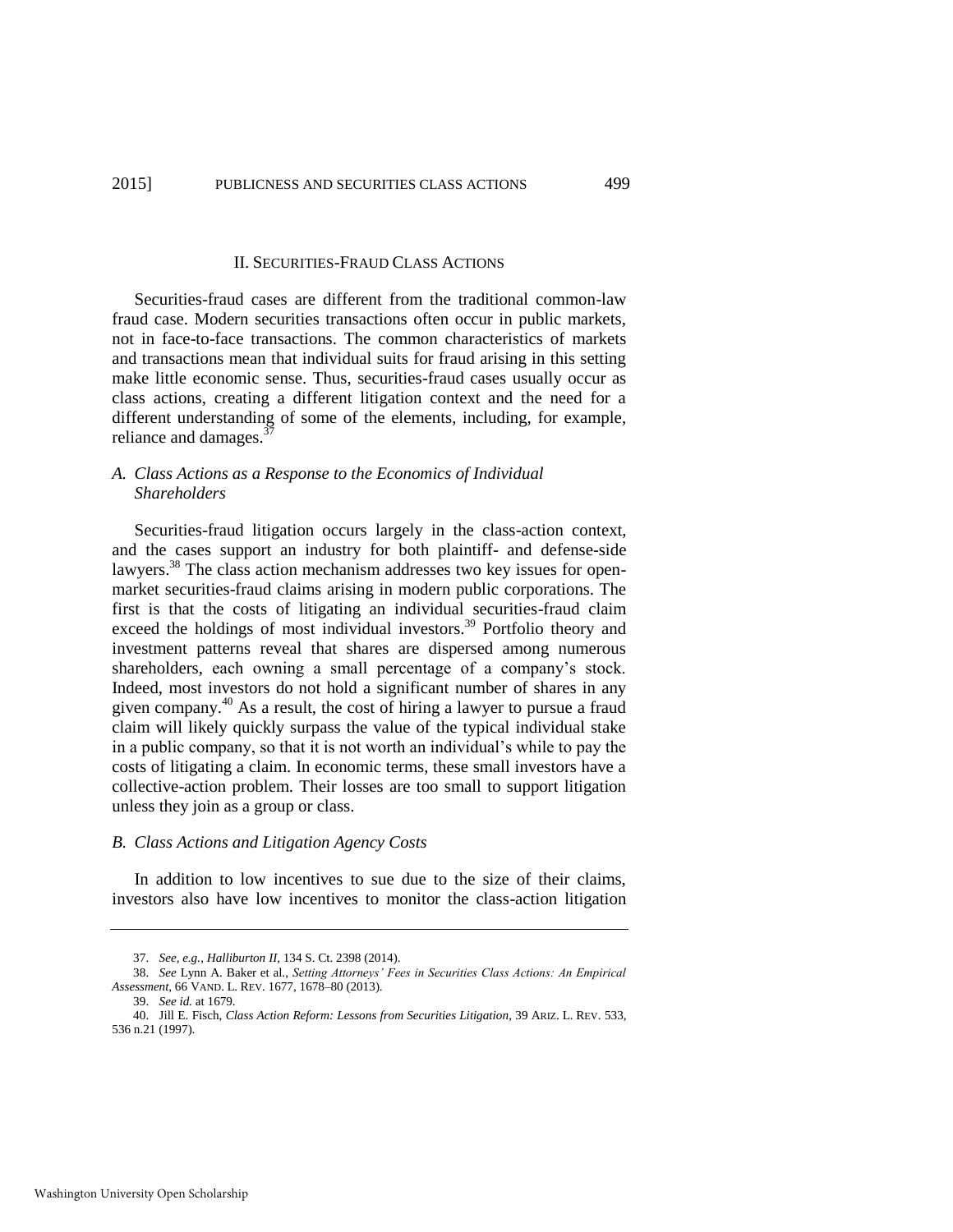<span id="page-14-1"></span>that may be brought on their behalf. $41$  As a result, the plaintiffs' lawyers play a very significant role in these cases. They take the cases on contingency and manage the litigation in consultation with representative plaintiffs. Because of the contingency aspect, the lawyers also assume the risk of any loss, including the cost of cases that do not result in settlement. $^{42}$  When these cases do settle, there are often substantial fees to the lawyers and, when spread across the class, relatively small recoveries for individual plaintiffs. Opponents argue that many of these cases amount to little more than strike suits. $43$  The litigation is frequently described as vexatious.<sup>44</sup> Others have argued that the plaintiffs' bar brings cases simply to extract unwarranted settlements, and that the cases can harm the reputation of the defendants. This, opponents argue, results in high opportunity and transaction costs from the litigation.<sup>45</sup> Some claims are difficult to sort out,<sup>46</sup> and, whether or not the fraud occurred, litigation takes time away from executives running the business.

<span id="page-14-0"></span>Proponents of private class actions, however, argue that the cases are key to deterrence and, therefore, enforcement of the securities regulations, and that they support the scarce resources of the Securities and Exchange Commission.<sup>47</sup> In this view, plaintiffs' lawyers act as private attorneys general, enforcing the fraud prohibitions and, thereby, promoting the goals of fair and efficient markets that, as we explore in Part IV, are tied to publicness, innovation, growth, and stability. This private-attorneysgeneral view is particularly important when considered in light of the relatively small holdings of the average plaintiff and the resulting lack of incentive for a small investor to bring the cases on his or her own.<sup>48</sup>

## <span id="page-14-2"></span>*C. The Role of Insurance*

The power of the litigation is increased by the fact that, for the defendants, the consequences of litigating and losing are very high.

<sup>41.</sup> Robert B. Thompson & Randall S. Thomas, *The Public and Private Faces of Derivative Lawsuits*, 57 VAND. L. REV. 1747, 1758 (2004) (discussing litigation agency costs).

<sup>42.</sup> *See, e.g.*, Fisch, *supra* not[e 40,](#page-13-1) at 554.

<sup>43.</sup> *See* Brief for Petitioners at 42–43, *Halliburton II*, 134 S. Ct. 2398 (2014) (No. 13-317).

<sup>44.</sup> *See, e.g.*, Blue Chip Stamps v. Manor Drug Stores, 421 U.S. 723, 739 (1975).

<sup>45.</sup> Eric Helland, *Reputational Penalties and the Merits of Class-Action Securities Litigation*, 49 J.L. & ECON. 365, 375–78 (2006).

<sup>46.</sup> *Blue Chip Stamps*, 421 U.S. at 742 (noting that oral claims in securities cases can be hard to sort out).

<sup>47.</sup> William B. Rubenstein, *On What a "Private Attorney General" Is—And Why It Matters*, 57 VAND. L. REV. 2129, 2148–54 (2004).

<sup>48.</sup> For a summary of the debates on these issues and a discussion of research on the topic, see generally Fisch, *supra* not[e 40.](#page-13-1)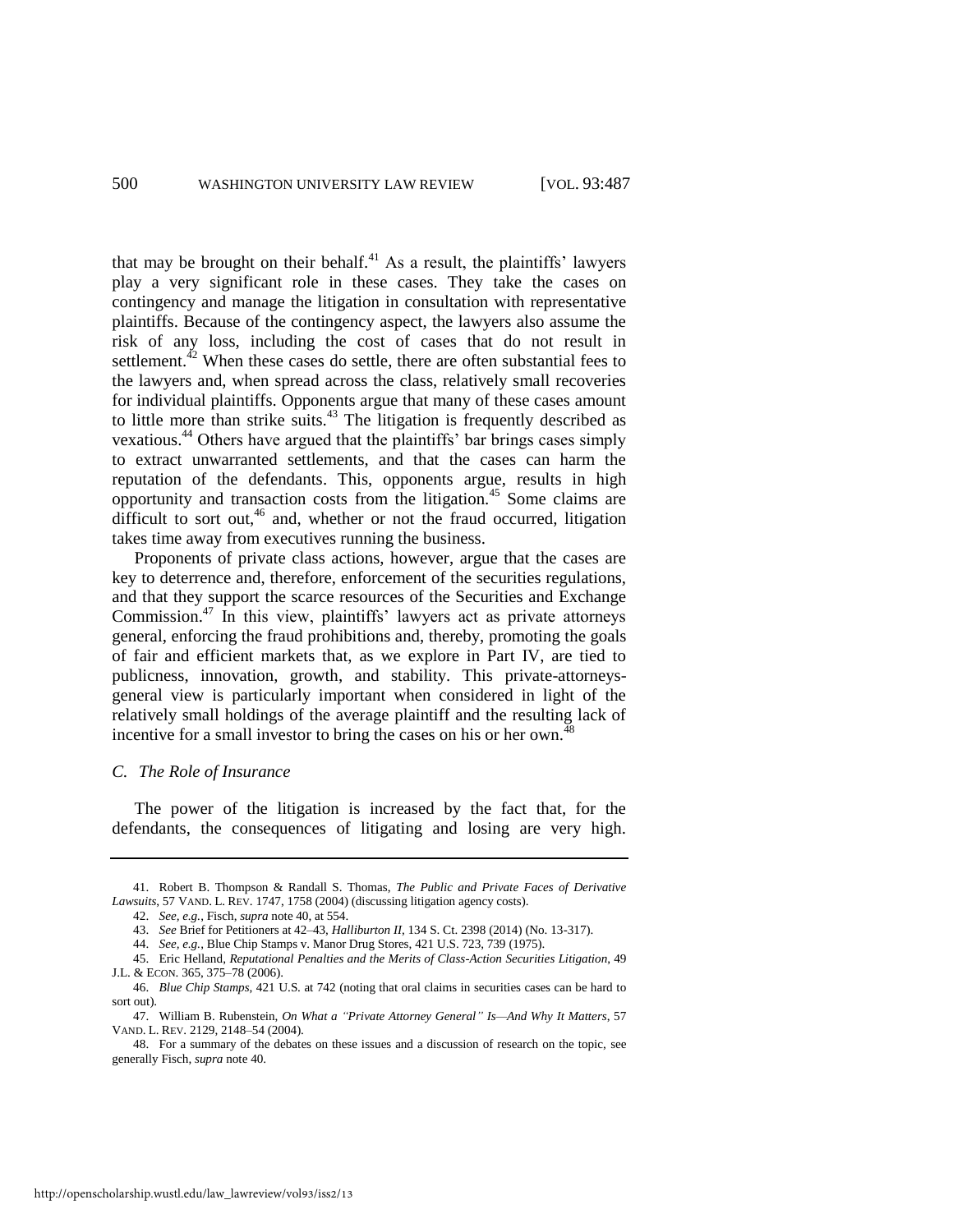<span id="page-15-1"></span>Defendants found liable for fraud lose their directors' and officers' insurance coverage and their indemnification. $49$  Further, the damages, which would be personal at that point, are potentially very large.<sup>50</sup> This looming shadow of liability (at the back end) arguably adds to the (frontend) value of the claim and increases its strike and settlement value. For those reasons and many others, including the mixed incentives of both the defense- and plaintiff-side lawyers, these cases rarely go to trial. Instead, they are resolved by settlement, after litigation focused on motions and procedural arguments, and with little attention to actual facts or evidence.<sup>51</sup> Insurance policies cover the settlement costs, including fees for plaintiffs' counsel, as well as paying the defense-lawyer fees along the way. Thus, insurance policies, with their exclusions for fraud and bad faith, play a role in the incentive to settle and the amount of money available for settlement.

#### <span id="page-15-0"></span>*D. Causation and Impersonal Market Transactions*

The common law of fraud requires each injured person to have relied on the misstatement or omission in order to prove her claim.<sup>52</sup> Yet, in publicly-held corporations, the interactions supporting these fraud claims are trades in impersonal markets and thus are unlike the traditional relationship-based fraud of the common-law fraud setting. The market acts as an intermediary. Further, the class-action rules that cover typical securities litigation require that class member claims be sufficiently similar, addressed with a standard that focuses on whether "questions of law or fact common to class members predominate over any questions affecting only individual members." <sup>53</sup> Combining the impersonal nature of

<sup>49.</sup> They also suffer reputational harm, though that harm may well be more perceived than actual. *See* Helland, *supra* not[e 45,](#page-14-0) at 365.

<sup>50.</sup> *See* Urska Velikonja, *Public Compensation for Private Harm: Evidence from the SEC's Fair Fund Distributions*, 67 STAN. L. REV. 331, 372 (2015) (discussing the average recovery and aggregate damages in securities class actions); *see also* Frank H. Easterbrook & Daniel R. Fischel, *Optimal Damages in Securities Cases*, 52 U. CHI. L. REV. 611 (1985).

<sup>51.</sup> *See* Janet Cooper Alexander, *Do the Merits Matter? A Study of Settlements in Securities Class Actions*, 43 STAN. L. REV. 497 (1991); Donald C. Langevoort, *Theories, Assumptions, and Securities Regulation: Market Efficiency Revisited*, 140 U. PA. L. REV. 851, 896 (1992) (noting that the potential for "substantial overcompensation" influences the parties' "bargaining dynamics associated with pre-trial settlement").

<sup>52.</sup> *Halliburton II*, 134 S. Ct. 2398, 2407 (2014) (quoting Amgen Inc. v. Conn. Ret. Plans & Trust Funds, 133 S. Ct. 1184, 1192 (2013)) ("To recover damages for violations of section 10(b) and Rule 10b–5, a plaintiff must prove . . . 'reliance upon the misrepresentation or omission . . . .'").

<sup>53.</sup> FED. R. CIV. P. 23(b)(3).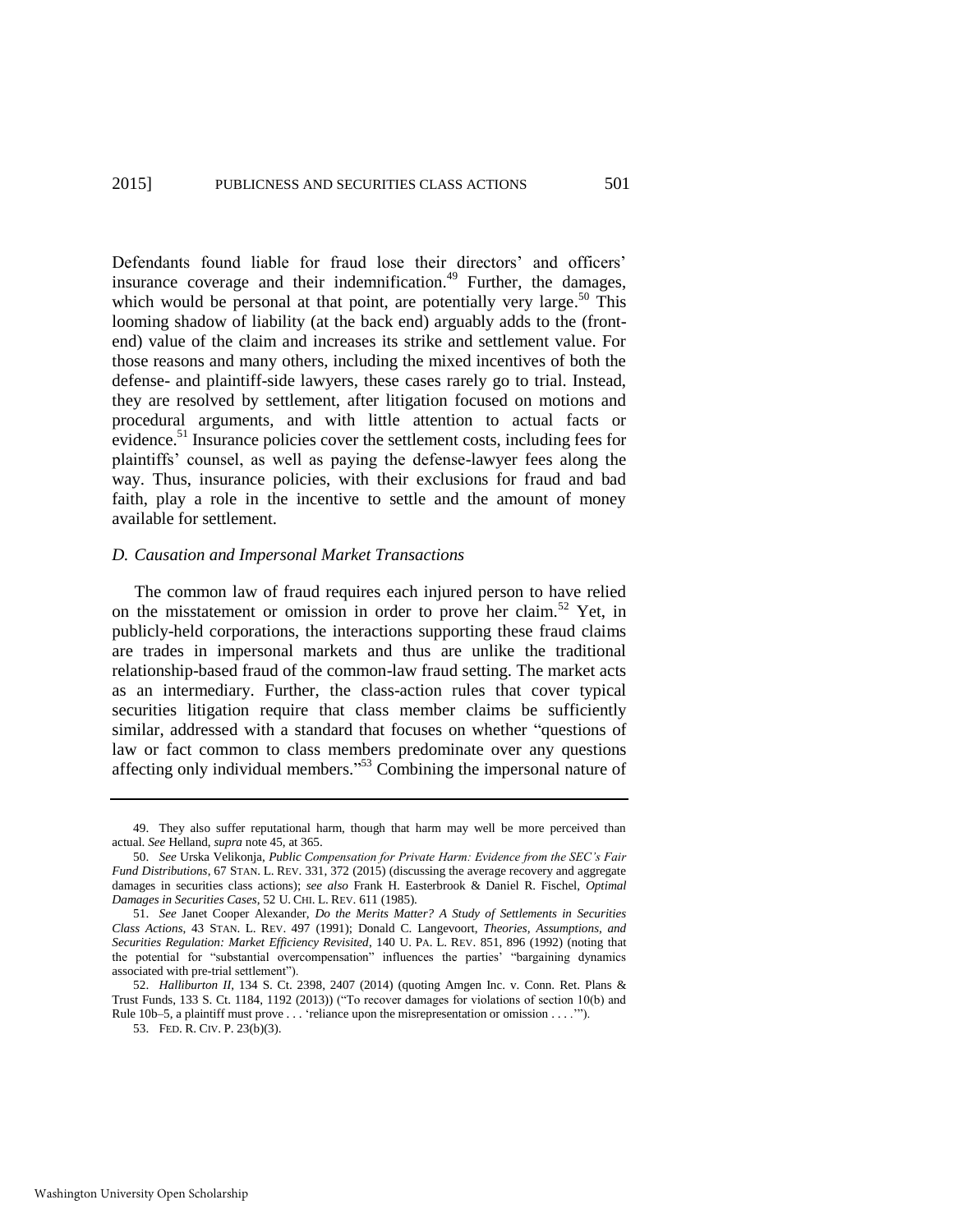the transaction with the class action, then, results in the need to adjust the common law, and in particular, the reliance element.

Consider the following example. If all investors were Warren Buffett, they would be able to prove their reliance on a defendant's misstatement or omission, because they would read the company's offering documents, quarterly reports, or annual reports. Those investors would be well informed and up to date on the company's changes in management, product lines, and strategies—at least those that were made public.<sup>54</sup>

<span id="page-16-0"></span>Investors, however, trade for multiple reasons and with varying degrees of information. Indeed, unlike Warren Buffett, small investors are less likely to read all or any of a company's filings.<sup>55</sup> Their reliance is not directly on company documents or statements, but is, instead, indirectly on those filings as interpreted by analysts or brokers and others who translate the information to the market.<sup>56</sup> As a result, an insistence on maintaining reliance as developed at common law would defeat the use of the class action and eliminate the enforcement it brings. It is for this reason that, in 1988, the Supreme Court recognized the fraud-on-the-market doctrine in the now famous case of *Basic Inc. v. Levinson*. <sup>57</sup> In *Basic*, the Court defined the requisite connection between a defendant's wrongful act and plaintiffs' harm, noted that there is more than one way to demonstrate that connection, and decided that the 10b-5 version of fraud must account for the difference between modern securities-markets transactions and their common-law, face-to-face counterparts.<sup>58</sup> Applying these principles, the Court held that as long as the securities trade in an efficient market, all investors—both Warren Buffett and the small investor—can be presumed to have relied on the market price as a reflection of the value of a share.<sup>59</sup> This is where market intermediation comes into play. In short, the theory is that if the market is efficient—a term about which there is considerable debate—public information about the company will be impounded into the

<sup>54.</sup> Of course, if all investors were like Warren Buffet, they would have relatively large holdings in companies, making it worth their while to sue.

<sup>55.</sup> Ronald J. Gilson & Reinier H. Kraakman, *The Mechanisms of Market Efficiency*, 70 VA. L. REV. 549, 569 (1984).

<sup>56.</sup> *Id.* 

<sup>57.</sup> Basic Inc. v. Levinson, 485 U.S. 224, 243–45 (1988) (stating that "our understanding of Rule 10b-5's reliance requirement must encompass" the differences between "modern securities markets, literally involving millions of shares changing hands daily" and "face-to-face transactions contemplated by early fraud cases," and "[r]equiring a plaintiff to show a speculative state of facts . . . would place an unnecessarily unrealistic evidentiary burden on the Rule 10b-5 plaintiff who has traded on an impersonal market").

<sup>58.</sup> *Id.* at 241–50.

<sup>59.</sup> *Id.* at 246–50.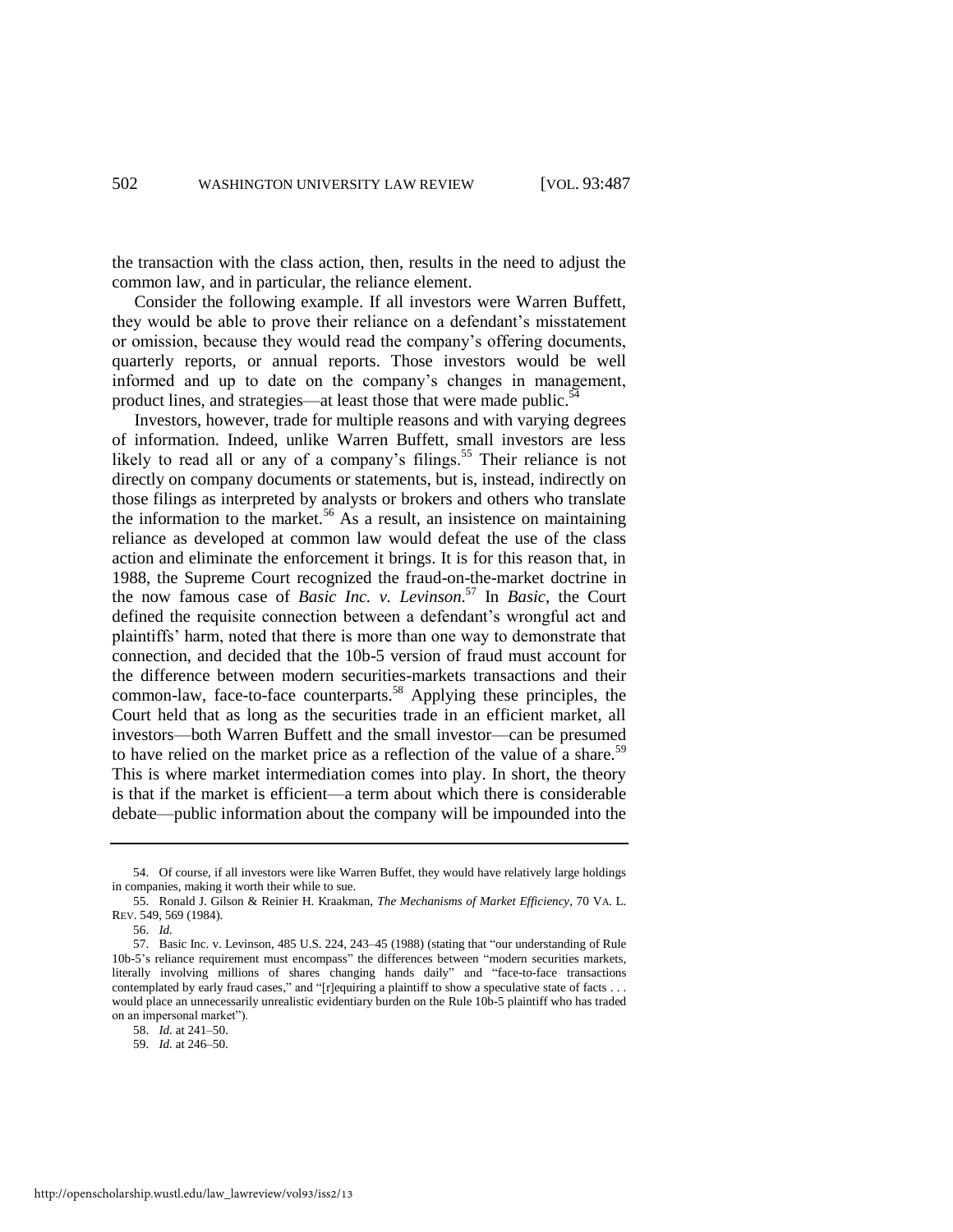stock price. Thus, when an investor or that investor's retirement fund buys the securities at the market price, the price reflects the information—true or false. The presumption is that public, material misrepresentations can distort the price of stock traded in an efficient market, and, as a result, purchasers in that market may be considered to have done so in reliance on the misrepresentation. To be sure, this form of reliance is only a presumption and is subject to rebuttal.<sup>60</sup>

<span id="page-17-0"></span>This theory of market efficiency, or market intermediation, acts as a proxy, so to speak, for reliance as traditionally required for face-to-face transactions. It was controversial when adopted in *Basic*, and it has been debated ever since—both in the legal<sup>61</sup> and the economic literature.<sup>62</sup> Nevertheless, it provided the commonality necessary for class actions and, as we will explore in Part III, prompted a trio of recent Supreme Court cases, one of which affirmed both the presumption and its importance.

A second element affected by the open-market setting is the calculation of damages. The usual method has been to use an event study that measures the change in the price at the time of correction of the fraud, or Time 2, as a proxy for how much inflation occurred at the time of the misstatement, or Time 1.<sup>63</sup> This delta is generally referred to as the price impact of the fraud, and much of what we know about its measure has occurred in the context of damage and loss-causation measurement.

<span id="page-17-1"></span>In theory, the value of the fraud could be measureable at the front end—at the time defendant makes the misrepresentation and plaintiffs enter into the securities transaction. The goal would be to measure the outof-pocket harm to the security holder, or the difference between the value the stock was represented to have and its actual value at the time of the transaction. But that turns out to be somewhat difficult to measure. The price at the time of transactions is available, but if it incorporates the

<sup>60.</sup> *Id.* at 248–49 (giving three examples of when the presumption might be rebutted: (1) where "market makers" are already privy to the information conveyed by the defendant; (2) where credible countervailing information enters the market and dissipates the effect of the fraud; and (3) where plaintiffs would have sold without relying on the integrity of the market (i.e., if motivated by concerns unrelated to the fraud). This combination of rationales applicable to all investors and only to one investor creates some conceptual problems that have plagued later efforts to coherently describe the theoretical basis for the presumption and its rebuttal. *See infra* text accompanying note[s 169–](#page-34-0)90.

<sup>61.</sup> *See generally* Roberta S. Karmel, *When Should Investor Reliance Be Presumed in Securities Class Actions?*, 63 BUS. LAW. 25 (2007); Fisch, *supra* not[e 13.](#page-5-0) 

<sup>62.</sup> *See* Frederick C. Dunbar & Dana Heller, *Fraud on the Market Meets Behavioral Finance*, 31 DEL. J. CORP. L. 455, 457–58 (2006); Donald C. Langevoort, *Taming the Animal Spirits of the Stock Markets: A Behavioral Approach to Securities Regulation*, 97 NW. U. L. REV. 135 (2002).

<sup>63.</sup> *See* Merritt B. Fox, Halliburton II*: It All Depends on What Defendants Need to Show to Establish No Impact on Price*, 70 BUS. LAW. 437 (2015) (discussing event studies in securities litigation generally and in price-impact contexts more specifically).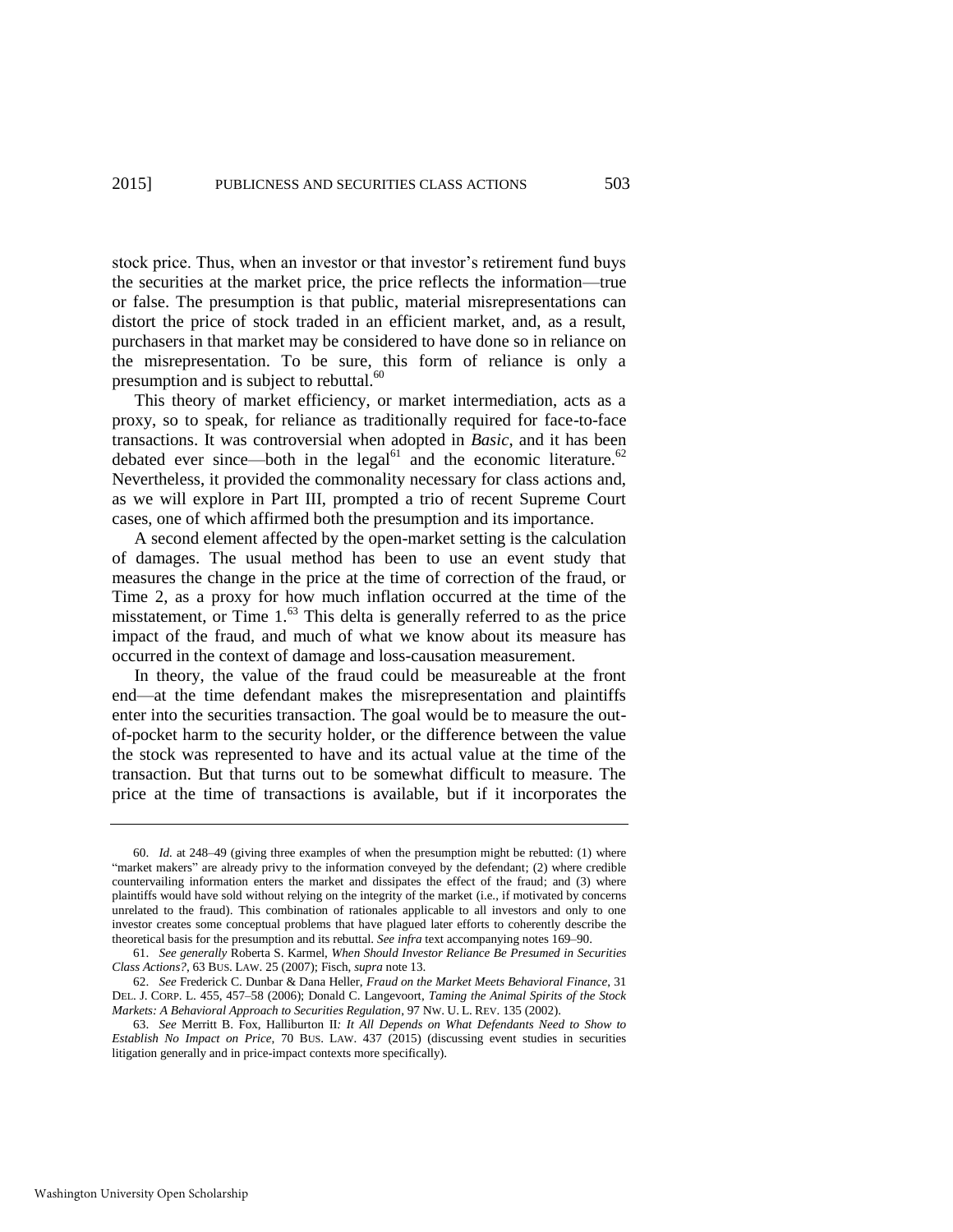fraud, it does not reflect the security's true value. Economists, therefore, have focused on data that is more cacheable as a proxy for that value, using information from the back end. $64$  They look at how much the price changed (i.e., dropped) when the fraud was revealed and use that as a measure for the value of the misrepresentation.<sup>65</sup> The event study methodology aids in separating the price change attributable to the fraud from any other source, including particularly from the usual changes that occur in public markets.<sup>66</sup> This work is that of the loss-causation element, which necessarily operates off data at the Time 2 point to make a conclusion about damages for the Time 1 fraud. Here is where the conflation between the two elements has occurred.<sup>67</sup> As discussed below, it is hard to reconcile price impact in the context of reliance, or Time 1, with this Time 2 approach.

#### *E. PSLRA Provisions to Regulate Class Actions*

The arguments surrounding the costs and benefits of securities class actions formed the basis of a strong push for reform of the litigation of these claims, culminating in the PSLRA.<sup>68</sup> The PSLRA contained a myriad of reforms to securities claims and litigation, most of which have played out procedurally and two of which provide the foundation for the most recent series of 10b-5 cases before the Supreme Court.<sup>69</sup>

As noted above, scienter, or the defendants' state of mind, is an element of a securities-fraud claim. Prior to the PSLRA, several courts had

<sup>64.</sup> Dunbar & Heller, *supra* not[e 62,](#page-17-0) at 508.

<sup>65.</sup> *See* Green v. Occidental Petroleum Corp., 541 F.2d 1335, 1344 (9th Cir. 1976) (Sneed, J., concurring) (reasoning that out-of-pocket measure, but not rescission, could be the basis for class certification, and describing how data between the date of misrepresentation and date of corrective disclosure can be arranged on a "price line" and "value line" to measure the effect of defendant's wrong conduct at the time of the misrepresentation and the times afterwards).

<sup>66.</sup> *See* Esther Bruegger & Frederick C. Dunbar, *Estimating Financial Fraud Damages with Response Coefficients*, 35 J. CORP. L. 11, 12–13 (2009) ("The iconic status of the event study is due to what it replaced: expert opinion based on unsupported assertions about materiality and loss causation, and as inflation-per-share estimates drawn from little more than junk science."); Fisch, *supra* not[e 13,](#page-5-0)  at 918–22; Langevoort, *supra* not[e 35,](#page-12-0) at 180 n.127 ("To some extent at least, doubts about efficiency also call into question the precision of the event study itself, which often makes efficiency-driven assumptions in drawing the baseline against which observed returns are measured.").

<sup>67.</sup> *See* Michael J. Kaufman, *At a Loss: Congress, the Supreme Court and Causation Under the Federal Securities Laws*, 2 N.Y.U. J.L. & BUS. 1, 37–38 (2005).

<sup>68.</sup> *See* H.R. REP. NO. 104–369, at 31–32 (1995) (Conf. Rep.) (discussing the benefits and potential for abuse in securities class actions); Hillary A. Sale, *Judging Heuristics*, 35 U.C. DAVIS L. REV. 903, 915 n.57 (2002).

<sup>69.</sup> *See Halliburton II*, 134 S. Ct. 2398, 2426 (2014); Amgen Inc. v. Conn. Ret. Plans & Trust Funds, 133 S. Ct. 1184 (2013).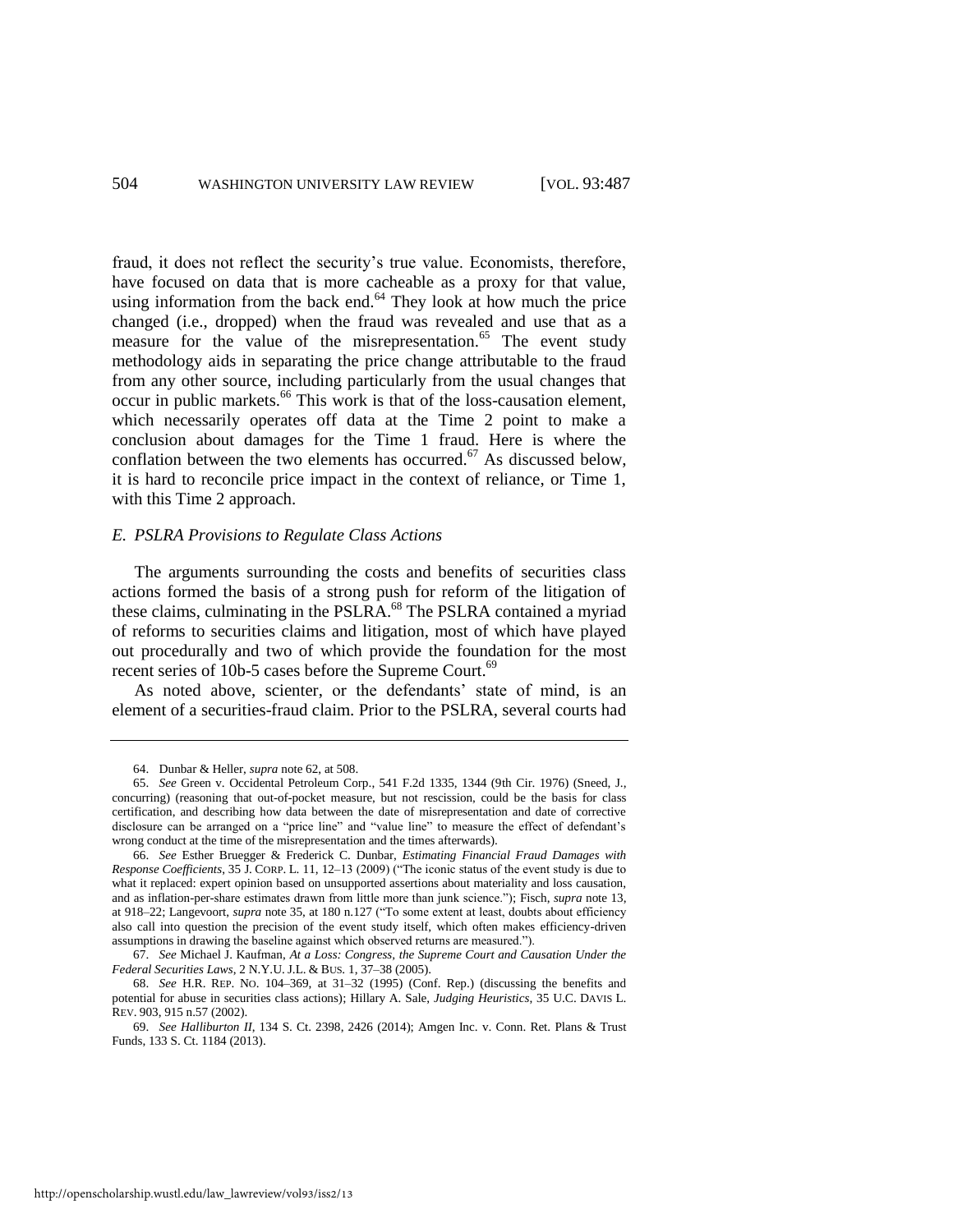used Rule 9(b) of the Federal Rules of Civil Procedure to require that 10b-5 claims be subjected to heightened pleading requirements.<sup>70</sup> As to scienter, the PSLRA requires that plaintiffs plead with particularity facts giving rise to a strong inference that the defendant acted with the required state of mind.<sup>71</sup> This inquiry, of course, is very fact-based. As a result, although the standard is "uniform," the outcomes will never be. Fights about this standard, and how courts should implement it, were the first wave of procedural litigation under the PSLRA. $^{72}$ 

<span id="page-19-1"></span>The PSLRA also added a provision that stays discovery pending the outcome of a motion to dismiss.<sup>73</sup> This provision works in tandem with the heightened pleading standard for scienter (and also for the misrepresentation element) to push plaintiffs to develop facts prior to filing their complaints in order to survive the motion to dismiss and pursue their claims.<sup>74</sup> With respect to the strike suit/vexatious litigation argument summarized above in Part II.B, these provisions have also worked to decrease the settlement value of a complaint early in the litigation and have given defendants the opportunity to end potentially frivolous cases without having to sustain the costs of discovery.<sup>75</sup> At the same time, a complaint that survives the motion to dismiss is one that has met a very

73. 15 U.S.C. § 78u-4(b)(3)(B).

<span id="page-19-0"></span><sup>70.</sup> Tellabs, Inc. v. Makor Issues & Rights, Ltd., 551 U.S. 308, 319 (2007).

<sup>71. 15</sup> U.S.C. § 78u-4(b)(2) (2014). While providing a heightened pleading standard, the statute does not identify the required state of mind, leaving that to be determined by the courts. *See id.*

<sup>72.</sup> *See generally* A.C. Pritchard & Hillary A. Sale, *What Counts as Fraud? An Empirical Study of Motions to Dismiss Under the Private Securities Litigation Reform Act*, 2 J. EMPIRICAL LEGAL STUD. 125, 130 (2005).

<sup>74.</sup> Merrill Lynch, Pierce, Fenner & Smith Inc. v. Dabit, 547 U.S. 71, 81 (2006) (stating that in order "to curb . . . perceived abuses" in class actions, Congress "authorize[ed] a stay of discovery pending resolution of any motion to dismiss"); *see also* SG Cowen Sec. Corp. v. U.S. Dist. Court for N. Dist. of Cal., 189 F.3d 909, 912–13 (9th Cir. 1999) (emphasis omitted) (internal quotation marks omitted) ("The 'Stay of Discovery' provision of the Act clearly contemplates that discovery should be permitted in securities class actions only after the court has sustained the legal sufficiency of the complaint."); Avenue Capital Mgmt. II, LP v. Schaden, Civil Action No. 14-cv-02031-PAB-KLM, 2015 WL 758521, at \*2 (D. Colo. Feb. 20, 2015) (quoting *In re* LaBranche Sec. Litig., 333 F. Supp. 2d 178, 181 (S.D.N.Y. 2004)) ("The legislative history of the PSLRA indicates that Congress enacted the discovery stay to prevent plaintiffs from filing securities class actions with the intent of using the discovery process to force a coercive settlement."); Pension Trust Fund for Operating Eng'rs v. Assisted Living Concepts, Inc., 943 F. Supp. 2d 913, 914 (E.D. Wis. 2013) ("The purpose of this stay is to allow the Court to evaluate plaintiffs' claims in security actions before the defendant is required to engage in extensive and expensive discovery."); *In re* Diamond Foods, Inc., Sec. Litig., No. C 11- 05386 WHA, 2012 WL 6000923, at \*17 (N.D. Cal. Nov. 30, 2012) ("[T]he consolidated complaint has sufficiently pled scienter and loss causation under the PSLRA . . . . The discovery stay is now lifted . . . .").

<sup>75.</sup> Hillary A. Sale, *Heightened Pleading and Discovery Stays: An Analysis of the Effect of the PSLRA's Internal-Information Standard on '33 and '34 Act Claims*, 76 WASH. U. L.Q. 537, 576–78 (1998).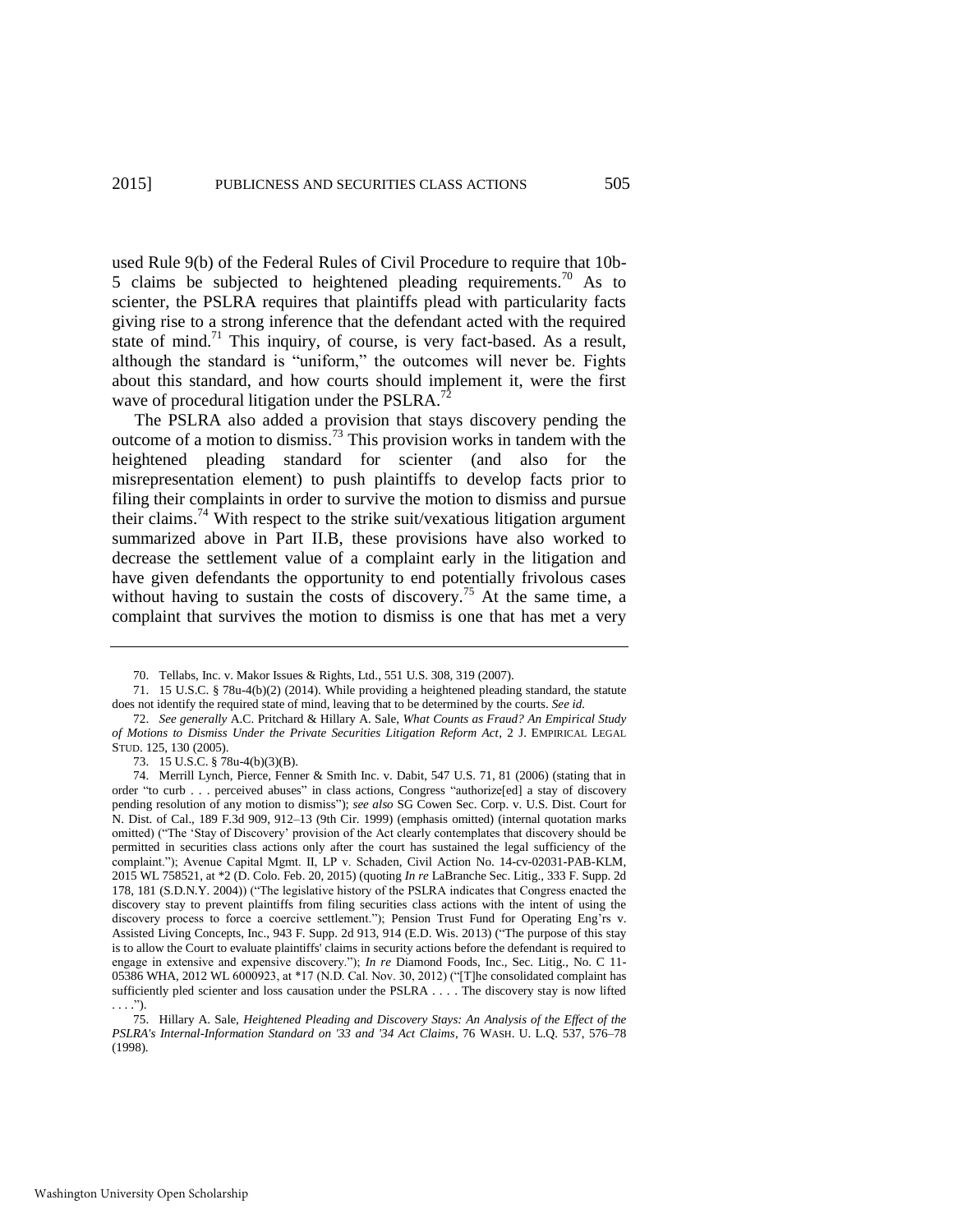<span id="page-20-0"></span>stringent pleading standard and has done so without access to documents or other discovery. For these cases, the settlement price tag likely has increased. Defendants could choose to settle those cases and move on, and in the early days, some did just that.<sup>76</sup> Increasingly, however, defendants have been deploying additional procedural litigation tactics at other pretrial stages of the case.<sup>77</sup> The goal here, like in employment and consumer-fraud cases, is to prevent the case from going to trial through the use of the class-certification process.

#### *F. Class-Certification Procedures in Securities Class Actions*

To understand the growth in the procedural issues raised by the defense bar, it is necessary to review the typical litigation path for these cases. After the initial step of filing a complaint, the litigation of one of these cases begins with a motion to dismiss, subject to the heightened pleading standard. The plaintiffs' lawyers must meet the defendants' motion to dismiss with very strong facts to support their case. Additionally, as mentioned above, they must do so without the aid of discovery.

After the motion to dismiss, the parties can settle, or they can move on to discovery and trial. Increasingly, these cases face a second stage of procedural battles focused on class certification. Defendants have sought to bring a larger number of issues into the class-certification stage in an attempt to defeat certification, and, thereby, the case. In addition, during the class-certification battle, the defendants have argued that discovery should be limited solely to issues related to class certification.<sup>78</sup>

At this stage, the focus, given Federal Rule of Civil Procedure 23(b)(3), is whether common or individual issues predominate. The challenge has been to determine whether a particular fraud element of the claim is one that is key to predominance or, if not proved at trial, would result in the case's failing for all plaintiffs alike. The defendants have fought aggressively at this stage, arguing that the plaintiffs need to prove, not plead, materiality, reliance, and loss causation at class certification and

<sup>76.</sup> Stephen J. Choi & Robert B. Thompson, *Securities Litigation and Its Lawyers: Changes During the First Decade After the PSLRA*, 106 COLUM. L. REV. 1489, 1498–99 (2006).

<sup>77.</sup> *See generally* JONATHAN C. DICKEY, SECURITIES LITIGATION: A PRACTITIONER'S GUIDE (2013) (providing a practical guide, including many procedural tactics, for defending securities classaction suits).

<sup>78.</sup> Before *Halliburton I*, discovery began after the motion to dismiss, limited to class certification. While *Halliburton II* was pending, cases began to move into general discovery.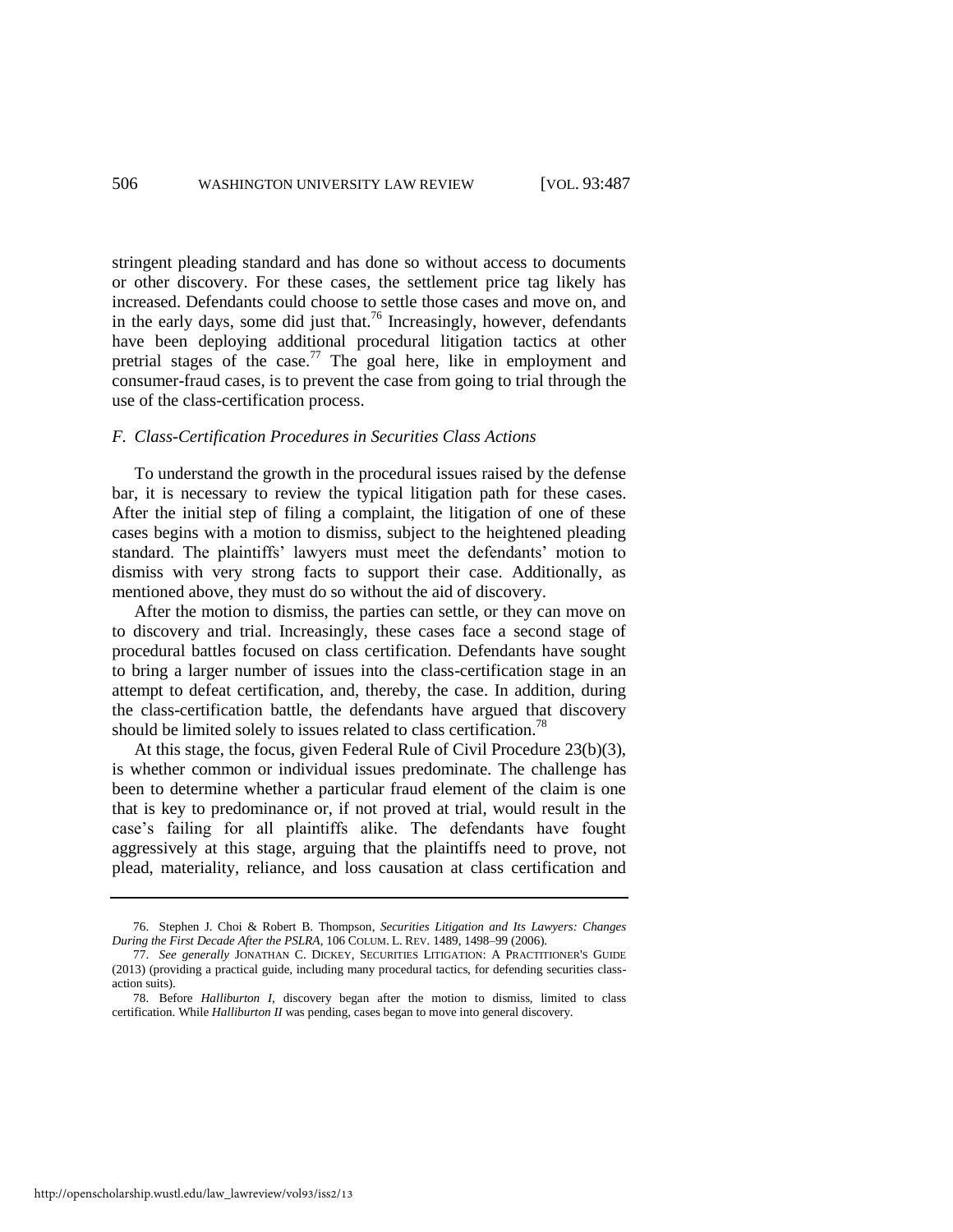before trial.<sup>79</sup> In addition, defendants have argued that reliance as presumed by *Basic* should be proved, and not presumed, at class certification.<sup>80</sup>

The Court has rejected almost all of these claims by defendants, but it has done so in ways that have prompted additional fights. Both *Halliburton* opinions are examples of the procedural nature of much of current litigation. The *Halliburton* defendants have now made two trips to the Supreme Court to argue about the various levels of proof required on two different elements of these claims. $81$  Both arguments involve the classcertification stage, and the second round of litigation was prompted by the Court's language in the first opinion.<sup>82</sup> As a result, the case, which was filed in 2001, has not yet been tried or "proved," and presumably, defense counsel have billed thousands of hours in litigation.<sup>83</sup>

#### *G. Class Actions and Theories About Securities Regulation*

Class actions have not only led to significant changes in the elements of the fraud, but also have disrupted the traditional tort-based theories used to support Rule 10b-5 claims. In particular, class actions challenge the compensatory rationale often given for tort claims like securities fraud. In the usual securities-fraud class-action setting, shareholders who were deceived, and therefore paid too much or too little, sue to recover their loss from the deceiver. A compensatory theory easily supports such a claim in a 1933 Securities Act setting, where the wrongdoer (the issuer and those working with it) is on the other side of the transaction from the investor and gains what the investor lost. In the typical setting under the 1934 Securities Exchange Act, however, the wrongdoer is the company or its management, and usually neither buys nor sells shares as a counterparty to the investor. Rather, the company/insiders made the misleading statement,

Washington University Open Scholarship

<sup>79.</sup> *Halliburton II*, 134 S. Ct. at 2412; Brief for Petitioners at 3-4, 17–18, 21, *Halliburton II*, 134 S. Ct. 2398 (2014) (No. 13-317).

<sup>80</sup>*. See, e.g.*, *id.* at 35–37.

<sup>81.</sup> *See Halliburton II*, 134 S. Ct. at 2405–17 (considering whether defendants could rebut the *Basic* presumption with evidence of a lack of price impact at the class-certification stage); *Halliburton I*, 131 S. Ct. 2179 (2011) (considering whether plaintiffs relying on the fraud-on-the-market theory to establish reliance were separately required to establish loss causation in order to obtain class certification).

<sup>82.</sup> *See Halliburton I*, 131 S. Ct. at 2187 ("Because we conclude the Court of Appeals erred by requiring EPJ Fund to prove loss causation at the certification stage, we need not, and do not, address any other question about *Basic*, its presumption, or how and when it may be rebutted.").

<sup>83.</sup> The District Court granted class certification for one corrective disclosure and denied class status for five others in July 2015, referring to the "long and winding history of [the] matter." *See* Erica P. John Fund, Inc. v. Halliburton Co., 309 F.R.D. 251, 255 (N.D. Tex. 2015).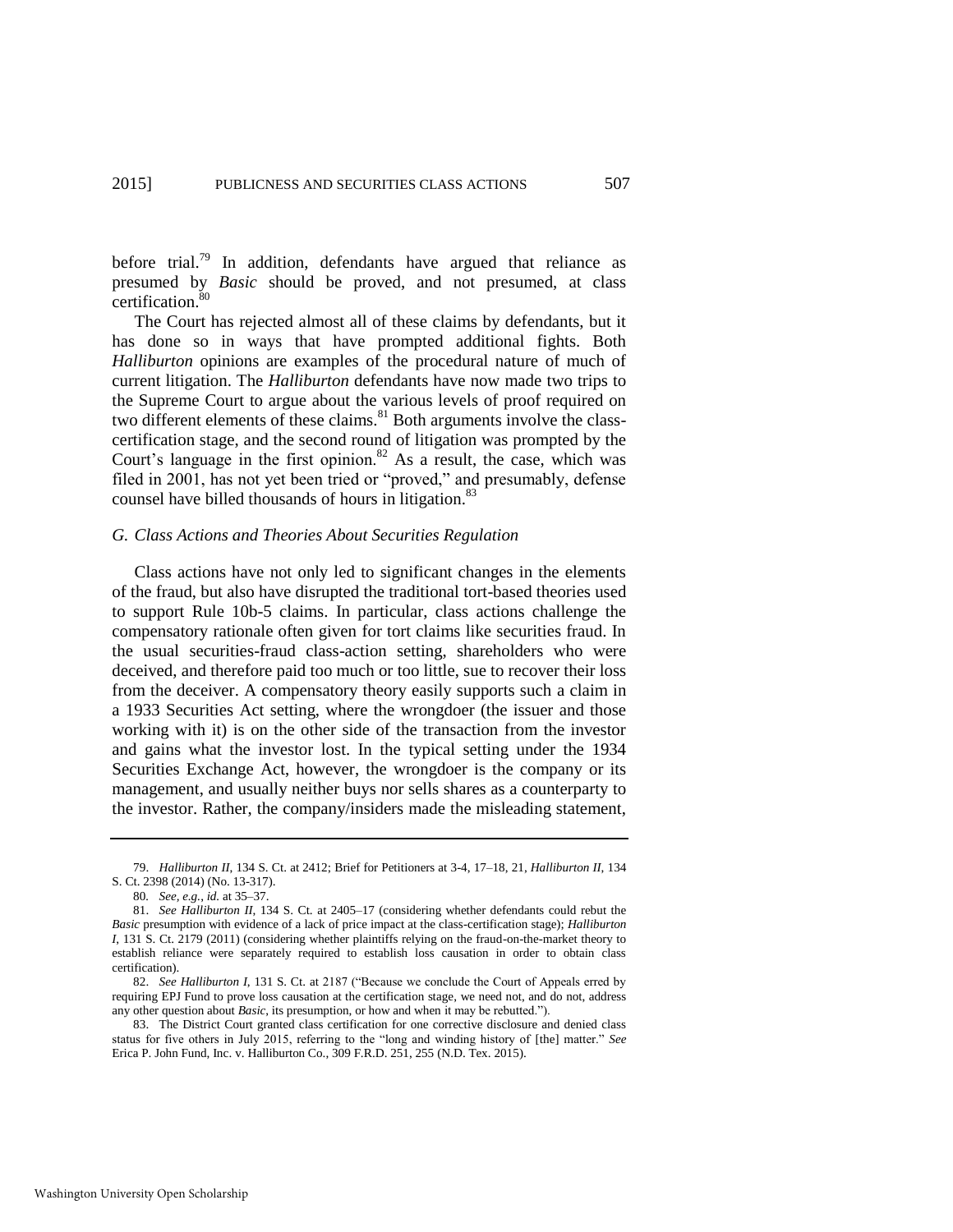and the investor thereafter traded with a third party, who is not a defendant and gets to keep any gain.

Tort law, of course, is amenable to making those who deceive pay for the harm even if they did not directly benefit. In the corporate setting, the result is that the corporate treasury will pay directly or indirectly by indemnifying directors and officers or paying the insurance that funds the settlement. Thus, circularity arises as funds go from one shareholder pocket (or one set of shareholders) to another shareholder pocket (or a somewhat different set of shareholders) after a substantial amount has been subtracted for attorneys' fees and other transaction costs. Consequently, the compensation justification for recovery loses much of its force.

The other traditional justification for fraud recovery, deterrence, fares better than compensation but triggers additional complications in the classaction context. Although the individuals who make misleading corporate statements can be held personally liable, such that damages would likely be expected to deter their conduct, the reality is that payments from the company or its insurer diminish this direct form of deterrence/ enforcement. Instead, the deterrence/enforcement justification is much more indirect: if companies pay, it will make their officers and boards change their behavior, increase investor trust in the markets, and support the publicness goals of securities regulation. We return to these issues when we engage in the theoretical discussion of securities class actions, market intermediation, and publicness in Part IV.

## III. TWENTY-FIRST CENTURY SUPREME COURT SECURITIES JURISPRUDENCE: MATERIALITY, RELIANCE, LOSS CAUSATION, AND PRICE IMPACT

Four twenty-first century Supreme Court opinions are responsible for the current confusion over the use of price impact in proof of reliance and loss causation, and those cases share several common features.<sup>84</sup> First, they illustrate narrow holdings that, like common-law cases generally, decide only the immediate case, putting off the larger issue for another day. Each issue and case unfolds from, and is connected to, the prior case, such that one needs to read them together to understand the Court's current approach to 10b-5 and price impact. Further, the narrow holdings—and the Court's loose language as to questions such as price impact—have

<sup>84.</sup> *See generally* Fisch, *supra* not[e 13.](#page-5-0)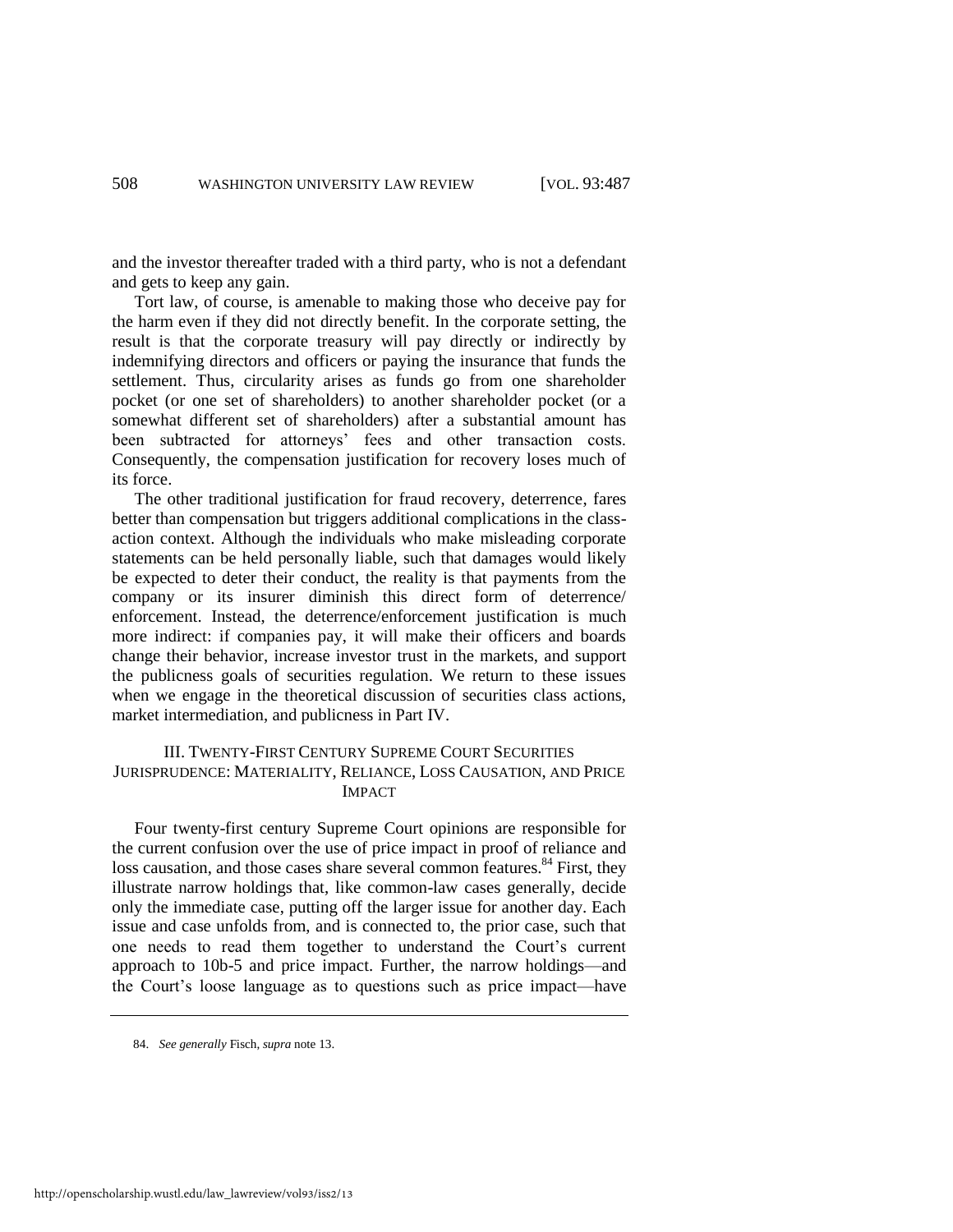given defendants (who lost the cases) room to continue to litigate, including bringing the same case, *Halliburton*, back to the Court.

Second, these cases illustrate the current focus of 10b-5 litigation on the class-certification context. The Court has trimmed the scope of classcertification arguments, holding that materiality and loss-causation questions are not appropriate, and that the presumption of reliance does apply. In the wake of those holdings, attention has shifted to another dimension arising at class certification: the narrowly-defined space for price impact left open by *Halliburton II*.

Third, the cases reaffirm *Basic*'s foundation that class actions are a core part of securities regulation and, importantly, *Basic*'s conclusion that adaptations to the common law of reliance through market intermediation and the fraud-on-the-market presumption are necessary if class actions are to have the effective deterrence role the Court supports.

#### *A. The Four Cases*

Before delving into the four 10b-5 cases, a reminder about the front and back end of the claims is useful. As we noted earlier, common-law fraud requires a sufficient connection between a defendant's wrongful act and a plaintiff's loss. The defendant's misrepresentation occurs at Time 1, and the plaintiff's injury typically is realized at Time 2, when the fraud is revealed. The focus of reliance is at Time 1, the time of the transaction: did the plaintiff change his or her position in response to the misrepresentation? In contrast, the focus of loss causation, given the reality of how proof of damages occurs in modern securities markets, is usually later, at Time 2, when the truth is revealed. Demonstrating loss causation requires parsing the loss into the portion that can be attributed to the fraud and the portion allocated to other causes. In securities markets, where prices change regularly, that question is constant and complicated. The recent Supreme Court cases illustrate different aspects of the relationship between these two factors.

# *1.* Dura Pharmaceuticals*: Pleading Front-End (Time 1) Facts Does Not Meet the Standard for Pleading Loss at the Back End (Time 2)*

We begin with *Dura Pharmaceuticals*,<sup>85</sup> a case decided a few years before the three class-certification cases, and one that turned on the two distinct temporal dimensions inherent in fraud cases: Time 1, when the

Washington University Open Scholarship

<sup>85.</sup> Dura Pharms., Inc. v. Broudo, 544 U.S. 336 (2005).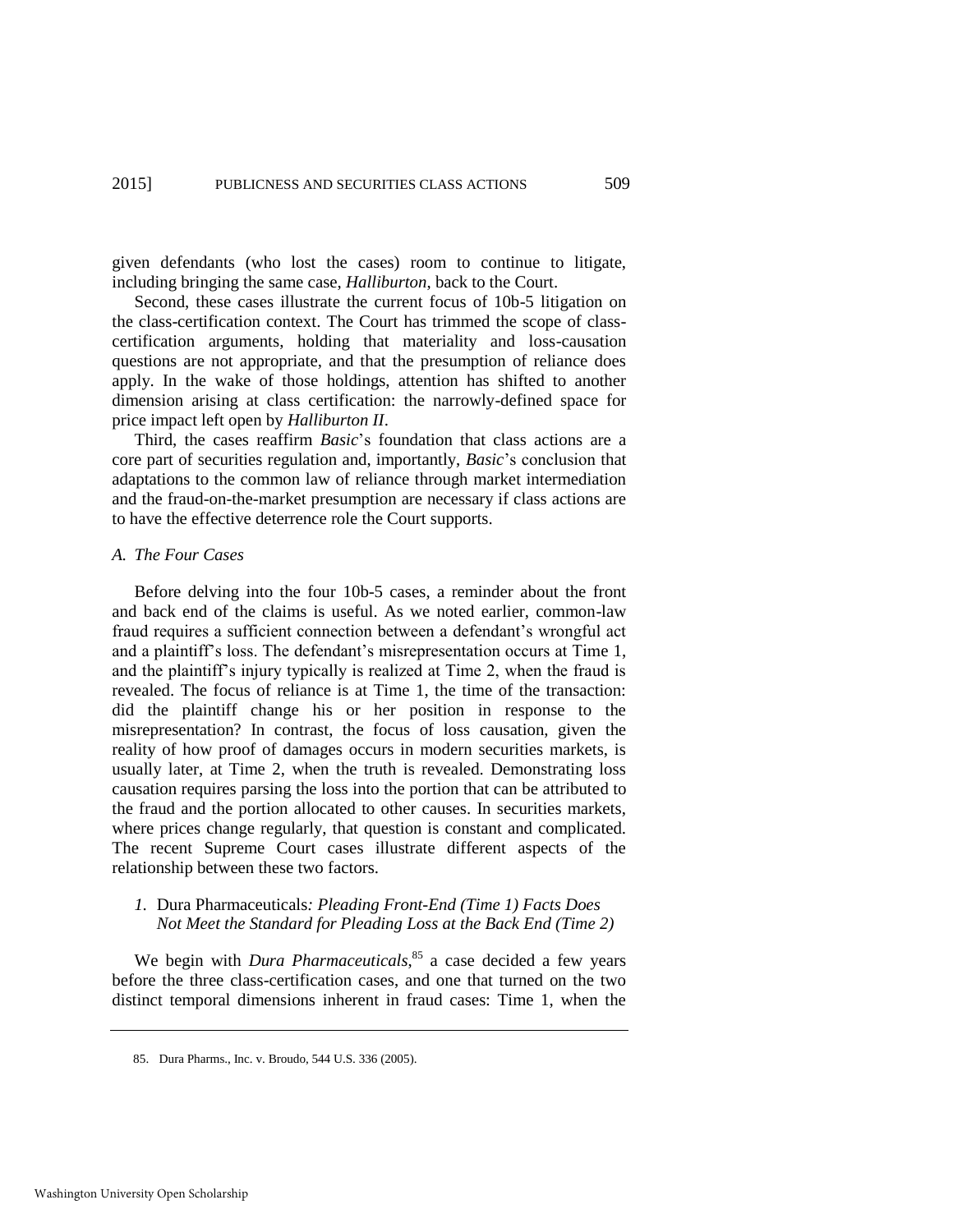<span id="page-24-0"></span>misrepresentation and reliance occur, and Time 2, when the truth is revealed and the effect of the fraud is actually felt. In *Dura*, the Supreme Court addressed the economic-loss and loss-causation elements in the context of a motion to dismiss.<sup>86</sup> Put succinctly, the issue in the case was loss at Time 2, and plaintiff's complaint addressed facts only for Time 1. The plaintiff pleaded price inflation due to the fraud.<sup>87</sup> Necessarily, in any successful fraud case, price distortion occurs.<sup>88</sup> That is what fraud does. There is not, however, always an injury, and a plaintiff must also show harm (loss) that can be attributed to the fraud as opposed to another cause. Harm and loss, however, are visible only later, at Time 2.

For contextual purposes, the allegations in *Dura* were that the defendants had made misstatements about earnings and about expected FDA approval of an asthmatic spray device that was ultimately not approved.<sup>89</sup> There was evidence of loss causation for the earnings claim, but that claim failed the scienter pleading standard at the motion-todismiss stage, leaving only the FDA claim. $90$  Without getting into the facts of *Dura* in detail, the price movement of the stock was less than ideal for the plaintiffs' purposes.<sup>91</sup> With respect to the loss causation element, the plaintiffs alleged the following: "[i]n reliance on the integrity of the market, [the plaintiffs] ... paid artificially inflated prices for Dura securities and the plaintiffs suffered damage[s] thereby."<sup>92</sup>

The defendants argued that this allegation was insufficient for the losscausation element, which requires a causal connection between the defendants' alleged misrepresentations and the plaintiffs' economic losses.<sup>93</sup> After noting that the standard to be applied to the pleading of this

<sup>86.</sup> *Id.* at 339–46.

<sup>87.</sup> Fourth Consolidated Amended Complaint for Violation of the Securities Exchange Act of 1934 at 73, *In re* Dura Pharms., Inc. Sec. Litig., No. 99-CV-0151-L(WMC) (S.D. Cal. July 21, 2006), 2006 WL 3267513.

<sup>88.</sup> Usually this would be inflation of value, but sometimes, as in *Basic*, the effect can be to lower the value of the stock, harming investors who sell at a deflated price. Basic Inc. v. Levinson, 485 U.S. 224, 227–29 (1988).

<sup>89.</sup> Fourth Consolidated Amended Complaint for Violation of the Securities Exchange Act of 1934, *supra* not[e 87,](#page-24-0) at 10, 17–18.

<sup>90.</sup> *Dura Pharms.*, 544 U.S. at 340 (describing the trial court's dismissal of the drug-profitability claim because plaintiff had not adequately pleaded scienter).

<sup>91.</sup> There was a noticeable drop after disclosure of new earnings and ambiguous results after disclosures about the FDA action—but the lower court had disposed of the earnings claims on scienter grounds. *In re* Dura Pharms, Inc. Sec. Litig., 2001 WL 35925887, at \*14–15 (S.D. Cal. 2001).

<sup>92.</sup> *Dura Pharms.*, 544 U.S. at 339–40 (emphasis omitted) (internal quotation marks omitted) (alterations in original).

<sup>93.</sup> Memorandum of Points & Authorities in Support of Defendants' Motion to Dismiss Plaintiffs' Consolidated & Amended Complaint at 20–21, *In re* Dura Pharms., Inc. Sec. Litig., No. 99 CV 0151 JL JFS (S.D. Cal. Nov. 22, 1999), 1999 WL 33998677.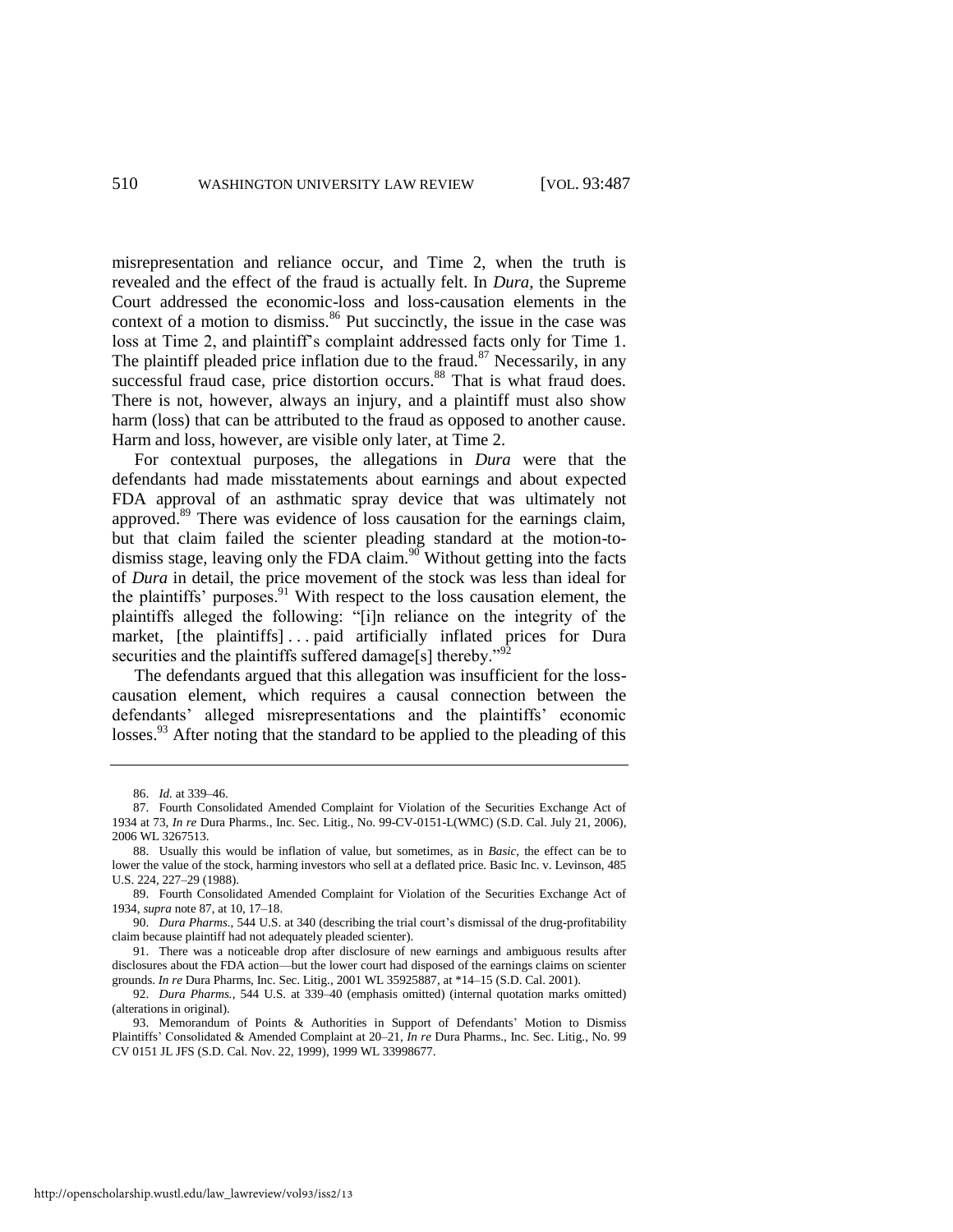element was that of Federal Rule of Civil Procedure 8(a)(2), a "short and plain statement" of the facts, the Court held that the complaint did not meet the test.<sup>94</sup> Instead, the Court held that the plaintiffs needed to claim a connection between the misstatement or omission and their injury.<sup>95</sup> In doing so, the Court pointed out that by definition, if the defendants are committing fraud, the harm does not occur at the point at which the plaintiffs buy the stock.<sup>96</sup> At that point, Time 1, although the market price is presumably inflated or sustained by the fraud, the harm has not yet occurred. It occurs later, at Time 2, when the fraud is revealed, and the shares lose value. Thus, the plaintiffs needed to provide information about where the loss and harm occurred, subject to the Rule  $8(a)(2)$  "short and plain statement" pleading standard.

In reaching the holding, the Court set out the two bookend concerns characteristic of its current approach to Rule 10b-5: the importance of the cause of action in "maintain[ing] public confidence in the marketplace ... by deterring fraud, in part, through the availability of private securities fraud actions"<sup>97</sup> and the potential for vexatious litigation in the modern class-action setting.<sup>98</sup> The Court focused on two settings in which plaintiffs would be able to show inflation at Time 1 but should not be entitled to a recovery.<sup>99</sup> The first is if there is a misrepresentation about the securities, which, for example, inflates their price above their true worth, but plaintiff sells while the misrepresentation remains alive in the market and is not harmed. $100$  Here, there would be misrepresentation, but no loss (yet). Second, the Court identified the context in which there is misrepresentation and loss to the plaintiff, but the loss can be said to arise from a source other than the fraud.<sup>101</sup>

The first is a familiar problem addressed, for example, in the language of Section 11 of the 1933 Act.<sup>102</sup> The second is the traditional space for

<sup>94.</sup> *Dura Pharms.*, 544 U.S. at 346.

<sup>95.</sup> *Id.* at 346–47.

<sup>96.</sup> *Id.* at 342.

<sup>97.</sup> *Id.* at 345 (citing United States v. O'Hagan, 521 U.S. 642, 658 (1997); Randall v. Loftsgaarden, 478 U.S. 647, 664 (1986)).

<sup>98.</sup> *See Dura Pharms.*, 544 U.S. at 347–48. Here, the Court echoes *Blue Chip Stamps* and the dissenters in *Basic*. Basic Inc. v. Levinson, 485 U.S. 224, 262 (1988) (White, J., dissenting); Blue Chip Stamps v. Manor Drug Stores, 421 U.S. 723, 747–48 (1975); *see also* Sale, *supra* note [75,](#page-19-0) at 552–68 (discussing Congress's reform movement to curb vexatious litigation); Choi & Thompson, *supra* note [76](#page-20-0) (same).

<sup>99.</sup> *Dura Pharms.*, 544 U.S. at 336, 342.

<sup>100.</sup> *Id.* at 342.

<sup>101.</sup> *Id.* at 342–43.

<sup>102.</sup> *See* 15 U.S.C. § 77k(a), (e) (2014) (permitting recovery by any person acquiring a security for which a registration statement contains an untrue statement of material fact, but limiting recovery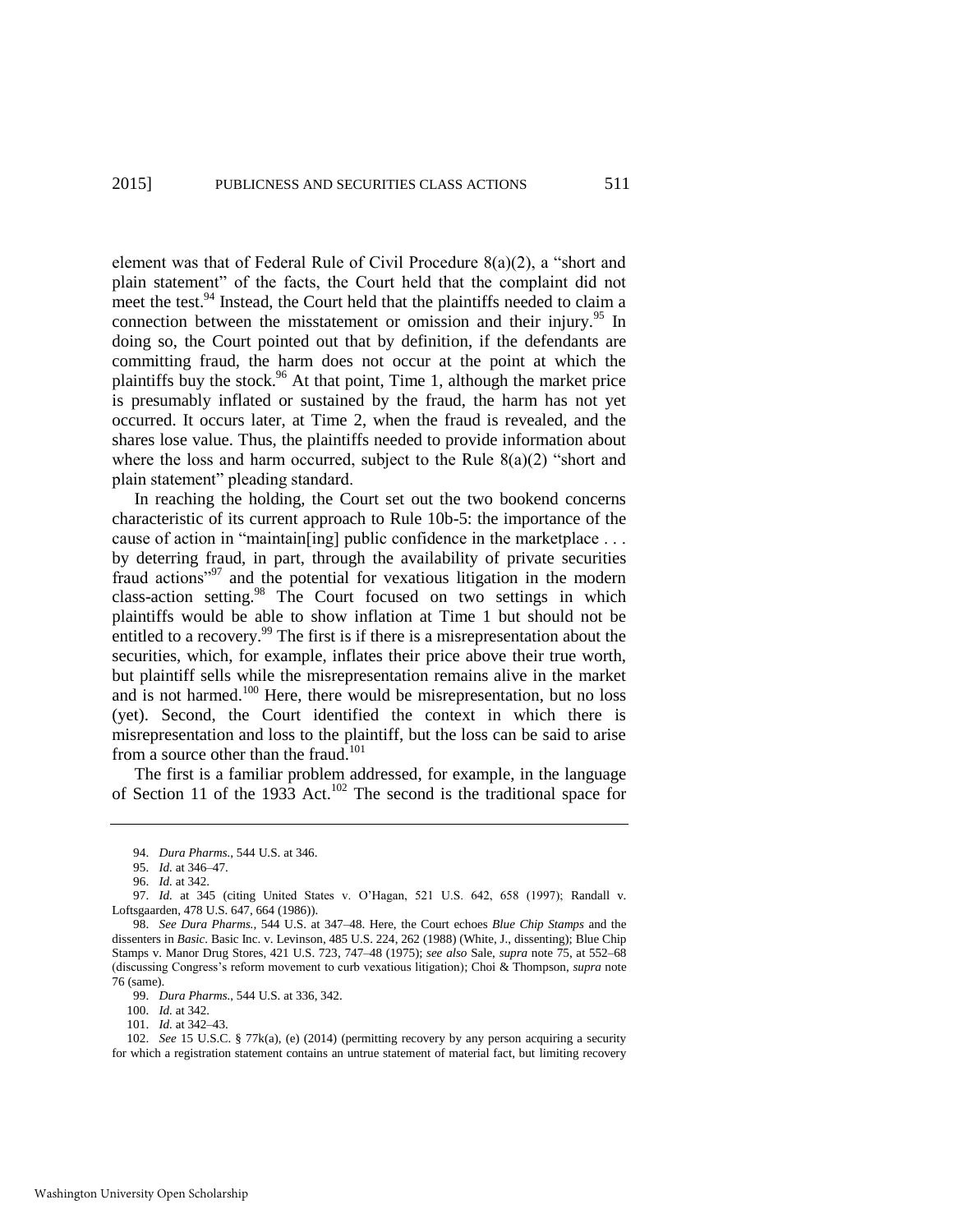loss causation both in common-law fraud and in securities-market cases.<sup>103</sup> The Court's holding is straightforward and noncontroversial, illustrating the difference between the front and back end of 10b-5 cases and the procedural context that frames current litigation.<sup>104</sup> In the end, the Court's holding had a limited effect. On remand, with the pleading on the losscausation element adjusted from Time 1 to Time 2, the complaint survived a motion to dismiss.<sup>105</sup>

# <span id="page-26-0"></span>*2.* Halliburton I*: Proof of Loss Causation Is Not Required to Show Reliance at Time 1 or for Class Certification*

Next in the line of evolution is *Halliburton*  $I<sub>1</sub><sup>106</sup>$  a case that also revolved around loss causation. Here, the focus shifted from pleading loss causation, which turned out to be quite easy in light of *Dura*, to whether the plaintiffs had to prove loss causation at the class-certification stage.<sup>107</sup> Defeating a case at class certification is a win for defendants, because the matter will presumably disappear. Moreover, at that point, the insurance policy is still paying the defense lawyers' fees, and a trial on the merits, with the concomitant discovery and spectacle of officers and directors on the stand, goes away.

This case came to the Supreme Court from the Fifth Circuit, which had earlier held that in order to invoke the fraud-on-the-market presumption of reliance at class certification, the plaintiff had to prove (not just plead) loss causation.<sup>108</sup> The Supreme Court rejected this argument.<sup>109</sup> Reflecting the learning of *Dura* about the role of the loss-causation element as distinct from transaction causation/reliance, the Court held that loss causation's focus on Time 2 has "no logical connection to the facts necessary to

to the difference between the amount paid and the price received in the market before suit if that price remains inflated at the time of the sale, such that purchaser will have suffered no economic loss); *see also generally* Hillary A. Sale, *Disappearing Without a Trace: Sections 11 and 12(a)(2) of the 1933 Securities Act*, 75 WASH. L. REV. 429 (2000).

<sup>103.</sup> *Dura Pharms.*, 544 U.S. at 343.

<sup>104.</sup> But see the Court's inclusion of a quotation from Justice White's dissent in *Basic*, which uses a "Cf." signal to suggest an analogous example of investor insurance when allowing recovery in the face of affirmative evidence of *nonreliance*, thus blurring the lines between reliance and loss causation. *Dura Pharms.*, 544 U.S. at 345.

<sup>105.</sup> *In re* Dura Pharms., Inc. Sec. Litig., 452 F. Supp. 2d 1005 (S.D. Cal. 2006); *see also In re* Dura Pharms., Inc. Sec. Litig., 548 F. Supp. 2d 1126 (S.D. Cal. 2008) (subsequent litigation).

<sup>106.</sup> *Halliburton I*, 131 S. Ct. 2179 (2011).

<sup>107.</sup> *Id.*

<sup>108.</sup> Oscar Private Equity Invs. v. Allegiance Telecom, Inc., 487 F.3d 261 (5th Cir. 2007) (holding that plaintiffs must prove loss causation to qualify for certification), *abrogated by Halliburton I*, 131 S. Ct. 2179 (2011).

<sup>109.</sup> *Halliburton I*, 131 S. Ct. at 2184–87.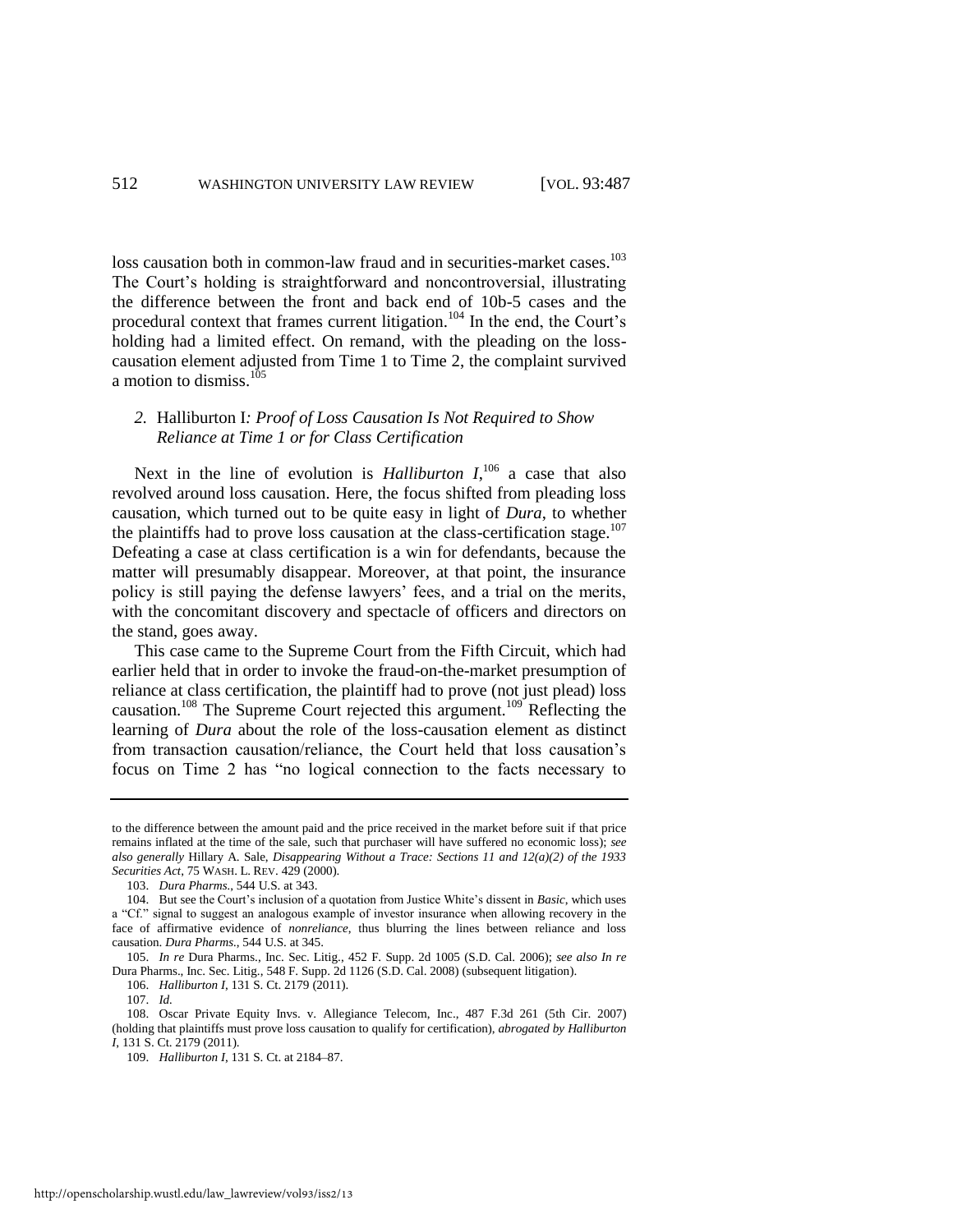establish" the *Basic* presumption of reliance at Time 1, when an investor decides to buy securities.<sup>110</sup> Reliance and loss causation are separate elements and together mean, for example, that even if investors relied on a defendant's misrepresentation at Time 1 to buy securities when the price was distorted by fraud, they cannot recover absent loss causation at Time  $2^{111}$  The Court was also clear that only the first question is relevant at class certification. $112$ 

*Halliburton I* also reaffirmed the core learnings of *Basic.* First, reliance connects misrepresentations to injury.<sup>113</sup> Second, requiring plaintiffs to demonstrate reliance in the same manner as in a traditional face-to-face fraud action would be impossible and would create an unnecessary and unrealistic evidentiary burden for open-market claims.<sup>114</sup> Indeed, the requirement would block class actions. And, third, fraud on the market resolves the reliance concern and, in doing so, provides a path for recovery for fraud that helps to ensure public trust in the markets.<sup>115</sup> The Court also reaffirmed *Basic*'s holding as to what the plaintiffs must show to gain the presumption of reliance. Here, the Court noted that plaintiffs have to demonstrate that the alleged misrepresentations were publicly known, that the market was efficient, and that the purchase or sale of stock occurred between the misrepresentations and the truth.<sup>116</sup>

The Court refused, however, to take up the defendants' efforts to characterize the opinion below as not about loss causation, but really about the conditions for gaining the presumption of reliance.<sup>117</sup> Halliburton argued that the Court should require the plaintiffs to establish whether the alleged misrepresentations affected the market price in the first place, or whether the misrepresentations had a "price impact" on Halliburton's stock.<sup>118</sup> The Court rejected this characterization of the lower court's opinion, as well as the conflation of the elements, and refused to reach for

<sup>110.</sup> *Id.* at 2186.

<sup>111.</sup> *See id.*

<sup>112.</sup> *Id.* This part of the opinion is simple enough and may reflect why the opinion was a unanimous, five-page opinion with only one unnumbered footnote.

<sup>113.</sup> *Id.* at 2184–85.

<sup>114.</sup> *Id*. at 2185.

<sup>115.</sup> *Id*.

<sup>116.</sup> *Id.* Note that this listing of the preconditions leaves out materiality, an omission the Court in *Amgen* later reinserts without discussion. The list itself comes from footnote 27 of *Basic*, where that Court seemed to be simply citing from the Court of Appeals opinion below. It is a very humble beginning for what turns out to be the determining issue of *Halliburton II*. *See* discussion *infra* Part III.B.

<sup>117.</sup> *Halliburton I*, 131 S. Ct. at 2186–87.

<sup>118.</sup> *See* Fisch, *supra* not[e 13,](#page-5-0) at 897 n.8.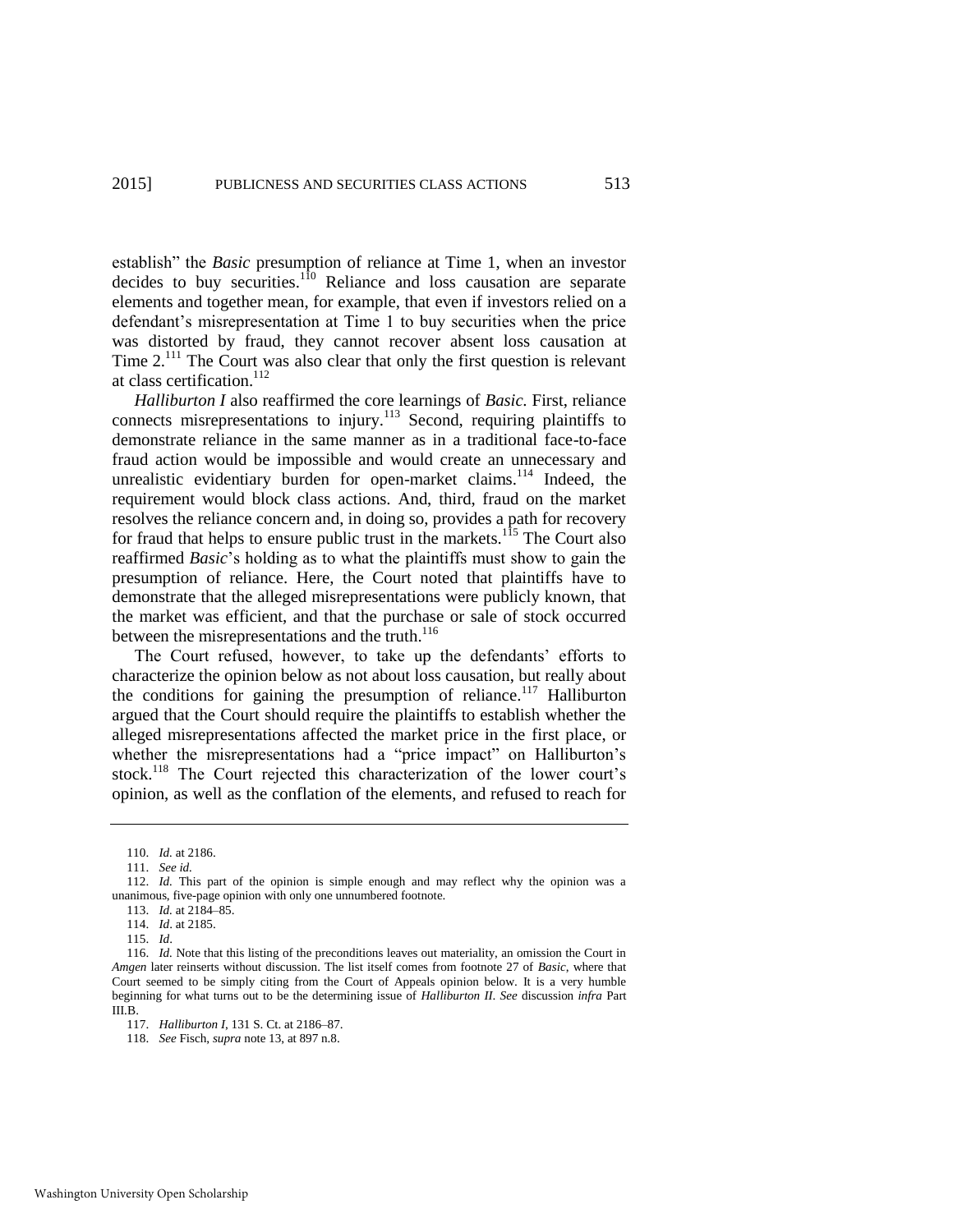this issue, leaving the difficulty of proving reliance, or the lack thereof, in the open-market setting for what turned out to be *Halliburton II*. 119

# <span id="page-28-0"></span>*3.* Amgen*: Materiality Need Not Be Proved at Class Certification Before* Basic *Is Invoked*

In between *Halliburton I* and *Halliburton II*, defendants argued that plaintiffs must prove materiality at the class-certification stage in order to invoke the fraud-on-the-market presumption.<sup>120</sup> The Court was no more open to this argument than the loss-causation one.<sup>121</sup> This opinion, however, was substantially longer and more complex. It also generated three dissents and left space for additional litigation of the issues the Court did not decide.

Materiality, like loss causation, is one of the elements of Rule 10b-5 fraud imported from the common law. Notably, neither of these elements is among the ones that Congress, in the PSLRA, decided to subject to the motion to dismiss and discovery stay.<sup>122</sup> In addition, materiality, unlike loss causation, is specifically mentioned in *Basic* as one of the prerequisites the plaintiff must show to invoke the fraud-on-the-market presumption of reliance (discussed in more detail in the next Part).<sup>123</sup> Defendants argued that because materiality was a predicate for the presumption of reliance, and without that presumption individual claims would dominate over common ones, plaintiffs should have to prove materiality at class certification.<sup>124</sup>

The Supreme Court held that although proof of materiality is required to prevail on the merits, it is not a prerequisite to class certification.<sup>125</sup> The Court's opinion is strongly rooted in procedure, and more particularly in Rule  $23(b)(3)$ , which requires that common issues predominate to gain class certification.<sup>126</sup> The Court first pointed out that Rule  $23(b)(3)$ requires only a showing that the questions common to the class predominate, not that they are answered on the merits for the class.<sup>127</sup> Then, the Court noted that materiality is an objective standard: it is a

<sup>119.</sup> *Halliburton II*, 134 S. Ct. 2398 (2014).

<sup>120.</sup> Amgen Inc. v. Conn. Ret. Plans & Trust Funds, 133 S. Ct. 1184, 1191 (2013).

<sup>121.</sup> *Id.*

<sup>122.</sup> *See id.* at 1200–01.

<sup>123.</sup> *Id.* at 1195.

<sup>124.</sup> *Id.*

<sup>125.</sup> *Id.* at 1194–1204.

<sup>126.</sup> FED. R. CIV. P. 23(b)(3).

<sup>127.</sup> *Amgen*, 133 S. Ct. at 1194–95.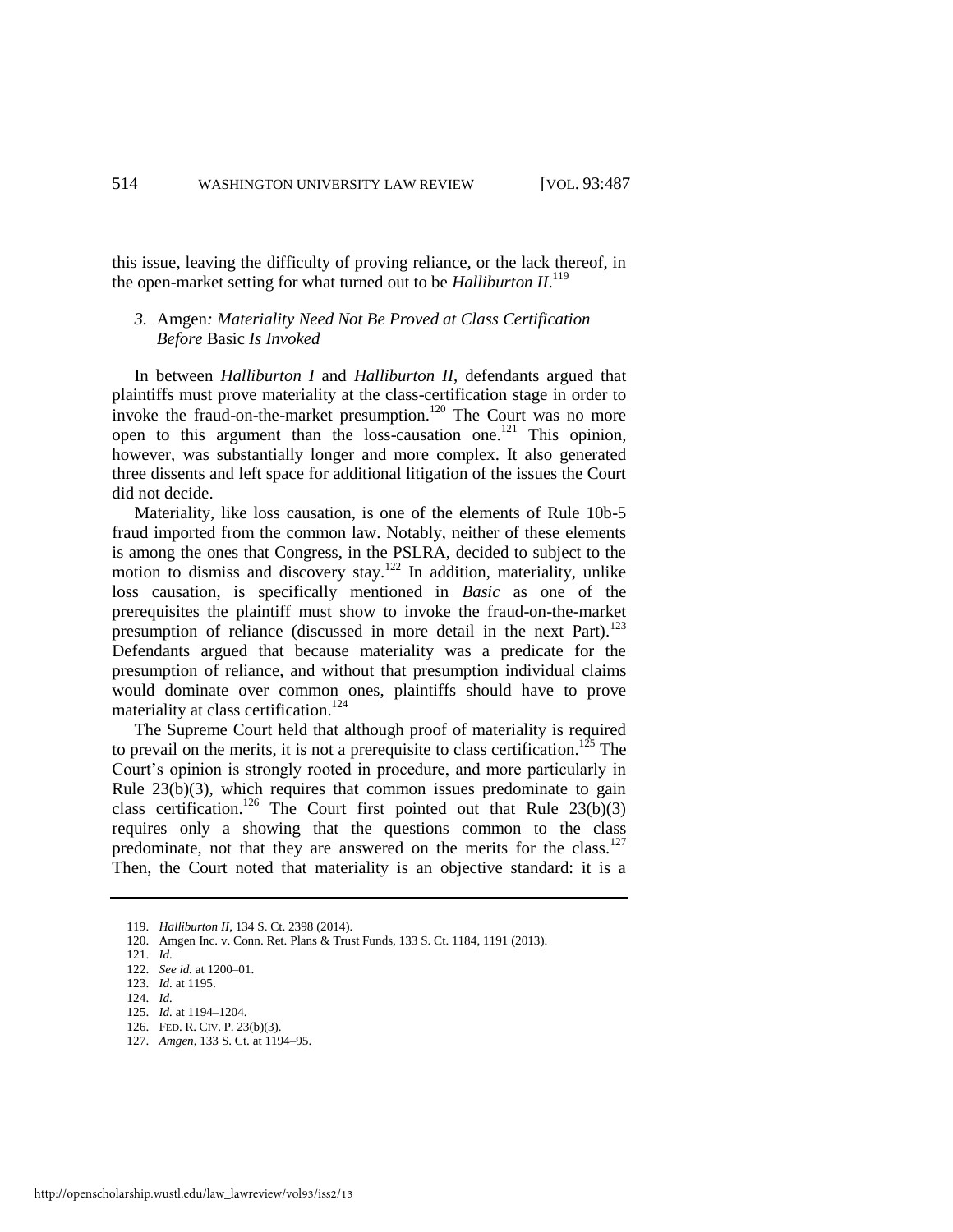question common to all class members.<sup>128</sup> Thus, if the plaintiffs were unable to prove materiality, they would fail to do so for all class members, not for individuals, and therefore individual issues would not predominate on the question of materiality.<sup>129</sup> Specifically, the Court reasoned, "[a]s to materiality, therefore, the class is entirely cohesive: It will prevail or fail in unison."<sup>130</sup> As a result, the Court concluded that Rule  $23(b)(3)$  did not stand in the way of certification.<sup>131</sup> Indeed, the role of  $23(b)(3)$  is to determine only which method of adjudication is best and not to adjudicate the case in its entirety.<sup>132</sup>

Three other aspects of the Court's opinion are worth noting. First, the Court responded to Amgen's policy argument that the failure to adopt its view would result in unwarranted settlement pressure.<sup>133</sup> The Court emphasized that Congress dealt with this issue through the PSLRA and did not choose to require early proof of materiality (or loss causation).<sup>134</sup> Instead, the Court stated that it had "no warrant to encumber securitiesfraud litigation by adopting an atextual requirement of precertification proof of materiality that Congress, despite its extensive involvement in the securities field, has not sanctioned."<sup>135</sup>

Second, the Court rejected Amgen's argument that proof of materiality at class certification would conserve judicial resources, stating that, in fact, "Amgen's position . . . would waste judicial resources."<sup>136</sup> The Court's point here is that increasing the focus on procedural resolutions of these claims complicates the litigation. Specifically, the Court noted that elevating proof of materiality (or loss causation) to the class-certification stage would create more, not less, litigation, resulting in "a mini-trial . . . at the class-certification stage" that "would entail considerable expenditures of judicial time and resources, costs scarcely anticipated by Federal Rule of Civil Procedure  $23(c)(1)(A)$ , which instructs that the decision whether to certify a class action be made '[a]t an early practicable time."<sup>137</sup>

137. *Id.* (alteration in original) (quoting FED. R. CIV. P. 23(c)(1)(A)). The series of cases discussed here are proof of that issue. *Dura* was filed in 1999, went before the Supreme Court in 2005, and was resolved through settlement in 2009. Jocelyn Allison, *\$14M Settlement Reached in Dura Securities* 

<sup>128.</sup> *Id.* at 1195–96.

<sup>129.</sup> *Id.* at 1191. This is the classic test for Rule 23(b)(3).

<sup>130.</sup> *Id.*

<sup>131.</sup> *Id.* at 1194–1204.

<sup>132.</sup> *Id.* at 1191; *see also* Langevoort, *supra* not[e 13,](#page-5-0) at 42.

<sup>133.</sup> *Amgen*, 133 S. Ct. at 1199–1202.

<sup>134.</sup> *Id.* at 1200–01.

<sup>135.</sup> *Id.* at 1202.

<sup>136.</sup> *Id.* at 1201.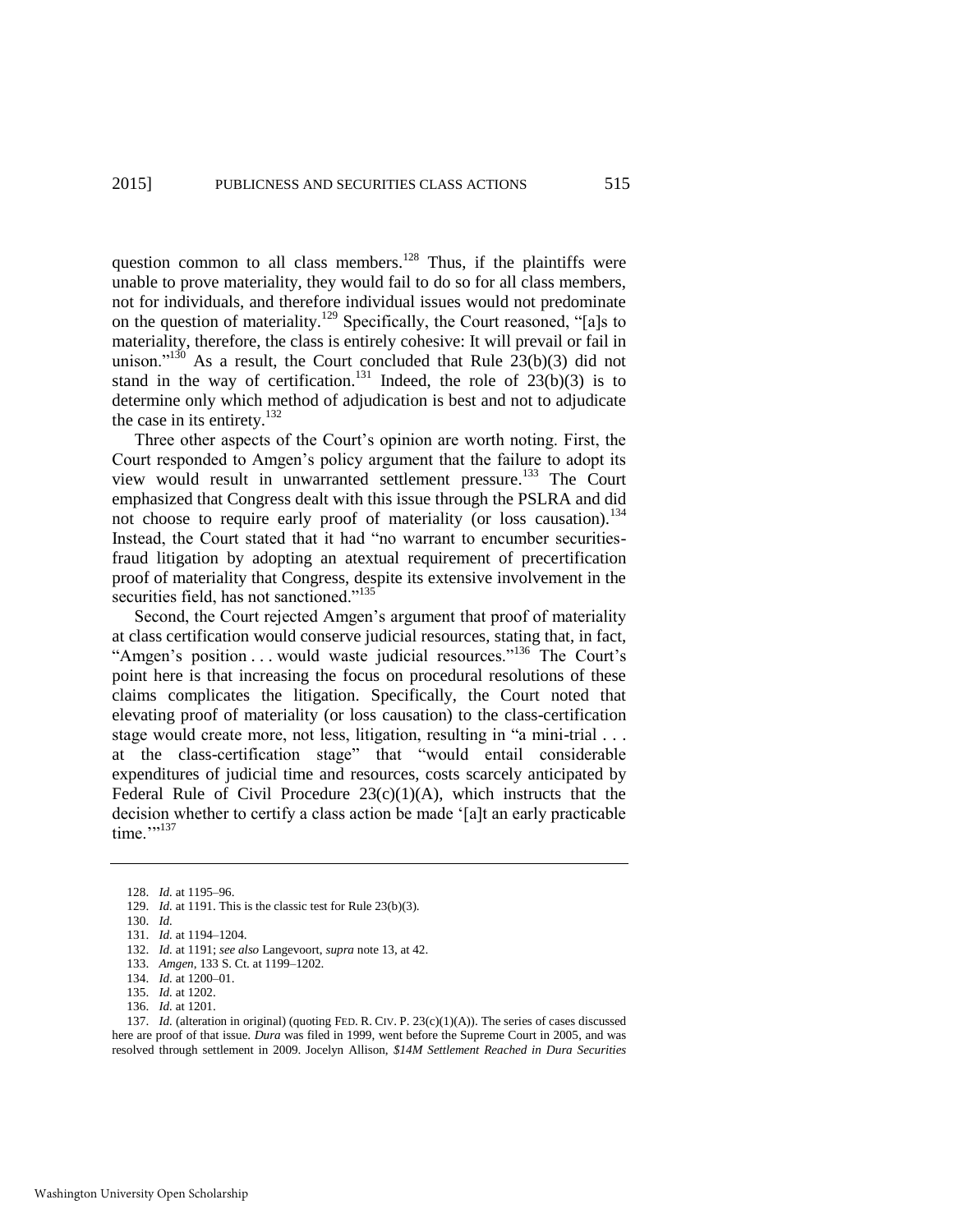Finally, four justices dissented or concurred in *Amgen*, raising a broader question that set the stage for *Halliburton II*. Justice Alito's concurrence pointed out that the majority did not "revisit" *Basic* or the fraud-on-the-market presumption.<sup>138</sup> He then noted that recent evidence "suggest[ed]" that the market-efficiency presumption might rest on a faulty economic premise,<sup>139</sup> referring to Justice Thomas's dissent, which Justices Kennedy and Scalia, in part, joined. The four justices appeared to be calling for an opportunity to overturn *Basic*,<sup>140</sup> and within months, the Court granted certiorari in *Halliburton II*. A holding in line with the four justices would effectively eliminate securities class actions, and, thus, raised heightened interest in the Court's *Halliburton II* deliberations.

# *4.* Halliburton II*: Affirming the* Basic *Presumption and Rejecting Proof, but Allowing Rebuttal, of Presumption at Class Certification*

*Halliburton I* and *Amgen* paved the way for a full-on assault on *Basic* and the fraud-on-the-market presumption. They created the space for a robust challenge to the existence of 10b-5 securities-fraud class actions. *Halliburton II* posed the question about proving market efficiency at the class-certification stage, but that was not the issue on most minds at the time the case was argued. Instead, the focus was on whether the Court would eliminate the fraud-on-the-market presumption altogether.<sup>141</sup>

<span id="page-30-0"></span>The blockbuster possibility of *Halliburton II* failed to materialize. Chief Justice Roberts's majority opinion reaffirmed the core holdings of Basic:<sup>142</sup> the element of reliance provides a connection between a misstatement and a purchase or sale, the traditional common-law form of

*Suit*, LAW 360 (Mar. 24, 2009, 12:00 AM), http://www.law360.com/articles/93418/14m-settlementreached-in-dura-securities-suit. *Amgen* was filed in 2007, went before the Supreme Court in 2013, and remains unresolved as of 2015. *See Amgen*, 133 S. Ct. at 1204; Complaint for Violation of Federal Securities Laws, Kairalla v. Amgen Inc., No. CV 07 2536 PSG (PLAx) (C.D. Cal. Apr. 17, 2007), 2007 WL 4966000. *Halliburton* was filed in 2002, went before the Supreme Court in 2011 and 2014, and remains unresolved as of 2015. *Halliburton II*, 134 S. Ct. 2398 (2014); Archdiocese of Milwaukee Supporting Fund, Inc. v. Halliburton Co., Civil Action No. 3:02-CV-1152-M, 2012 WL 565997 (N.D. Tex. Jan. 27, 2012).

<sup>138.</sup> *Amgen*, 133 S. Ct. at 1204. Note, however, that Justice Ginsburg's majority opinion did state that Congress had rejected the opportunity to revisit market efficiency. *Id.* at 1201.

<sup>139.</sup> *Id.* at 1204.

<sup>140.</sup> *See id.* at 1204–16 (2013). This is an argument that the majority addressed and rebuffed, pointing out that Congress implicitly approved of the fraud-on-the-market presumption when it adopted the PSLRA. *Id.* at 1200.

<sup>141.</sup> *See* Stephanie Russell-Kraft, *Cases to Watch: Where* Halliburton *Might Make Its Mark*, LAW 360 (June 22, 2015, 8:26 PM), http://www.law360.com/articles/670778/cases-to-watch-wherehalliburton-might-make-its-mark.

<sup>142.</sup> *Halliburton II*, 134 S. Ct. at 2407–17.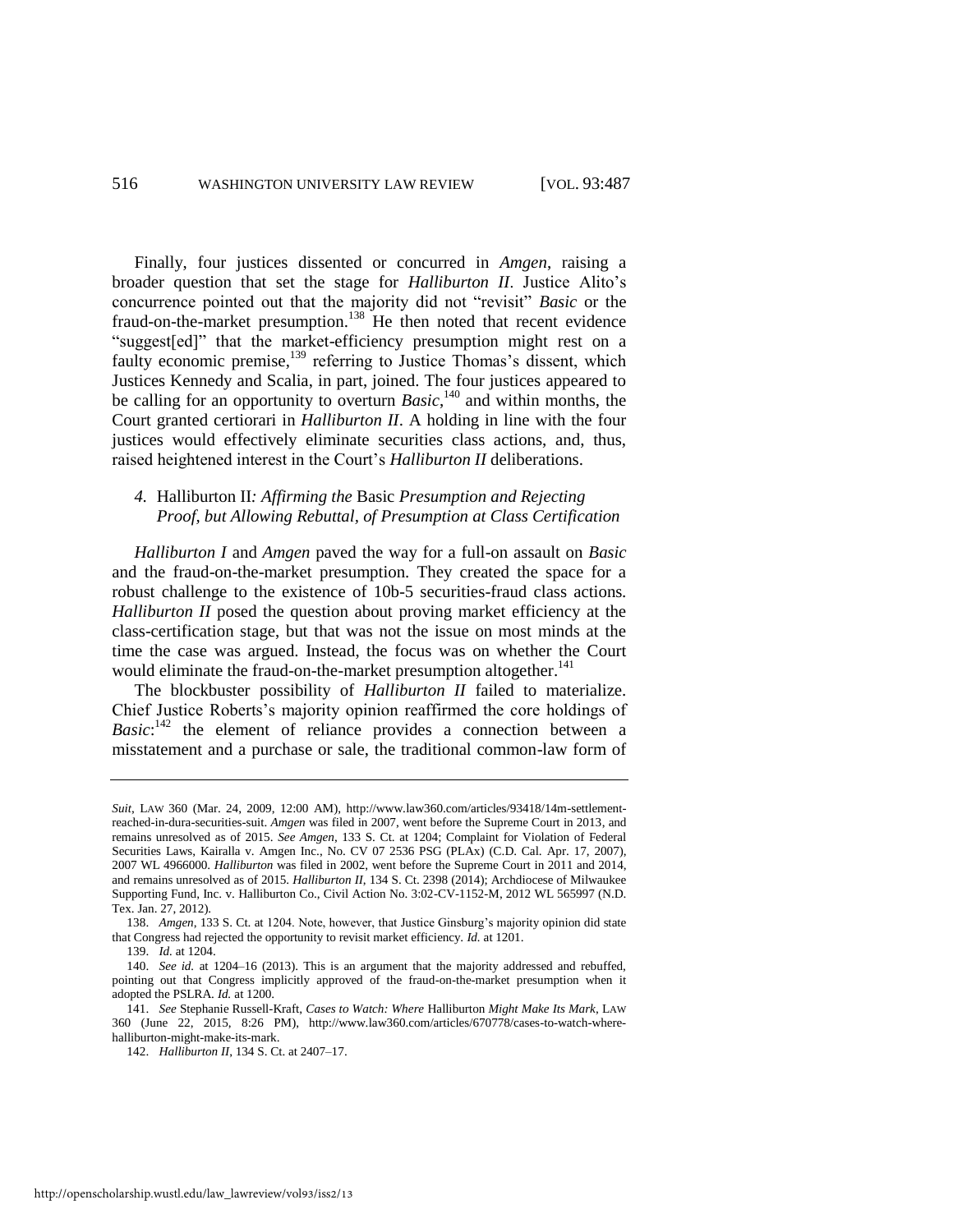reliance poses an unnecessarily unreasonable burden, and the rebuttable presumption of market reliance resolves the issue in an appropriate fashion for these anonymous transactions.<sup>143</sup> The Court also rejected the defendants' effort to require the plaintiff to prove price impact at class certification in order to invoke the presumption, noting that requirement would "effectively jettison half of [the presumption]."<sup>144</sup> Nevertheless, and in contravention of its expressed concern in *Amgen* about mini-trials, the Court held that the defendants were entitled to the opportunity at class certification to disprove market efficiency, referring to it as price impact, and creating confusion about the possible conflation of reliance, materiality, and loss causation.<sup>145</sup> As a result, the term "price impact," defined but unused in *Halliburton I*, and not used in *Amgen*, became the point of contest left open in *Halliburton II*. 146

<span id="page-31-0"></span>Recall that before we detoured to *Amgen*, the Court had remanded *Halliburton I*, noting that any arguments properly preserved remained available to Halliburton.<sup>147</sup> Thus, on remand, the defendants argued that class certification remained inappropriate.<sup>148</sup> The core of their argument was that the evidence that they used to attempt to disprove loss causation revealed that the alleged misstatements did not impact the price of the stock.<sup>149</sup> The lack of a price impact at Time 2, they argued, rebutted the Time 1, *Basic* presumption, created a situation in which individual issues predominated over common ones, and defeated the use of the class-action mechanism.<sup>150</sup>

The District Court rejected that argument and held that the defendants could not defeat class certification by forcing the plaintiffs to prove (or allowing defendants to disprove) the reliance element before the merits stage.<sup>151</sup> The Fifth Circuit, relying on *Amgen*, affirmed.<sup>152</sup> According to

152. Erica P. John Fund, Inc. v. Halliburton Co., 718 F.3d 423 (5th Cir. 2013), *vacated and remanded by Halliburton II*, 134 S. Ct. 2398 (2014).

<sup>143.</sup> *Id.* at 2407–08, 2417.

<sup>144.</sup> *Id.* at 2414.

<sup>145.</sup> *Id.* at 2417.

<sup>146.</sup> *See, e.g.*, Fisch, *supra* not[e 13,](#page-5-0) at 898–99; Langevoort, *supra* not[e 13,](#page-5-0) at 38–39.

<sup>147.</sup> *Halliburton I*, 131 S. Ct. 2179, 2187 (2011).

<sup>148.</sup> Defendants' Brief Opposing Class Certification and, in the Alternative, Request to Supplement the Record at 1, Archdiocese of Milwaukee Supporting Fund, Inc. v. Halliburton Co., No. 3:02-CV-1152-M (N.D. Tex. Aug. 31, 2011), 2011 WL 7562399.

<sup>149.</sup> *Id.* at 1–2.

<sup>150.</sup> *Id.* at 2–3.

<sup>151.</sup> Archdiocese of Milwaukee Supporting Fund, Inc. v. Halliburton Co., No. 3:02-CV-1152-M, 2012 WL 565997, at \*1–3 (N.D. Tex. Jan. 27, 2012), *vacated and remanded by* Erica P. John Fund, Inc. v. Halliburton Co., 765 F.3d 550 (5th Cir. 2014).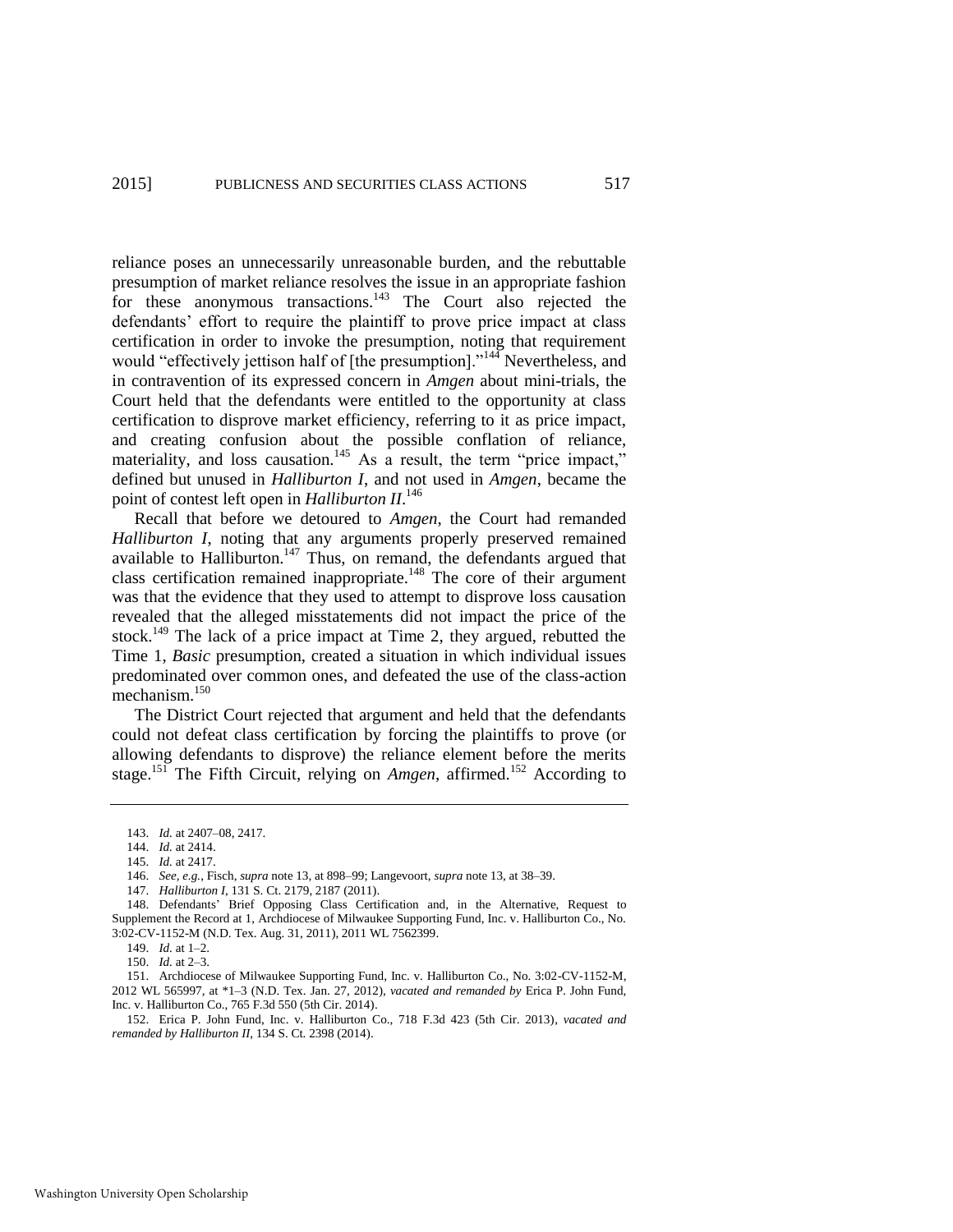both courts, the defendants could use the price-impact evidence at trial, where actual proof is required, but not at class certification.<sup>153</sup>

The defendants again petitioned for and gained a grant of *certiorari* from the Supreme Court.<sup>154</sup> And, unlike in *Amgen*, when the Court pushed the defendants back to trial for materiality, the Court opened a window for yet another fight at class certification.<sup>155</sup> To do so, the Court distinguished materiality from reliance, stating that materiality is "an objective issue susceptible to common, classwide proof."<sup>156</sup> All plaintiffs rise and fall together with a material or immaterial misstatement, defeating the claim on the merits. In contrast, the Court opined, price impact differs from materiality, because price impact is fundamental to *Basic's* premise: "It thus has everything to do with the issue of predominance at the class certification stage. . . . [Price impact] must be proved before class certification."<sup>157</sup> Although the first part of the Court's opinion affirmed the *Basic* reliance presumption and, thus, the class-action mechanism, the last part left space for the defendants to rebut the presumption—at the classcertification stage and, thus, before there is a trial or a jury.<sup>158</sup> In reaching its holding, the Court focused on price impact,<sup>159</sup> or more properly, the absence of price impact, as a term that it defined to provide the common link from *Basic* that would enable the reliance presumption.<sup>160</sup>

<span id="page-32-1"></span><span id="page-32-0"></span>This review of the cases reveals that defendants' dragnet for issues that can be decided at an early stage of litigation has reached almost every element of the traditional fraud claim, with materiality, reliance, and loss causation scrutinized for requirements about what the plaintiff must prove to invoke the presumption of *Basic* at class certification. We know from *Halliburton I* that loss causation is not on the list,<sup>161</sup> and from *Amgen* that materiality is not either.<sup>162</sup> *Halliburton II* tells us that plaintiffs continue to be entitled to the presumption of reliance, but at the same time, the Court

159. The term is used twenty-two times in three pages. *See id.* at 2415–17. For example, the Court states that "[t]he first three prerequisites [of what must be shown to get the *Basic* presumption] are directed at price impact—whether the alleged misrepresentations affected the market price in the first place." *Id.* at 2414 (internal quotation marks omitted). This statement, of course, is aimed at Time 1. *See id.*

160. *Id.* at 2417.

161. *See supra* note[s 106–](#page-26-0)19 and accompanying text.

<sup>153.</sup> *Id.* at 433.

<sup>154.</sup> *See Halliburton II*, 134 S. Ct. 2398 (2014).

<sup>155.</sup> *See generally* Langevoort, *supra* not[e 13.](#page-5-0) 

<sup>156.</sup> *Halliburton II*, 134 S. Ct. at 2416.

<sup>157.</sup> *Id.* 

<sup>158.</sup> *Id.* at 2407–17.

<sup>162.</sup> *See supra* note[s 120–](#page-28-0)40 and accompanying text.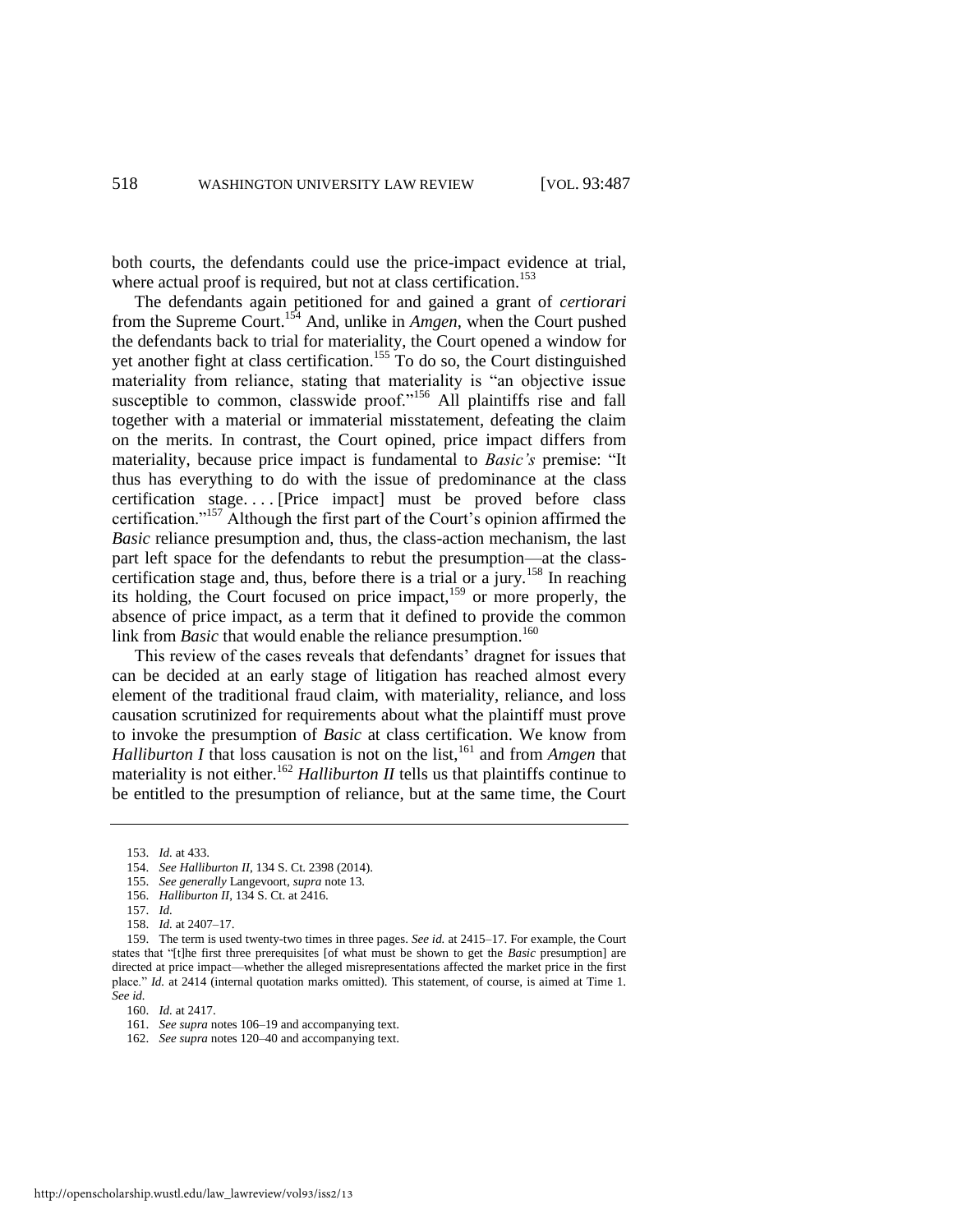gives prominence to the term "price impact" and permits defendants to deploy it to rebut the presumption at class certification.<sup>163</sup>

As a group, these three cases, along with *Dura*, all contain narrow holdings. Until *Halliburton II*, the Court avoided the big issue left open in *Basic*: rebuttal of the presumption. Although the Court recognized space for rebuttal in *Halliburton II*, we still do not know what proof of the requisite connection between an open-market purchase and a misrepresentation will look like. As a result, although *Halliburton II* narrowed the field of play, price impact, a largely undeveloped term, now has the potential to create confusion, complexity, and mini-trials focused on econometric studies.<sup>164</sup> Before turning to those concerns in Part IV, however, we first develop the growth of the term "price impact" and its meaning in relation to Time 1.

#### *B. The Growth of Price Impact*

As *Halliburton II* makes clear, the term "price impact" is now on steroids, and, as a result, a more detailed understanding of its role and growth is necessary. The story has a humble beginning in the prerequisites for the presumption of reliance that first appeared in a footnote in *Basic*. 165 Price impact is not among the prerequisites listed.<sup>166</sup> Instead, it merits only an indirect reference in the discussion of how the presumption might be rebutted.<sup>167</sup> More than twenty years later, *Halliburton I* and *Amgen* treat the presumption prerequisites cavalierly and their relationship to price impact even more so. In short, the Court ducks the hard question as to the requirements for the causal relationship between the defendants' fraud and the plaintiffs' trading loss in an open-market transaction. This section of the Article follows the Court's stunted development of price impact in these cases. Then, in Part IV, we engage in the theoretical discussions about the securities class action, developing the goals of securities regulation in the context of publicness as well as the role of market efficiency/market intermediation in securities transactions and litigation. We then apply those constructs to the price-impact element.

The starting point for the role of price impact is the discussion about the requirements necessary to establish *Basic*'s presumption of reliance,

<sup>163.</sup> *See supra* note[s 141](#page-30-0)[–159 a](#page-32-0)nd accompanying text.

<sup>164.</sup> *See, e.g.*, Fisch, *supra* note [13,](#page-5-0) at 920–21; Langevoort, *supra* note [13,](#page-5-0) at 56–57; *see also* Pritchard & Sale, *supra* not[e 72.](#page-19-1) 

<sup>165.</sup> Basic Inc. v. Levinson, 485 U.S. 224, 248 n.27 (1988).

<sup>166.</sup> *See id.*

<sup>167.</sup> *See id.* at 248–49.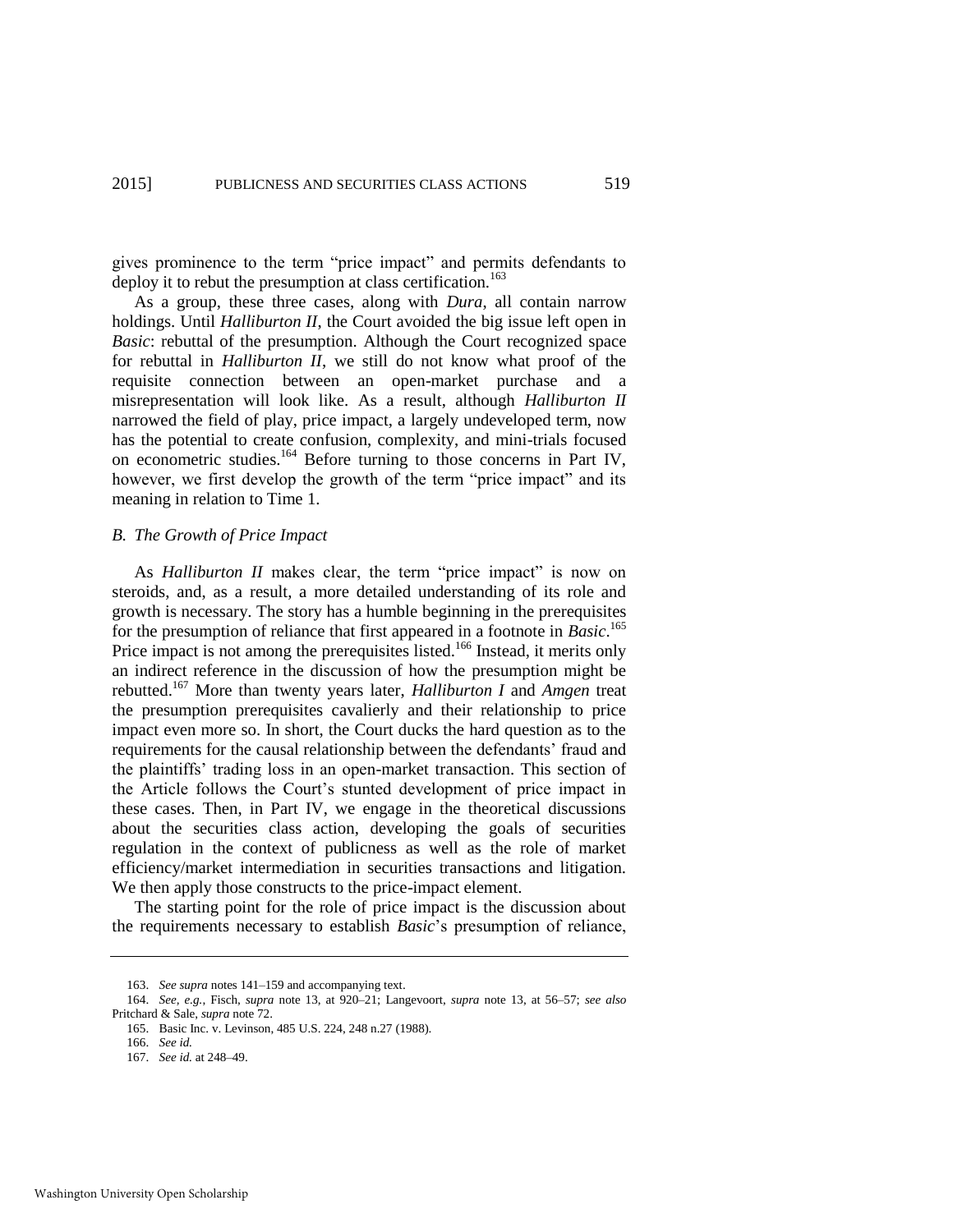which the *Halliburton II* Court collapsed to price impact.<sup>168</sup> *Basic* relegated this key issue to a footnote, and even there, it did little more than restate the view of the Court of Appeals.<sup>169</sup>

<span id="page-34-0"></span>The elements listed in footnote 27 are:

1. [T]hat the defendant made public misrepresentations;

2. [T]hat the misrepresentations were material;

3. [T]hat the shares were traded on an efficient market;

4. [T]hat the misrepresentations would induce a reasonable, relying investor to misjudge the value of the shares; and

5. [T]hat the plaintiff traded the shares between the time the misrepresentations were made and the time the truth was revealed.<sup>170</sup>

The Supreme Court promptly cut that list from five to four, concluding that its holding as to materiality in an earlier part of the *Basic* opinion would collapse elements 2 and 4 into one. $171$ 

Price impact was only mentioned later, when the Court addressed rebuttal of the reliance presumption. There, the Court referred to three disjunctive paths listed by the lower court, stating that the defendants could "rebut proof of the elements giving rise to the presumption, *or* show that the misrepresentation in fact did not lead to a distortion of price[,] *or* that an individual plaintiff traded or would have traded despite his knowing the statement was false."<sup>172</sup> The *Basic* Court then concluded that "[a]ny showing that severs the link between the alleged misrepresentation and either the price received (or paid) by the plaintiff, or his decision to trade at a fair market price, will be sufficient to rebut the presumption of reliance."<sup>173</sup>

The Court also provided three examples of potential rebuttals. The first is a situation in which "market makers" were privy to the truth about the merger discussions, and as a result, the market would not have been

173. *Id.*

<sup>168.</sup> *See Halliburton II*, 134 S. Ct. at 2416 ("Price impact is thus an essential precondition for any Rule 10b-5 class action.").

<sup>169.</sup> *Basic*, 485 U.S. at 248 n.27.

<sup>170.</sup> *Id.* 

<sup>171.</sup> *Id.* Interestingly, the Court of Appeals had said that element 4 was the only one really at issue, but then found that it had been satisfied for pleading purposes. Levinson v. Basic Inc., 786 F.2d 741, 750–51 (6th Cir. 1986), *vacated*, 485 U.S. 224 (1988).

<sup>172.</sup> *Basic*, 485 U.S. at 248 (emphasis added) (citing *Levinson*, 786 F.2d at 750 n.6).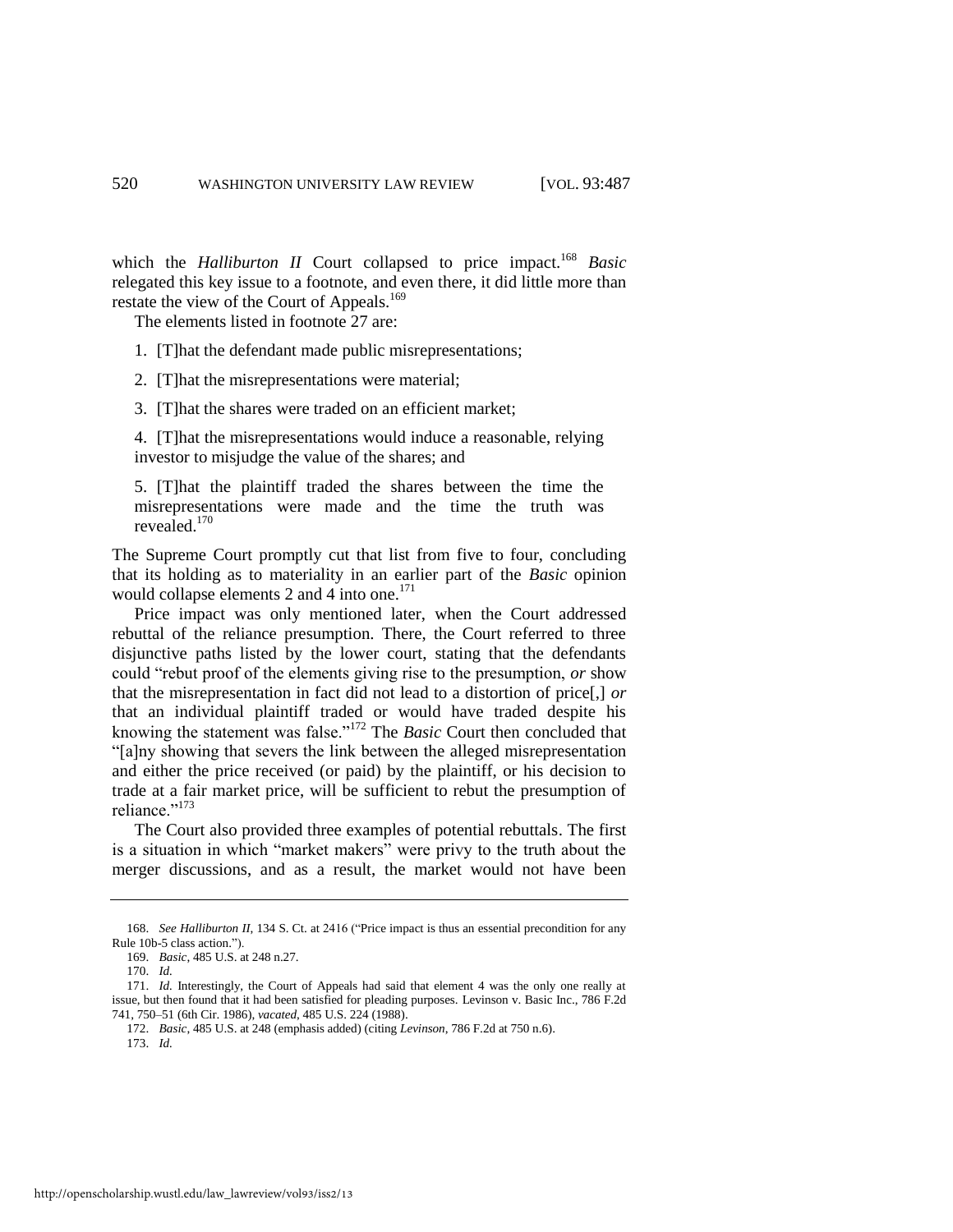affected when the news became public.<sup>174</sup> The second is when news of the merger credibly entered the market through another source and dissipated the effects of the misstatement.<sup>175</sup> The third is when a plaintiff believed Basic's statements were false, but sold because of unrelated concerns (e.g., potential antitrust problems).<sup>176</sup>

We know from their correspondence that Justices Blackmun and Brennan (two of the four in the majority) engaged in a vigorous debate about the strength of the causal link required to show reliance in market transactions and particularly the conditions for this rebuttal. For Brennan, even if there were reasons other than the fraud that the plaintiff traded, the reduced amount that plaintiff received is sufficiently connected to the defendant's wrongful conduct as to permit recovery under 10b-5.<sup>177</sup> For Blackmun, such a trader had been injured (the misrepresentation having led to a lower price than the investor would have received in a market with no fraud) but was not defrauded (i.e., the loss and the wrongful conduct were not sufficiently connected).<sup>178</sup> Both justices agreed that there was little practical difference in their two positions—which related only to the space available to the defendant to rebut the presumption of reliance that both justices agreed was appropriate in an open-market setting, a rebuttal they believed would be very difficult or impractical for defendants.<sup>179</sup> Yet

177. *See* Letter from William Brennan to Harry Blackmun at 1 (Jan. 22, 1988) (on file with authors) (stating that the misstatement served as cause-in-fact of injury given the lower market price for the stock; the necessary link between misrepresentation and injury has been shown without the need to show what Brennan called transactional reliance). Professor Langevoort has earlier discussed this correspondence, concluding 10b-5 law would be clearer on this issue if Brennan's views had prevailed. *See* Langevoort, *supra* note [13,](#page-5-0) at 49–50. That discussion and this is based on the correspondence at the Library of Congress first identified by Adam Pritchard.

178. *See* Letter from Harry Blackmun to William Brennan at 2 (Jan. 25, 1988) (on file with authors). Blackmun's letter identified two reasons why the presumption did not apply, both of which are reflected in his opinion in *Basic* addressing rebuttal of the presumption: "If the material misrepresentation did not affect the price, then those who traded at market price were not affected by the misrepresentation. Similarly, if there exists such a person who did not rely on the integrity of the market price to be accurate, that person was not defrauded by the misrepresentation (although he did receive less money for his shares than he would have received absent the misrepresentation)." *Id.* Blackmun had made the same point in his first response to Brennan. *See* Letter from Harry Blackmun to William Brennan at 2 (Jan. 15, 1988) (on file with authors) ("The presumption of reliance depends on a link between the misrepresentation and the injury. If the defendant can prove that either the price would not have changed or that a particular plaintiff would have traded at the 'incorrect' price nonetheless, he should be entitled to rebut the presumption.").

179. *Compare* Letter from Harry Blackmun to William Brennan at 2 (Jan. 15, 1988) (stating that rebuttal would "not [be] very useful to defendants . . . because it would be very burdensome to prove") *with* Letter from William Brennan to Harry Blackmun (Jan. 27, 1988) (suspecting that defendant will find it impractical to use the rebuttal option).

<sup>174.</sup> *Id.* 

<sup>175.</sup> *Id.* at 248–49.

<sup>176.</sup> *Id.* at 249.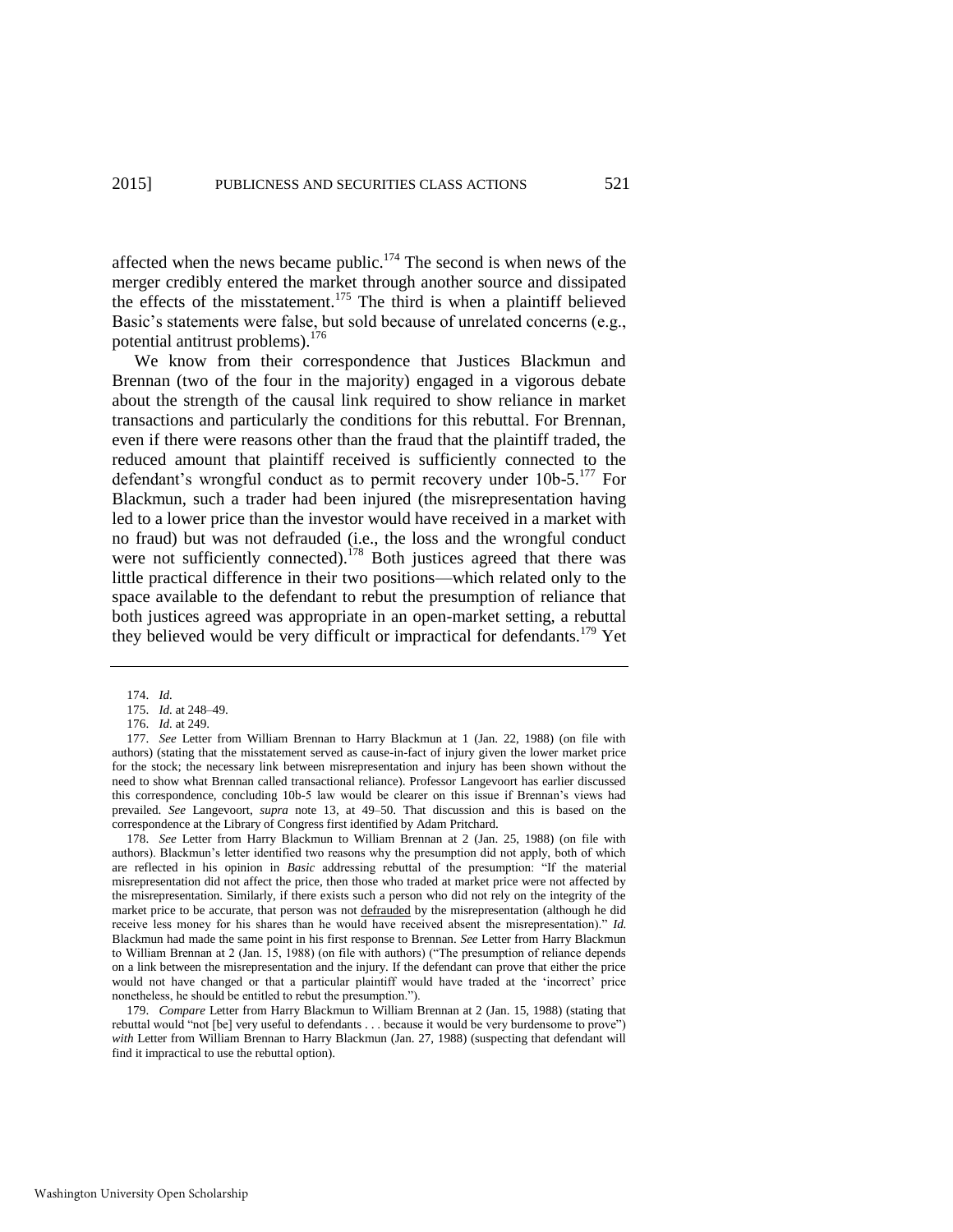this narrow, even esoteric, rebuttal space remained and gained new attention, as discussed below, when the Court reaffirmed *Basic* in 2014.

Twenty-three years after *Basic*, the Supreme Court elevated the elements necessary to gain the presumption of reliance from the *Basic*  footnote to the text of the *Halliburton I* opinion, but inexplicably dropped materiality.<sup>180</sup> Price impact was now expressly identified by the Court, albeit indirectly. Recall from the discussion in Part III.A that the *Halliburton* defendants argued the Fifth Circuit had not really focused on loss causation (which the Supreme Court held was not a requirement to gain the presumption of reliance), but rather price impact (which the defendant argued should be a requirement to gain the presumption).<sup>181</sup> The Court rejected that reading of what the Fifth Circuit had done and then proceeded to define price impact, stating, "'Price impact' simply refers to the effect of a misrepresentation on a stock price."<sup>182</sup> Next, the Court drew in reliance (an issue not before it), stating that "if a misrepresentation [did] not affect market price, an investor [could not] be said to have relied on the misrepresentation merely because he purchased stock at that price."<sup>183</sup> In short, this means that a price unaffected by fraud does not reflect fraud. Although the Court did not express a view on Halliburton's argument, this rendition of the argument leaves room for price impact in the form of price support, or propping up a price, to be distinguished from moving the price up or down. Simply put, the fact that a price does not move does not mean that there was no price distortion or impact. Instead, the lack of movement may be price impact in the form of price maintenance.

In *Amgen*, where materiality was at the core of the case, the Court did some backing and filling with respect to its omission of materiality in the *Halliburton I* list of requirements for the presumption of reliance. *Amgen* listed four elements as necessary to gain the presumption of reliance: (1) publicity, (2) materiality, (3) efficient market, and  $(4)$  trade timing.<sup>184</sup> The fourth element, trade timing, or a requirement that the plaintiff trade between the time of the misrepresentation and the correction, was now

<sup>180.</sup> *See Halliburton I*, 131 S. Ct. 2179, 2185 (2011). Materiality was not at issue in that case, but its omission is arguably sloppy for the nation's most prestigious court.

<sup>181.</sup> *See supra* note[s 147–](#page-31-0)50 and accompanying text.

<sup>182.</sup> *Halliburton I*, 131 S. Ct. at 2187.

<sup>183.</sup> *Id.*

<sup>184.</sup> Amgen Inc. v. Conn. Ret. Plans & Trust Funds, 133 S. Ct. 1184, 1209 (2013). The incomplete listing in *Halliburton I* is passed over as a list that "includ[es]" some of the elements. *Id.* at 1198–99.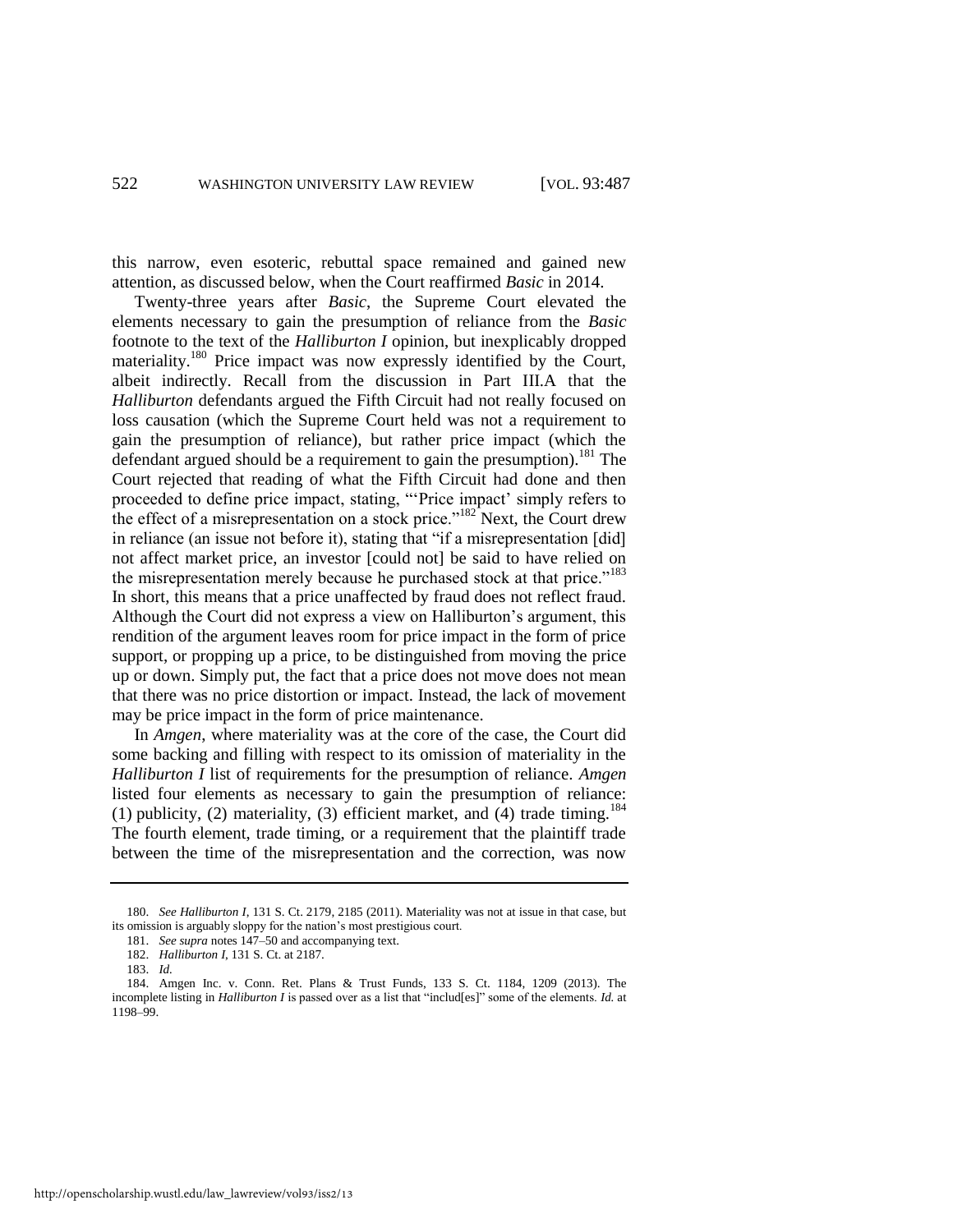described as an inquiry into adequacy of representation and was not tied to the predominance requirement of Rule  $23(b)(3)$ .<sup>185</sup>

Of the remaining three elements, the Court found one, materiality, cannot be contested at class certification.<sup>186</sup> The Court's rationale was that if materiality failed, it would prevent all plaintiffs from suing, and did not, therefore, "give rise to any prospect of individual questions overwhelming common [questions]."<sup>187</sup> The other two, publicity and market efficiency, remain contestable at class certification.<sup>188</sup> The *Amgen* Court did not specifically discuss materiality's possible overlap with price impact except to say that "immaterial information, by definition, does not affect market price."<sup>189</sup>

Finally, *Halliburton II* completed the movement of the predicates of *Basic*'s footnote 27 to center stage. The fourth element, trade timing, was confirmed as within the zone of typicality and adequacy.<sup>190</sup> Importantly, the Court took the first three predicates—publicity, materiality, and market efficiency—and presented them as price impact, previously defined in Halliburton I.<sup>191</sup> Then, the Court gave them significant new importance when it stated that "[i]n the absence of price impact, *Basic*'s fraud-on-themarket theory and presumption of reliance collapse."<sup>192</sup>

Of course, given the holding in *Amgen*, the Court faced a situation in which it now put publicity, materiality, and market efficiency together as directed toward price impact, but had previously carved off materiality as unsuitable for class certification. The result is that the same substantive inquiry bearing one label was pushed back to the merits, but with another label could be considered at class certification. We return to this issue in Part IV.

Finally, the *Halliburton II* Court also deployed an example of the role of price impact in determining market efficiency, and here is where the contradictions begin to grow. The Court posited a situation in which the defendants submitted event studies that examined the price of the stock in

<sup>185.</sup> *Id.* at 1198.

<sup>186.</sup> *Id.* at 1197–1202.

<sup>187.</sup> *Id.* at 1199. In reaching this holding, the Court rejected both the idea that plaintiffs should have to prove materiality and that defendants can disprove it at class certification. *Id.* at 1194–99.

<sup>188.</sup> *Id.* at 1198.

<sup>189.</sup> *Id.* at 1195. The Court noted that when "a market is generally efficient in incorporating publicly available information into a security's market price, it is reasonable to presume that a particular public, material misrepresentation will be reflected in the security's price." *Id.* at 1192.

<sup>190.</sup> *See Halliburton II*, 134 S. Ct. 2398, 2412 (2014).

<sup>191.</sup> *Id.* at 2414.

<sup>192.</sup> *Id.*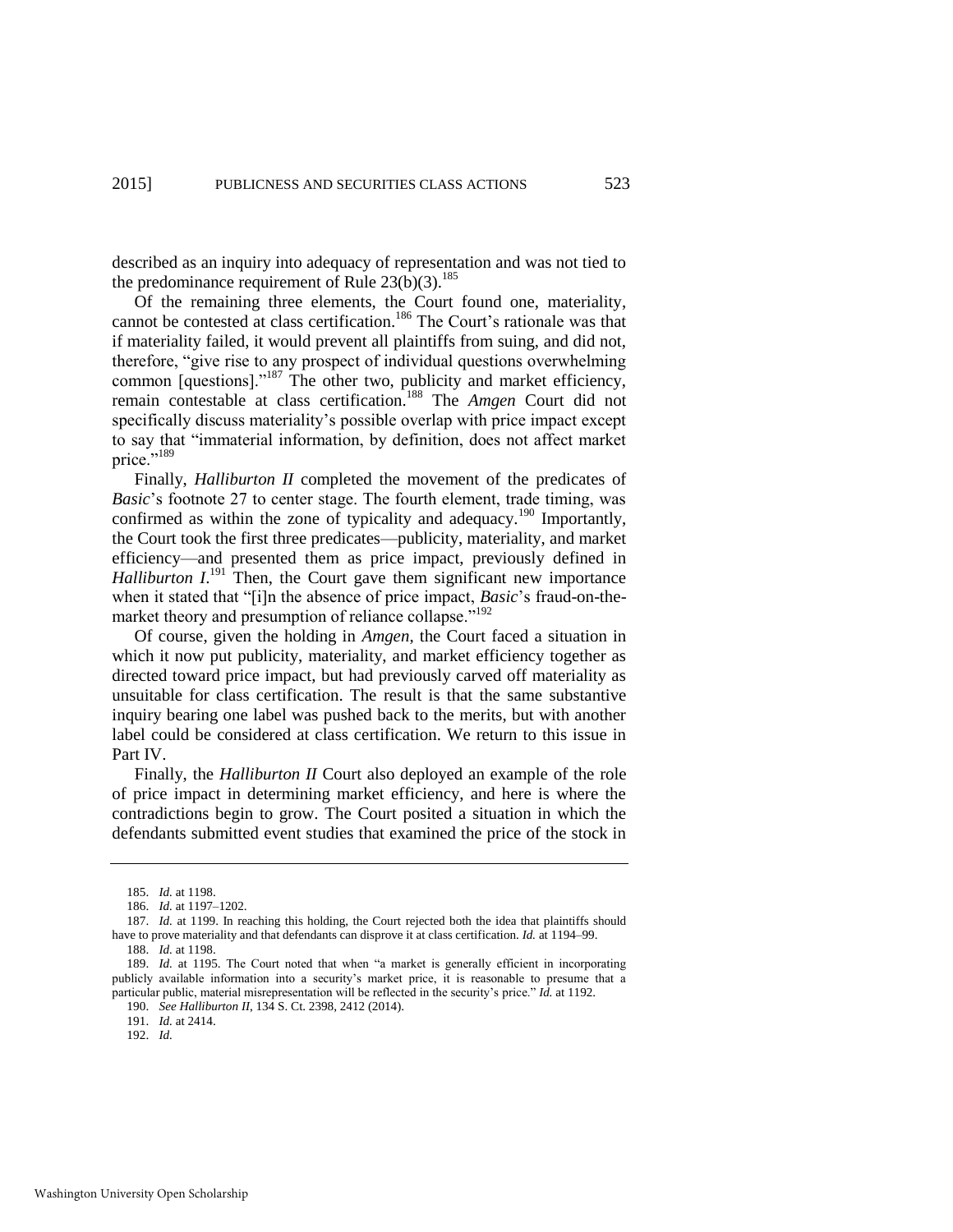relation to six events. $193$  If one of the studies examined the alleged misrepresentation and revealed no price impact at Time 1, and the other five studies showed price impact, then the Court concluded that it would face a situation in which both the market was efficient and the misstatement alleged in the complaint had no price impact.<sup>194</sup> The Court then pointed out that the result in that situation, absent the opportunity for the defendants to rebut the presumption, would be certification, "even though the fraud-on-the-market theory does not apply and common reliance thus cannot be presumed."<sup>195</sup>

The Court's analysis is problematic unless it is reframed to include price stabilization. The Court's discussion here and its prior discussion of price impact in *Halliburton I* did not directly address price stabilization. Yet, in the prototypical fraud case where, for example, misstatements continue a trend of positive news, the price impact can be price maintenance with little to no movement. That was the fact pattern in the *Halliburton* cases (and in *Amgen* and *Dura*).<sup>196</sup> Thus, to make sense of the Court's use of price impact, we have to reconcile it with the Court's failure to address price stabilization/maintenance and its role in most fraud cases.

In sum, the Court's development of the predicates for *Basic*'s presumption and its use of price impact as a proxy for those elements reveals a pattern of initial inattention and sloppiness about the elements of the presumption that then left space for litigants to make use of procedural mechanisms to plumb the intricacies of the presumption. Not surprisingly, that is what they are doing. Shortly after *Halliburton II* was decided, courts began to apply it, ruling that defendants could attempt to prove the lack of price impact at class certification. For example, Regions Bank won review of the issue in a case involving its merger with AmSouth Bancorp.<sup>197</sup> Halliburton won a similar right, leading to subsequent class

<sup>193.</sup> *Id.* at 2415*.*

<sup>194.</sup> *Id.* 

<sup>195.</sup> *Id*. *But see* Alon Brav & J.B. Heaton, *Event Studies in Securities Litigation: Low Power, Confounding Effects, and Bias*, 93 WASH. U. L. REV. (forthcoming 2015) (comparing the use of singlefirm event studies, and their weaknesses, as used in securities-fraud litigation, with the multi-firm studies that academic research and peer-reviewed journals consider reliable).

<sup>196.</sup> *See supra* Part III.A.

<sup>197.</sup> Local 703, I.B. of T. Grocery & Food Emps. Welfare Fund v. Regions Fin. Corp., 762 F.3d 1248, 1252, 1261 (11th Cir. 2014). On remand the trial court found no rebuttal of the presumption. Local 703, I.B. of T. Grocery & Food Emps. Welfare Fund v. Regions Fin. Corp., No. CV-10-J-2847- S, 2014 WL 6661918, at \*7–8 (N.D. Ala. Nov. 19, 2014).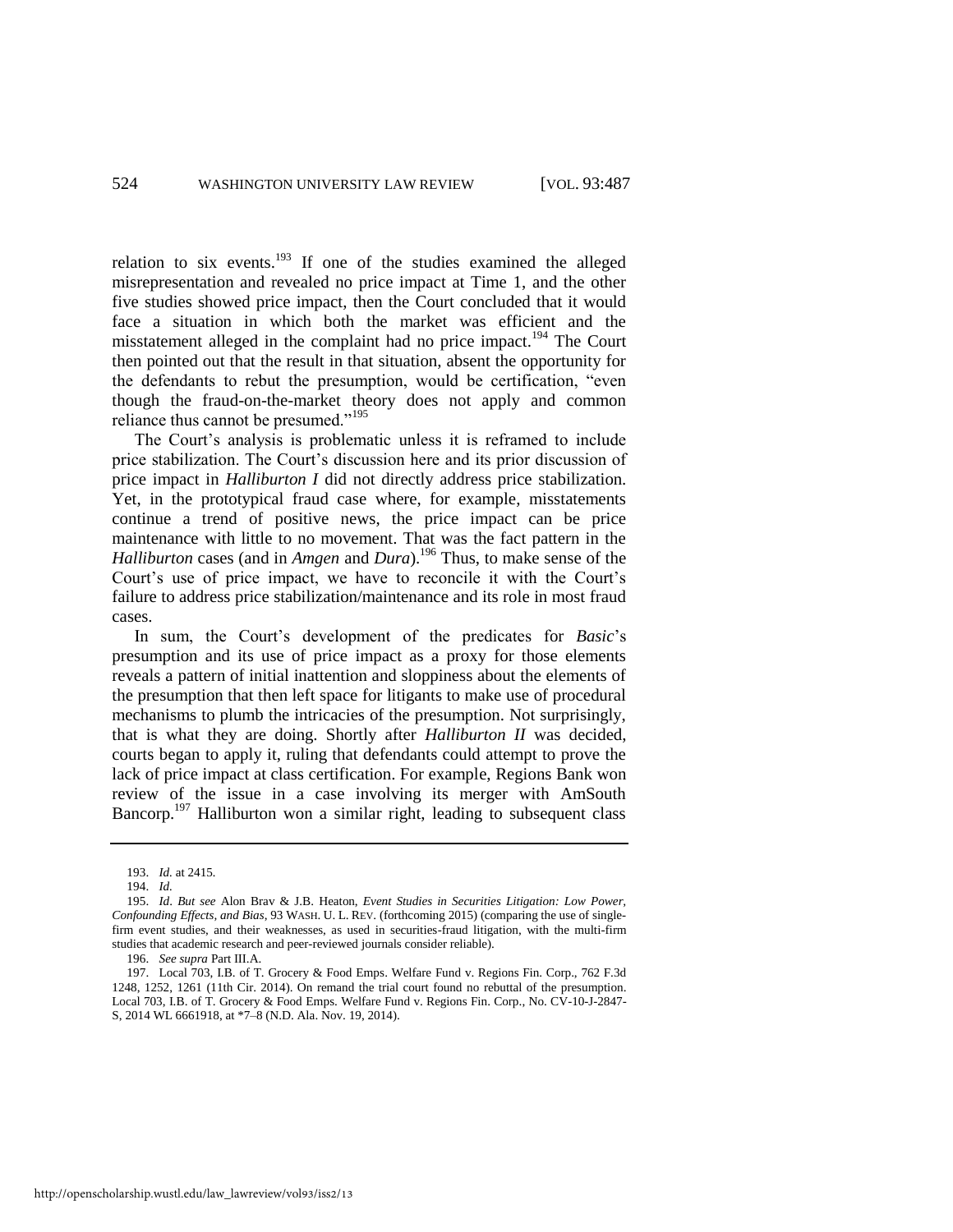certification for one of the claims but not five others.<sup>198</sup> And, in the case of AIG, which had been stayed pending the outcome of *Halliburton II*, the company quickly agreed to a \$960 million settlement in a case involving representations about credit default swaps.<sup>199</sup>

The task of courts attempting to resolve these questions has been exacerbated by the Supreme Court's reluctance to explicate the reliance connection that is sufficient for open-market fraud relief in today's public markets. Defendants continue to occupy the space created by this ambiguity by pushing for new issues to be decided at class certification, including, for example, an argument for requiring a showing of an effective measure of damages. Recently, a Texas federal court declined to certify a class, focusing on how an event study would incorporate various theories of liability.<sup>200</sup> This opinion, along with the ones described in this Article, are examples of what Professor Don Langevoort has described as litigation taking the form of a repeat "game of whack-a-mole."<sup>201</sup> To make sense of this game, then, an understanding of the theory of market regulation, as well as the theory of market efficiency and market intermediation and its role in class actions, is necessary. We turn there next.

#### IV. MARKET INTERMEDIATION AND THE SECURITIES CLASS ACTION

The Court's affirmance of *Basic* in *Halliburton II* made clear that the securities class action as enabled by market efficiency is here to stay. Nevertheless, this area of the law still suffers from gaps and a missing set of guiding principles to unify our understanding of the securities class action. We develop those principles in this Part of the Article. We begin by exploring the goals of securities regulation that are generally deployed in theoretical discussions of the securities class action—investor protection and corporate governance—and then add to those a set of additional goals that focus not only on investors but on the market and its stability more generally. These latter goals are in the publicness space

<sup>198.</sup> *See* Erica P. John Fund, Inc. v. Halliburton Co., 309 F.R.D. 251, 254 (N.D. Tex. 2015) (granting class certification for one corrective disclosure and denying class status for five others).

<sup>199.</sup> Noah Buhayar & Kelly Gilblom, *AIG Agrees to Settle 2008 Securities Litigation for \$960 Million*, BLOOMBERG BUS. (Aug. 4, 2014, 3:24 PM), http://www.bloomberg.com/news/articles/2014- 08-04/aig-agrees-to-settle-2008-securities-litigation-for-960-million.

<sup>200.</sup> *In re* BP P.L.C. Sec. Litig., Civil Action No. 4:10-md-2185, 2013 WL 6388408, at \*16–18 (S.D. Tex. Dec. 6, 2013) (finding, pre-*Halliburton II*, that a non-securities Supreme Court case, *Comcast Corp. v. Behrend*, 133 S. Ct. 1426 (2013), "signals a significant shift in the scrutiny required for class certification").

<sup>201.</sup> Langevoort, *supra* not[e 13,](#page-5-0) at 46.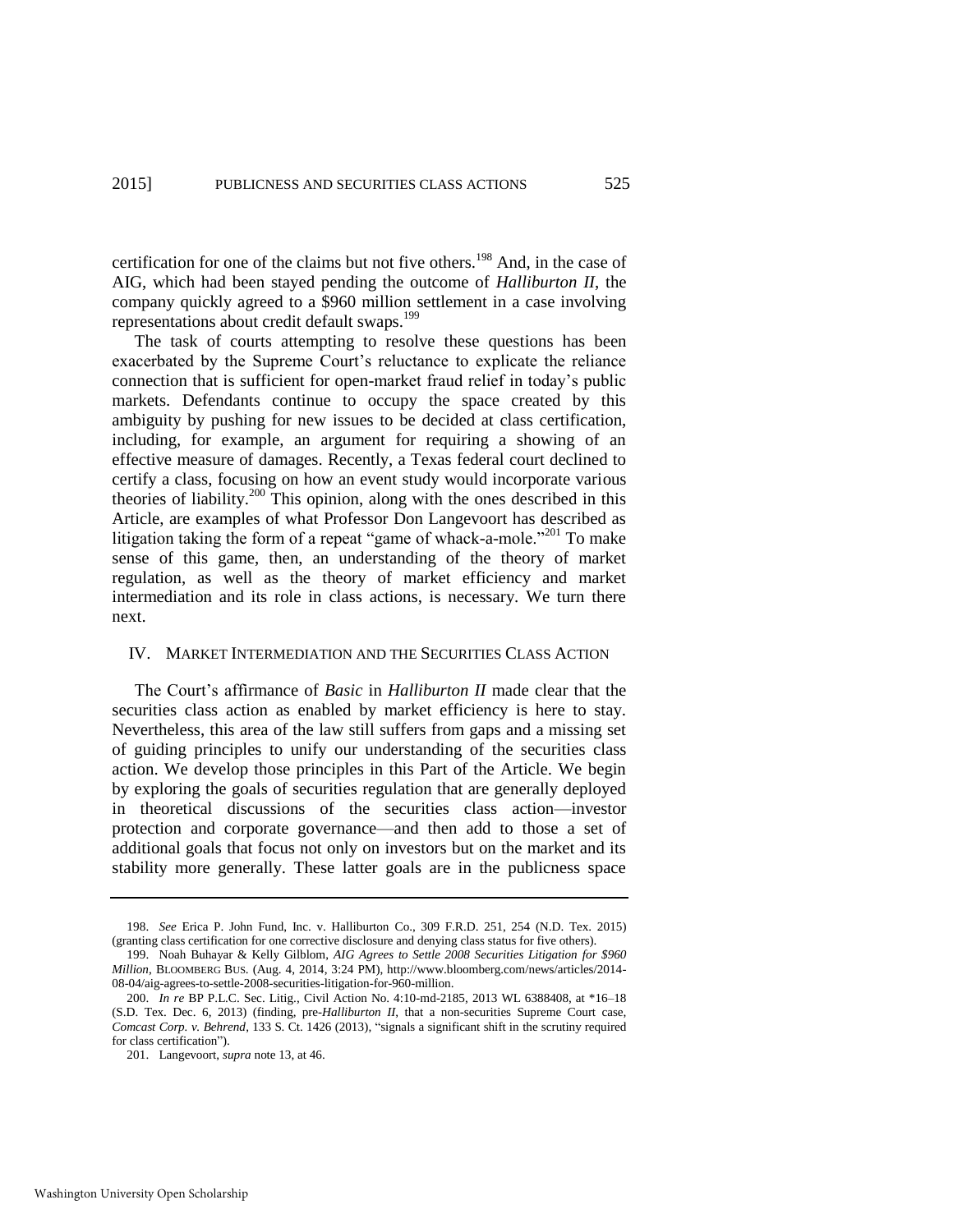about which each of the Authors has previously written.<sup>202</sup> We argue that publicness helps to explain the more robust goals of securities regulation as well as the role of the class action in enforcement and deterrence.

Next, we develop the market's role as an intermediary on both the front and back ends of securities regulation. That role, it turns out, is important to understanding the evolution of the common-law tort of fraud into today's fraud-on-the-market-based 10b-5 class action, as well as the specific issue of price impact. The market-as-intermediary and the correlative efficient-market theories play an enabling role in the front-end, disclosure regulation space. As a result, market efficiency and market intermediation enable and facilitate both offerings *and* enforcement of securities regulation. We conclude, therefore, that because most securities transactions in public corporations now occur in open, anonymous, and increasingly sophisticated public markets, the regulatory and enforcement mechanisms have also evolved, and must continue to do so, to recognize the market as an intermediary in those processes. The result is a market intermediation substitute in both the regulatory and the enforcement/classaction contexts that encompasses publicness in order to support economic growth through strong markets and innovation.

Finally, we turn to a specific discussion of the 10b-5 class action and the reliance element, developing a construct of the doctrine in the securities regulatory world where publicness plays a role. Here, we create an analytic framework for the 10b-5 tort's evolution, again with particular attention to the role of market intermediation. We then deploy the construct of the market as intermediary in the more limited context of price impact, providing an example of how market intermediation and publicness can help to resolve questions in securities class actions.

## *A. The Publicness of Securities Regulation and Enforcement*

We begin by adding to the theoretical work about the role of regulation and enforcement in the securities class-action context. Many of our colleagues in the academy have explored securities regulatory goals and securities class actions, concluding that investor-protection and corporate governance/agency cost arguments provide varying degrees of support (or lack of support) for a theory of these claims.<sup>203</sup> Investor protection, of

<span id="page-40-0"></span><sup>202.</sup> *See supra* not[e 18.](#page-7-0) 

<sup>203.</sup> *See* William W. Bratton & Michael L. Wachter, *The Political Economy of Fraud on the Market*, 160 U. PA. L. REV. 69 (2011); Jill E. Fisch, *Confronting the Circularity Problem in Private Securities Litigation*, 2009 WIS. L. REV. 333; Merritt B. Fox, *Why Civil Liability for Disclosure*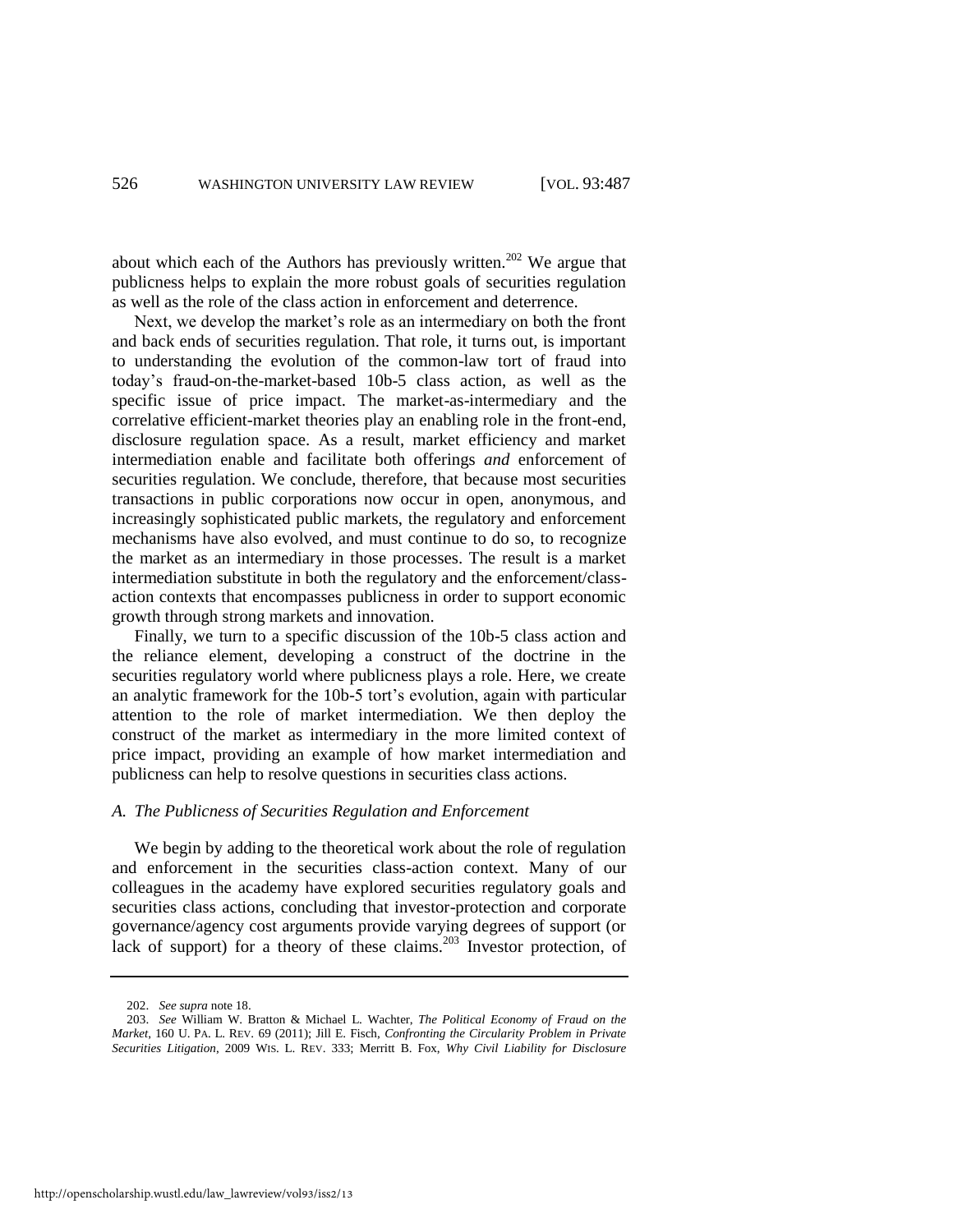course, is an important aspect of the class action and is also a core securities regulatory concern more generally. Nevertheless, as the most recent market crash reveals, the system is larger than any one issuer, or set of investors, and the choices of issuers have serious and lasting impacts beyond just investors who invest in any one company. As a result, although we begin with investor protection and corporate governance and their place in the regulatory impulse, we expand the discussion to include goals focused less on investor-specific concerns and more on developing strong and healthy markets and enabling innovation and growth. These goals are less about investors per se, and more about the larger society or publicness. The idea is that issuers both impact and are impacted by the market and forces outside those of the individual entity.<sup>204</sup>

Publicness, we argue here, has become part of the securities regulatory impulse. As the extremely slow recovery and lagging economic growth after the 2008–2009 financial crisis have revealed, strong markets are key to innovation and growth. In the US system, we have chosen a disclosurebased regulatory system to address the issues that might otherwise hinder the development of strong, healthy capital markets. Those regulations are generally on the front end—the offering side of securities transactions. They are complemented by both government/public and private (e.g., class actions) enforcement. After developing the discussion of the goals and regulatory choices, we will turn to deterrence and the role of the class action in providing back-end securities regulation.<sup>205</sup>

<span id="page-41-0"></span>Investor protection has long been linked to the securities class action. The litigation roots of the 10b-5 claims are in traditional torts based on personal economic injury, and have continued to evolve as the claim has been redefined as a class action, focused on more collective decisions reflecting market intermediation of investor choices. Although we do not recount all of the investor-protection arguments here, the thrust is the class action's effectiveness in protecting investors—despite its shortcomings,

*Violations When Issuers Do Not Trade?*, 2009 WIS. L. REV. 297; Howell E. Jackson & Mark J. Roe, *Public and Private Enforcement of Securities Laws: Resource-Based Evidence*, 93 J. FIN. ECON. 207 (2009); Steven A. Ramirez, *The Virtues of Private Securities Litigation: An Historic and Macroeconomic Perspective*, 45 LOY. U. CHI. L.J. 669, 724–25 (2014); Robert B. Thompson & Hillary A. Sale, *Securities Fraud as Corporate Governance: Reflections upon Federalism*, 56 VAND. L. REV. 859 (2003).

<sup>204.</sup> See *supra* note[s 18–](#page-7-0)[19](#page-8-0) for a discussion of publicness.

<sup>205.</sup> There are, of course, additional goals beyond disclosure and enforcement. Both the 1933 and 1934 Acts have important provisions directed toward cabining the selling process. *See* Robert B. Thompson & Donald C. Langevoort, *Redrawing the Public-Private Boundaries in Entrepreneurial Capital Raising*, 98 CORNELL L. REV. 1573, 1575 (2013) (describing purposes of American securities regulation).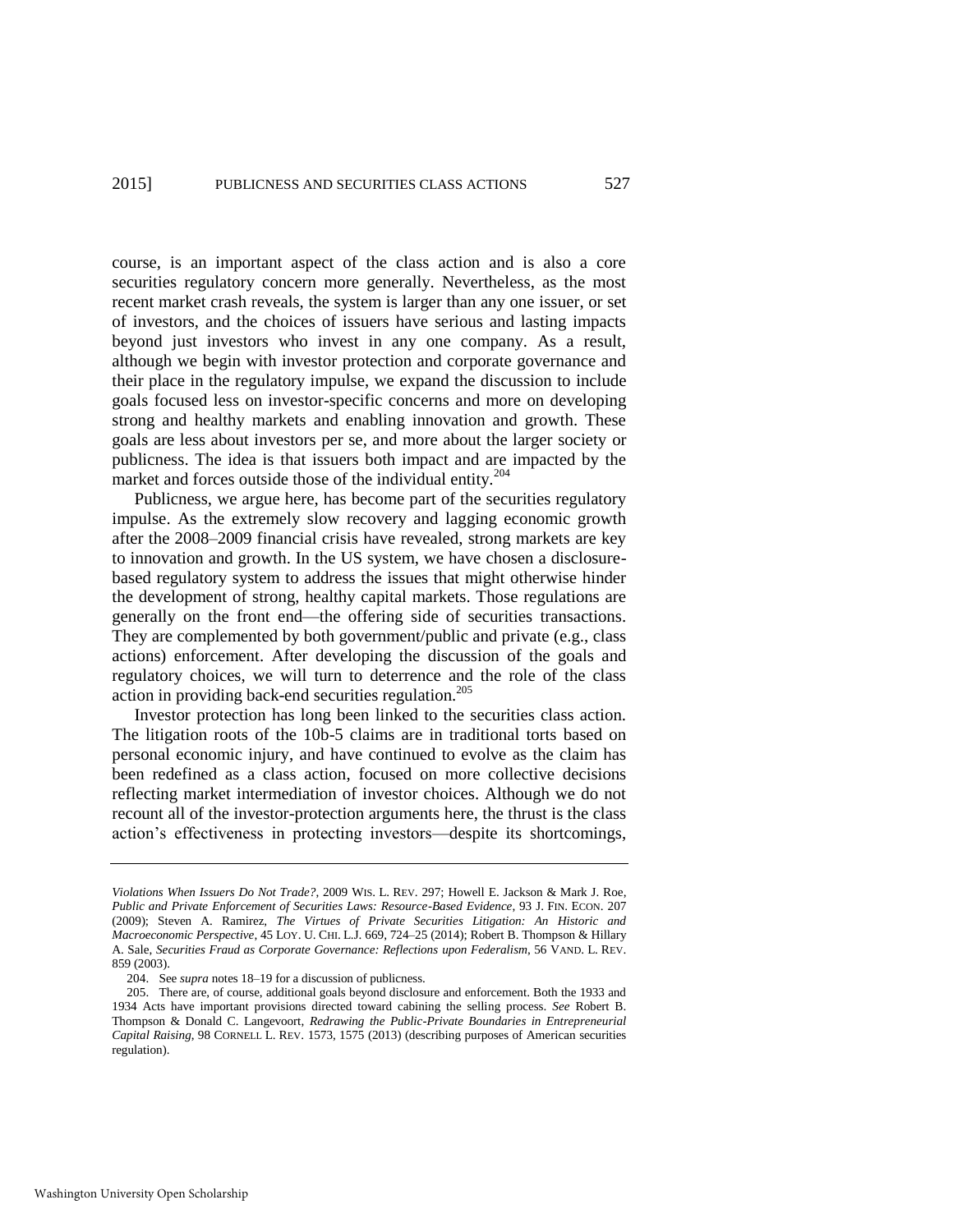including a lack of significant compensation and potentially excessive costs for a largely diversified investor pool. We acknowledge these issues, though as we explore in Part B of this section, many reforms to the securities class action have worked to reduce these concerns.<sup>206</sup>

<span id="page-42-0"></span>In the core securities setting, when an investor is buying or selling securities, regulation addresses informational asymmetries—issuers and their managers (and sometimes other traders) know more about the intangible interests being traded, and these parties' incentives to disclose are less than perfect.<sup>207</sup> Offerors have inadequate incentives to disclose for various reasons, including, for example, worries about revealing valuable information that competitors can use.<sup>208</sup> In addition, shares traded in the market are not fungible across companies. The value of one company is different from another, and investors are not all experts or commercial operators.<sup>209</sup> Disclosure helps to fill the gaps between offerors and investors, and standardized disclosures allow investors to compare offerors to each other before investing. Regulations that cut across issuers help to create a baseline from which all offerors and investors can operate on an equal basis, without fear of the competitive concerns or the impact of private costs of disclosure on investors, also have aspects of publicness.<sup>210</sup> A socially optimal level of disclosure, and one that is evenly applied, arguably requires a public mandatory system, rather than private ordering.<sup>211</sup> Good disclosures, with the market as an intermediary, will in turn attract capital and facilitate growth and innovation.

Securities regulations directed toward corporate governance (think proxy regulations, for example) extend investor protection beyond the buying or selling context. Investors who buy shares become shareholders with governance concerns about the entity. For example, when there is a specialization of function in these entities, and managers have control over large amounts of the investors' money, there is a gap between the interests

<sup>206.</sup> *See Halliburton II*, 134 S. Ct. 2398, 2413 (2014); Amgen Inc. v. Conn. Ret. Plans & Trust Funds, 133 S. Ct. 1184, 1200–01 (2013); *see also infra* Part IV.B.

<sup>207.</sup> JOHN C. COFFEE, JR. & HILLARY A. SALE, SECURITIES REGULATION: CASES AND MATERIALS 2, 5 (12th ed. 2012); *see also* John C. Coffee, Jr., *Re-Engineering Corporate Disclosure: The Coming Debate over Company Registration*, 52 WASH. & LEE L. REV. 1143 (1995) (discussing informational asymmetries in IPOs and secondary offerings); Sale, *supra* note [75,](#page-19-0) at 590–92 (arguing that informational asymmetries are at the heart of securities regulation).

<sup>208.</sup> COFFEE & SALE, *supra* not[e 207,](#page-42-0) at 5.

<sup>209.</sup> Marcel Kahan, *Securities Laws and the Social Costs of "Inaccurate" Stock Prices*, 41 DUKE L.J. 977 (1992).

<sup>210.</sup> Sale, *The New "Public" Corporation*, *supra* not[e 18,](#page-7-0) at 138–41.

<sup>211.</sup> Merritt B. Fox, *Retaining Mandatory Securities Disclosure: Why Issuer Choice Is Not Investor Empowerment*, 85 VA. L. REV. 1335, 1338–39 (1999).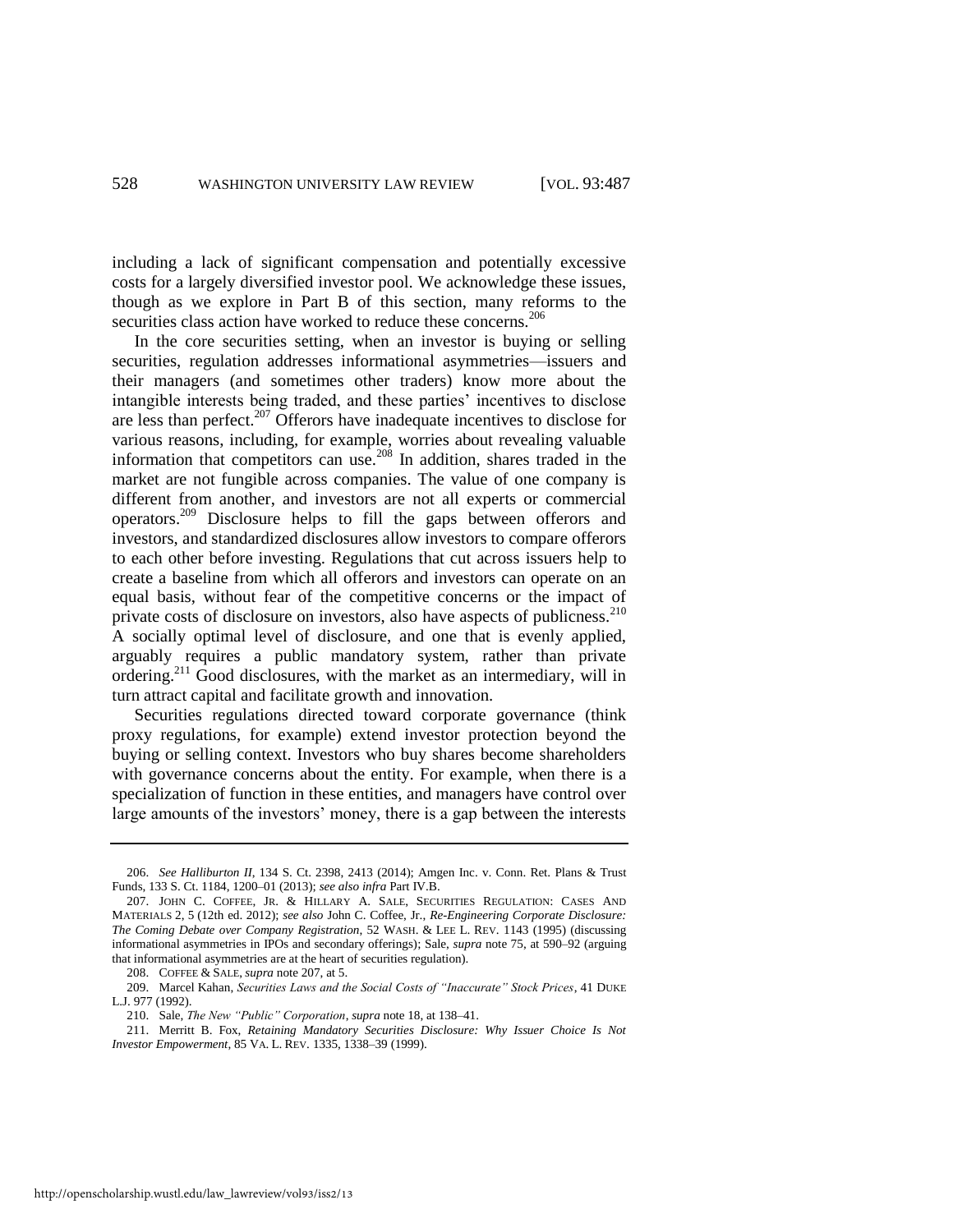<span id="page-43-1"></span><span id="page-43-0"></span>of these two sets of participants. Thus, one of the goals of securities regulation is tied to corporate governance, with the idea that a strong securities disclosure system can help monitor corporate managers and mitigate agency costs.<sup>212</sup> Securities regulation through mandatory and equal disclosure will decrease the monitoring costs that investors face,  $213$ and that, in turn, will help the market to attract capital and improve capital allocation.<sup>214</sup> Here again private class-action litigation aids in enforcement, helping to police disclosures and create pressure on the officers and directors to be forthright in information provision. Disclosure and enforcement that mediate the space between investors and issuers are also, in the publicness space, creating a market that attracts issuers, as well as the capital of investors more broadly.

The securities regulatory impulse also supports goals beyond investor protection and corporate governance, including market development and innovation, as well as economic growth. These goals reflect how investors/shareholders share the benefits of regulation along with other groups in society. Securities regulations and disclosure, for example, aid in price setting and, thus, allocative efficiency.<sup>215</sup> Capital is scarce, and pricing is important to achieving an efficient allocation of it.<sup>216</sup> The idea is that if we calibrate disclosure properly and ensure its evenness, the result will be to improve the accuracy of the pricing of securities, where accuracy is about pricing that corresponds with the value of the companies.<sup>217</sup> Of course, in economic terms, an efficient allocation of capital will allow the issuers to access capital and to grow and, thereby, promote economic growth overall, and will redound to the benefit of individual investors as well.<sup>218</sup> Securities regulation can also decrease the cost of capital by increasing transparency and diminishing informational asymmetries.<sup>219</sup> As a result, potential shareholders get easier and equal access to information, and that, in turn, facilitates investment, again,

<span id="page-43-2"></span><sup>212.</sup> *See* Michael C. Jensen & William H. Meckling, *Theory of the Firm: Managerial Behavior, Agency Costs and Ownership Structure*, 3 J. FIN. ECON. 305, 357 (1976); Paul G. Mahoney, *Mandatory Disclosure as a Solution to Agency Problems*, 62 U. CHI. L. REV. 1047, 1048–1050 (1995); Fox, *supra* not[e 203,](#page-40-0) at 311; *see also* COFFEE & SALE, *supra* not[e 207,](#page-42-0) at 2.

<sup>213.</sup> Mahoney, *supra* not[e 212,](#page-43-0) at 1048; *see also* COFFEE & SALE, *supra* not[e 207,](#page-42-0) at 5.

<sup>214.</sup> Merritt B. Fox et al., *Law, Share Price Accuracy, and Economic Performance: The New Evidence*, 102 MICH. L. REV. 331, 340 (2003); Mahoney, *supra* not[e 212,](#page-43-0) at 1079.

<sup>215.</sup> Merritt B. Fox et al., *supra* not[e 214,](#page-43-1) at 339–340; Fox, *supra* not[e 203,](#page-40-0) at 312.

<sup>216.</sup> Fox et al., *supra* not[e 214,](#page-43-1) at 339.

<sup>217.</sup> *Id.* 

<sup>218.</sup> *See* Urska Velikonja, *The Cost of Securities Fraud*, 54 WM. & MARY L. REV. 1887 (2013) (arguing that fraudulent financial reporting distorts economic decisions of all firms and misdirects labor and capital to subpar projects, thus affecting both the misreporting firm and its rivals).

<sup>219.</sup> COFFEE & SALE, *supra* not[e 207,](#page-42-0) at 6.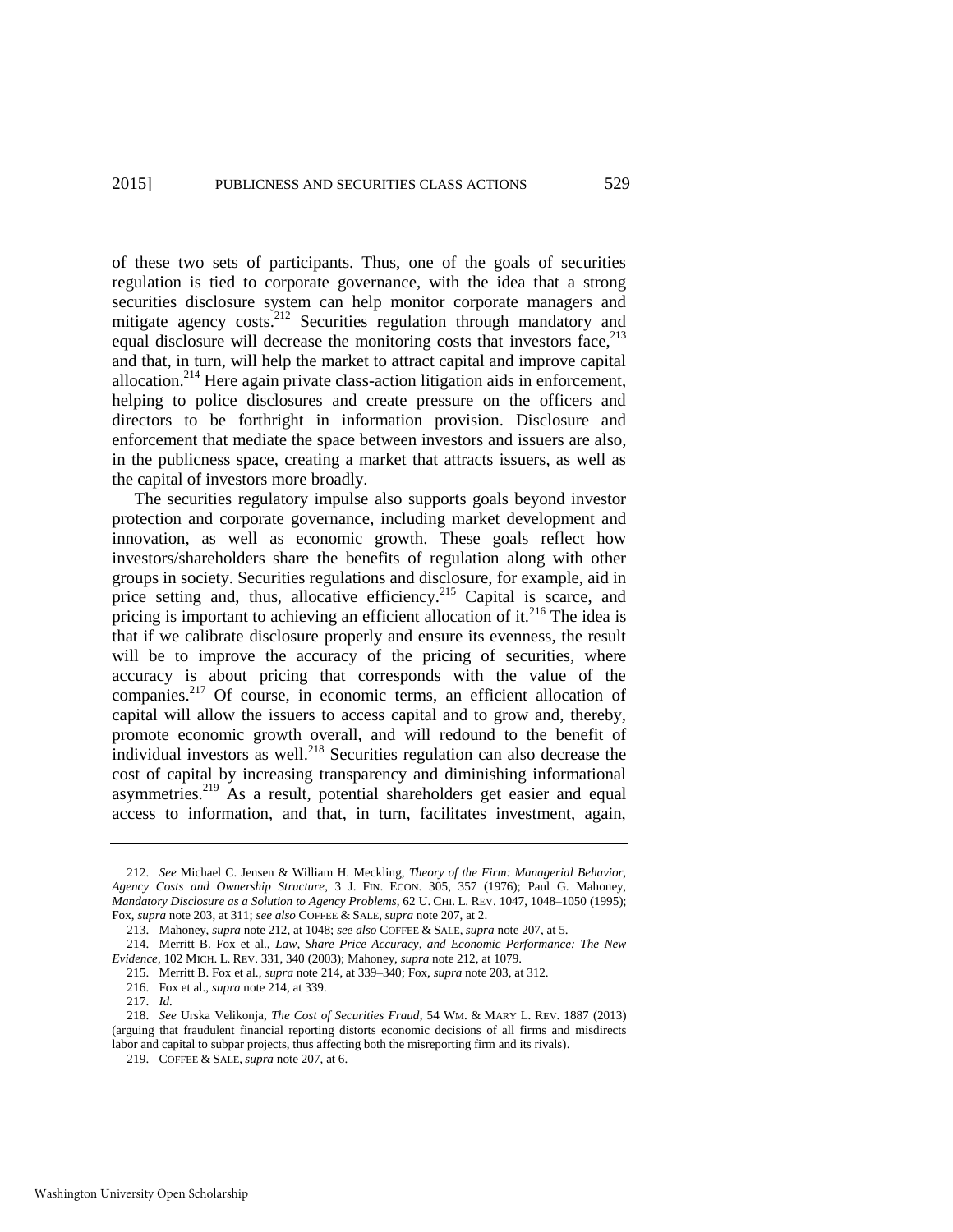across companies and the market.<sup>220</sup> Thus, the benefit of the regulation is a public as well as a private one, a form of publicness, and an outcome that is a public benefit exceeding the private cost of disclosure. $^{221}$ 

Disclosure and allocative efficiency are also important to the development and maintenance of a competitive and active capital market, and a competitive market, in turn, improves access to capital and promotes innovation.<sup>222</sup> Evidence supports the idea that countries with active securities markets have higher levels of economic growth, which, in turn, favor innovation and new entrants into the market.<sup>223</sup> Thus, to the extent that disclosure allocates capital and facilitates an active market, it also helps to promote growth and innovation—the point of the regulation in the first place and another way in which publicness undergirds the goals of the regulatory system. $^{224}$ 

Even the more specific investor-protection goals with which we started have a publicness component. Securities regulation and enforcement both facilitate investor confidence more generally, which is vital to belief in the market and, thereby, to growth and innovation.<sup>225</sup> Consider the roots of the federal securities laws. The initial set of securities laws arose after the 1929 stock-market crash and the Great Depression that followed.<sup>226</sup> There was a perception that the Depression may have been prolonged by a lack of confidence in the markets.<sup>227</sup> No one, issuer or shareholder, wants to participate in a rigged market. $228$  Thus, regulation to preserve and maintain investor confidence helps to build strong and fluid markets.<sup>229</sup> This need for investor protection beyond individual transactions grows as the number of market participants grows. With approximately half of the households in the United States owning equities either directly or through mutual funds or retirement accounts, its importance has increased.<sup>230</sup> Indeed, although investor protection is at the core here, the impulse extends beyond the traditional issuer/investor, purchaser/seller context, to a larger

<sup>220.</sup> *See id.*

<sup>221.</sup> *Id.*; *see also* Fox, *supra* not[e 203,](#page-40-0) at 312–18 (analyzing benefits of public disclosure system); Velikonja, *supra* not[e 218,](#page-43-2) at 1929–38.

<sup>222.</sup> J. Robert Brown, Jr., *Of Brokers, Banks and the Case for Regulatory Intervention in the Russian Securities Markets*, 32 STAN. J. INT'L L. 185, 250–53 (1996).

<sup>223.</sup> *See id.* at 186.

<sup>224.</sup> COFFEE & SALE, *supra* note [207,](#page-42-0) at 8.

<sup>225.</sup> *See id.* at 5–9.

<sup>226.</sup> *See* H.R. REP. NO. 73-85 (1933).

<sup>227.</sup> *See id.*

<sup>228.</sup> Basic Inc. v. Levinson, 485 U.S. 224, 247 (1988) (quoting Schlanger v. Four-Phase Sys., Inc., 555 F. Supp. 535, 538 (S.D.N.Y. 1982)).

<sup>229.</sup> COFFEE & SALE, *supra* not[e 207,](#page-42-0) at 2.

<sup>230.</sup> INVESTMENT CO. INST., EQUITY AND BOND OWNERSHIP IN AMERICA, 2008 1, 6 (2008).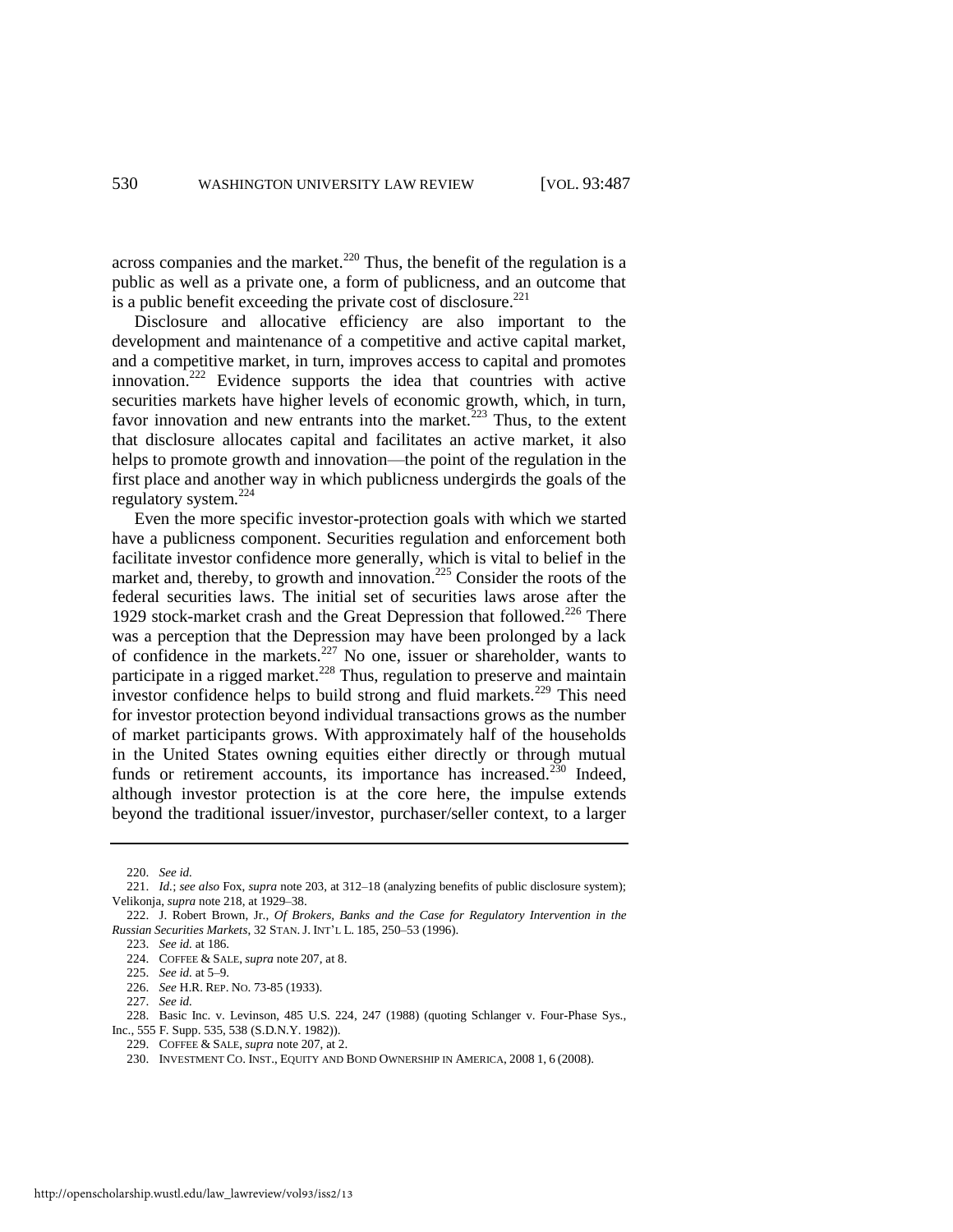concern about markets generally, as well as the deadening effect of crashes on growth. This is yet another example of how, as the number of investors increases and the concerns about market and economic growth broaden, publicness acquires a greater importance in the regulatory scheme.

In fact, when Congress described the necessity for regulation in the 1934 Act, its focus was not just investor effects but "[n]ational emergencies, which produce widespread unemployment and the dislocation of trade, transportation, and industry, . . . and adversely affect the general welfare."<sup>231</sup> The national economic collapse that followed the financial crisis in 2008, and the Dodd-Frank Act enacted in response to it, reflected a similar publicness focus, with the added concerns of systemic risk and financial stability.

These latter concerns are arguably the most robust in terms of publicness.<sup>232</sup> In many financial institutions, securities transactions are intertwined with those in adjacent regulatory areas; when one collapses (or comes near to collapse), others can as well.<sup>233</sup> The result, as in  $2008$ , is financial instability and systemic risk, and the prescription in Dodd-Frank in 2010 was regulatory oversight.<sup>234</sup> There are many critics of the regulatory system and of whether the United States has achieved an appropriate regulatory structure and balance; $^{235}$  nevertheless, there is general agreement that oversight is necessary to help prevent excessive risk taking and the jeopardy to stability that risks can create.<sup>236</sup> As a result, regulation and publicness go hand in hand.

#### *B. Market-Efficiency Theory, Market Intermediation, Deterrence, and Securities Regulation*

The key means to achieving the securities regulatory goals just described have been disclosures coupled with effective enforcement of those obligations.<sup>237</sup> The Rule 10b-5 class action is key to the private

<sup>231. 15</sup> U.S.C. § 78(b) (2014); *see also* Urska Velikonja, *Distortion Apart from Price Distortion*, 93 WASH. U. L. REV. (forthcoming 2015) (discussing the distortions that fraudulent disclosures can cause in employment and firms across the market).

<sup>232.</sup> *See* Langevoort & Thompson, *supra* not[e 18,](#page-7-0) at 374.

<sup>233.</sup> Sale, *The New "Public" Corporation, supra* note [18,](#page-7-0) at 138–39; Langevoort & Thompson, *supra* not[e 18,](#page-7-0) at 371.

<sup>234.</sup> Langevoort & Thompson, *supra* not[e 18,](#page-7-0) at 374.

<sup>235.</sup> *Id.* at 373.

<sup>236.</sup> *Id.* at 373–75.

<sup>237.</sup> Louis Loss's classic description of securities regulations was "disclosure, again disclosure, and still more disclosure." 1 LOUIS LOSS, SECURITIES REGULATION 21 (2d ed. 1961). There are other means, of course, including broker-dealer regulation, other limits on the sales process, and internal controls, that are left for discussion elsewhere. *See* COFFEE & SALE, *supra* not[e 207,](#page-42-0) at 54–73.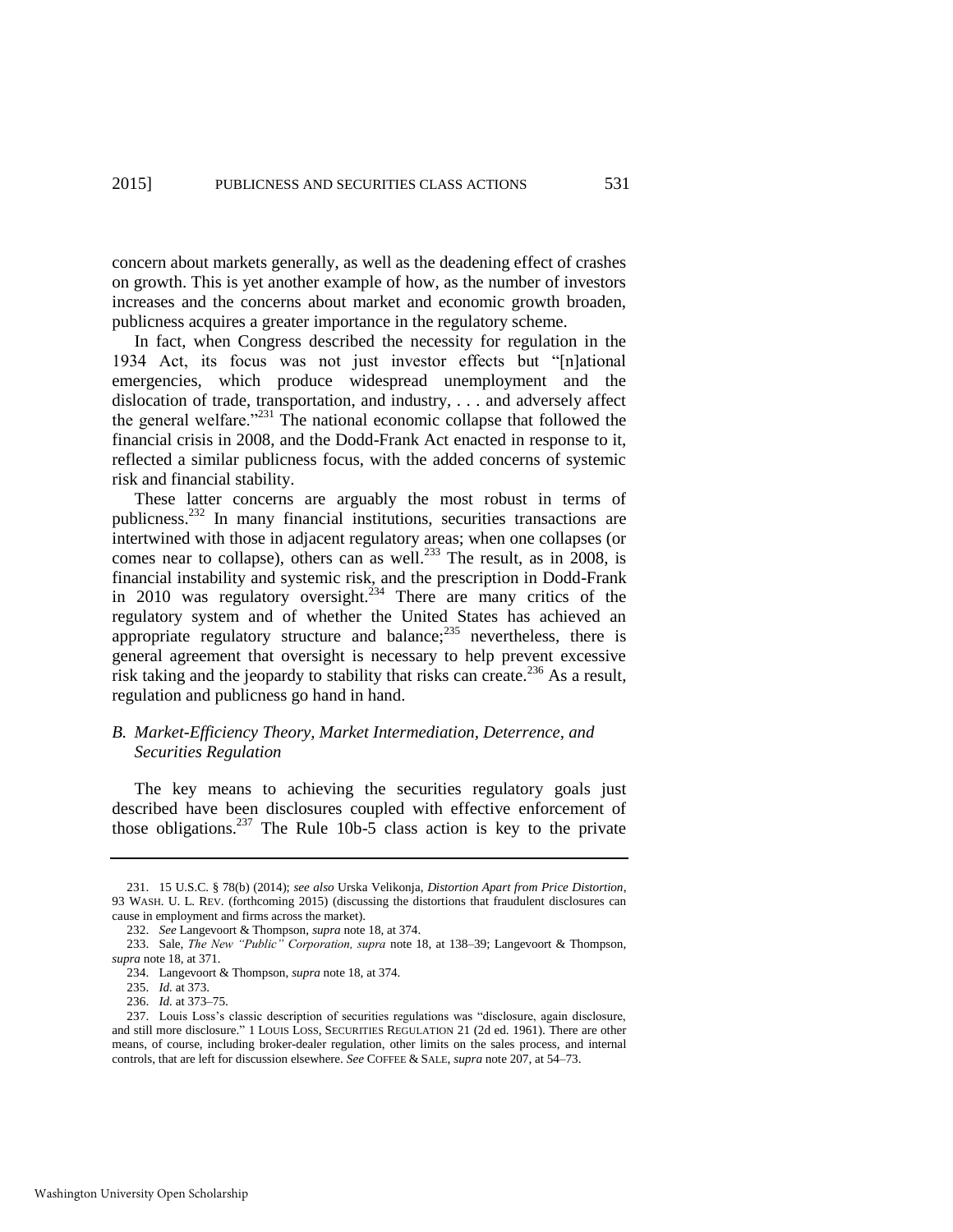enforcement of those obligations.<sup>238</sup> We begin this section by exploring the role that market efficiency has played in both disclosure and enforcement. To do so, we develop the concept of market intermediation, focusing on the market as an essential actor and accepted intermediary between issuers and investors, both in enforcement and disclosure. The direct contact between buyer and seller visible in the structure of the original securities laws has given way to a mostly indirect relationship intermediated through markets. As a result, investor communication has moved far from its original, direct-contact approach, and fraud enforcement has come to focus on the collective relationship more than the individual. The result has been a reshaping of the expectations about and the theoretical foundations of the private cause of action, with market-efficiency concepts playing an important role on both the front end and back end of securities regulation.

In the middle part of this section we set out the hybrid rationale that has replaced the compensation theory and is based on deterrence to provide the desired enforcement. Deterrence here follows from private class actions pursued by investors who have economic losses and Rule 10b-5 standing, but whose claims are bounded by procedural limits to prevent the possibility of over-deterrence through excessive payments to mostly diversified claimants. Finally, we argue that the collective focus flowing from the market-based intermediation characteristics of today's securities transactions, combined with deterrence enforcement concerns, push the traditional investor protection goals of securities regulation much closer to the construct of publicness goals we elucidated above.

Securities disclosure regulations have evolved to reflect, to a much greater degree than at their origins, the intermediary role of the market, with market efficiency as a proxy just as it is in the class-action context. Consider, first, the initial (1933) approach to offering disclosures. Required disclosures had to be complete and distinct from any other disclosure regardless of issuer size. Documents had to be placed into the hands of potential and actual investors.<sup>239</sup> Today, the integrated disclosure system means that information required by the 1933 Act can be met by disclosures pursuant to the 1934 Act, and these disclosures no longer need

<sup>238.</sup> Public enforcement has been a topic of increased recent attention that is not our focus here. *See* John C. Coffee, Jr., *Law and the Market: The Impact of Enforcement*, 156 U. PA. L. REV. 229, 302–06 (2007).

<sup>239.</sup> Thompson & Langevoort, *supra* note [205,](#page-41-0) at 1575 (describing purposes of American securities regulation).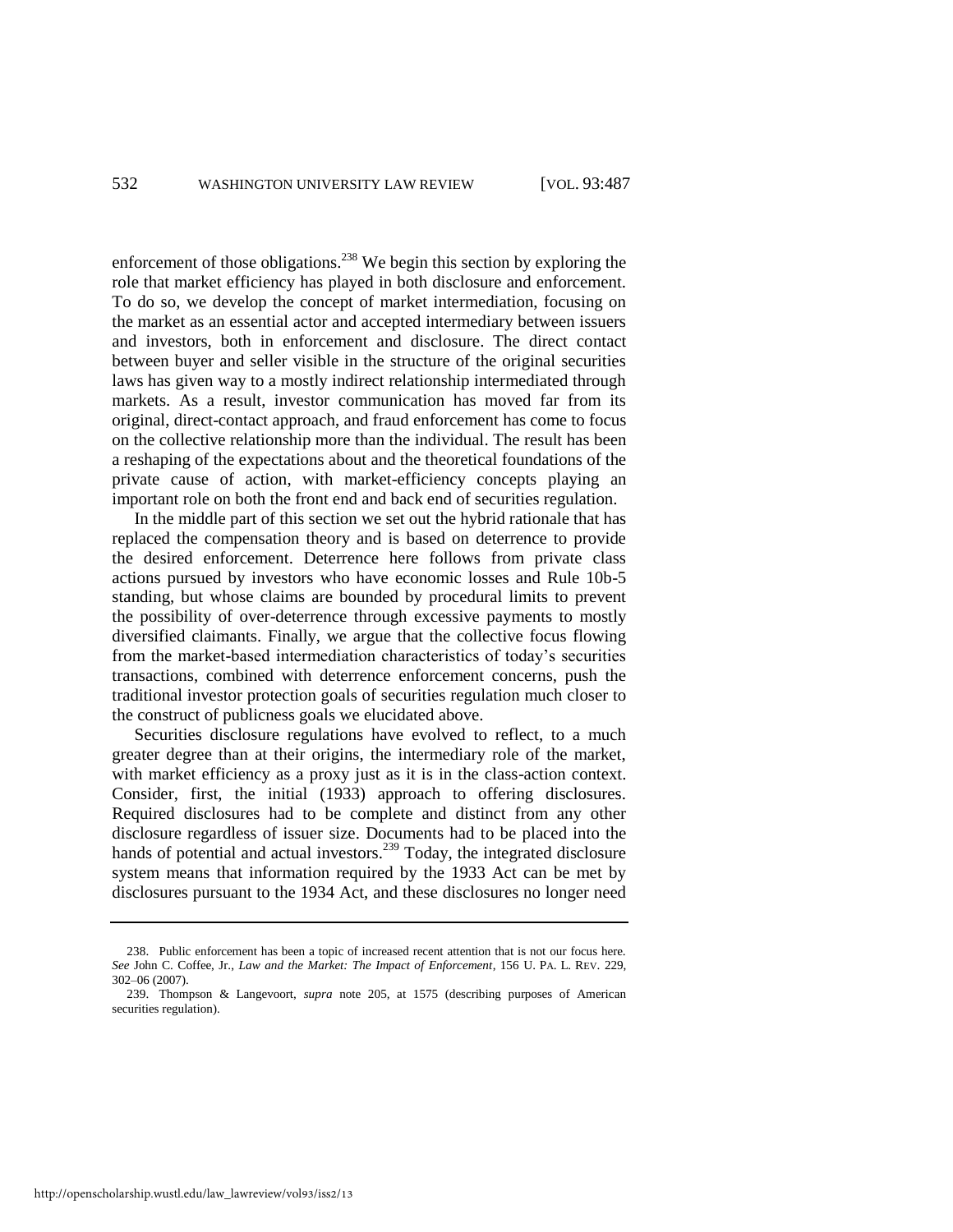to be provided directly to prospective purchasers.<sup>240</sup> One of the key aspects of the integrated disclosure reforms is the Form S-3, the filing required for equity issuances by large issuers like Halliburton.<sup>241</sup> Form S-3 greatly abbreviated the disclosures required for offerings by eligible filers, allowing them to incorporate prior filings by reference.<sup>242</sup> The idea here is that those companies are heavily traded, and followed, and release considerable information that is impounded into stock prices and into the market on a regular basis.<sup>243</sup>

The SEC's adopting release for the integrated-disclosure regulations specifically cited the efficient-market theory in support of its deregulatory changes.<sup>244</sup> The release, in fact, went even further, stating that the "market operates efficiently for" S-3 companies,<sup>245</sup> and disclosures from the companies are "disseminated and accounted for by the market place."<sup>246</sup> This is an information-impoundment theory of market efficiency. The explicit reliance on the efficient-market theory, even if overstated, $247$  lends support to our theory that belief in some measure of market efficiency through information impoundment, and the correlative innovation and growth, is both a front-end and a back-end aspect of securities regulation and, arguably, important to the publicness aspect of the market.<sup>248</sup>

The SEC's reliance on market efficiency in propounding this rule change is important for another reason as well. It reveals industry's reliance on market intermediation. The SEC adopted this rule change in response to deregulatory pressure, and reliance on the theory of market

<sup>240.</sup> Adoption of Integrated Disclosure System, 47 Fed. Reg. 11,380 (Mar. 16, 1982); Jeffrey N. Gordon & Lewis A. Kornhauser, *Efficient Markets, Costly Information, and Securities Research*, 60 N.Y.U. L. REV. 761, 810–12 (1985).

<sup>241.</sup> Adoption of Integrated Disclosure System, 47 Fed. Reg. at 11,381; *see also* Henry T.C. Hu, *Efficient Markets and the Law: A Predictable Past and an Uncertain Future*, 4 ANN. REV. FIN. ECON. 179, 184 (2012).

<sup>242.</sup> Adoption of Integrated Disclosure System, 47 Fed. Reg. at 11,392.

<sup>243.</sup> Reproposal of Comprehensive Revision to System for Registration of Securities Offerings, 46 Fed. Reg. 41,902, 41,905 (Aug. 18, 1981).

<sup>244.</sup> *See* Adoption of Integrated Disclosure System, 47 Fed. Reg. at 11,382; *see also* Langevoort, *supra* not[e 51,](#page-15-0) at 876.

<sup>245.</sup> Reproposal of Comprehensive Revision to System for Registration of Securities Offerings, 46 Fed. Reg. at 41,904.

<sup>246.</sup> *Id.* 

<sup>247.</sup> *See* Langevoort, *supra* not[e 51,](#page-15-0) at 876 (asserting that "it is clear that the adoption of Form S-3 rests very weakly—if at all—on the efficient market hypothesis"); *see also id.* at 877 (describing the SEC's reliance on the efficient-market hypothesis as "largely unnecessary").

<sup>248.</sup> *Id*. at 873–81 (critiquing the SEC's reliance as misplaced and critiquing "legal" understandings of market efficiency more generally).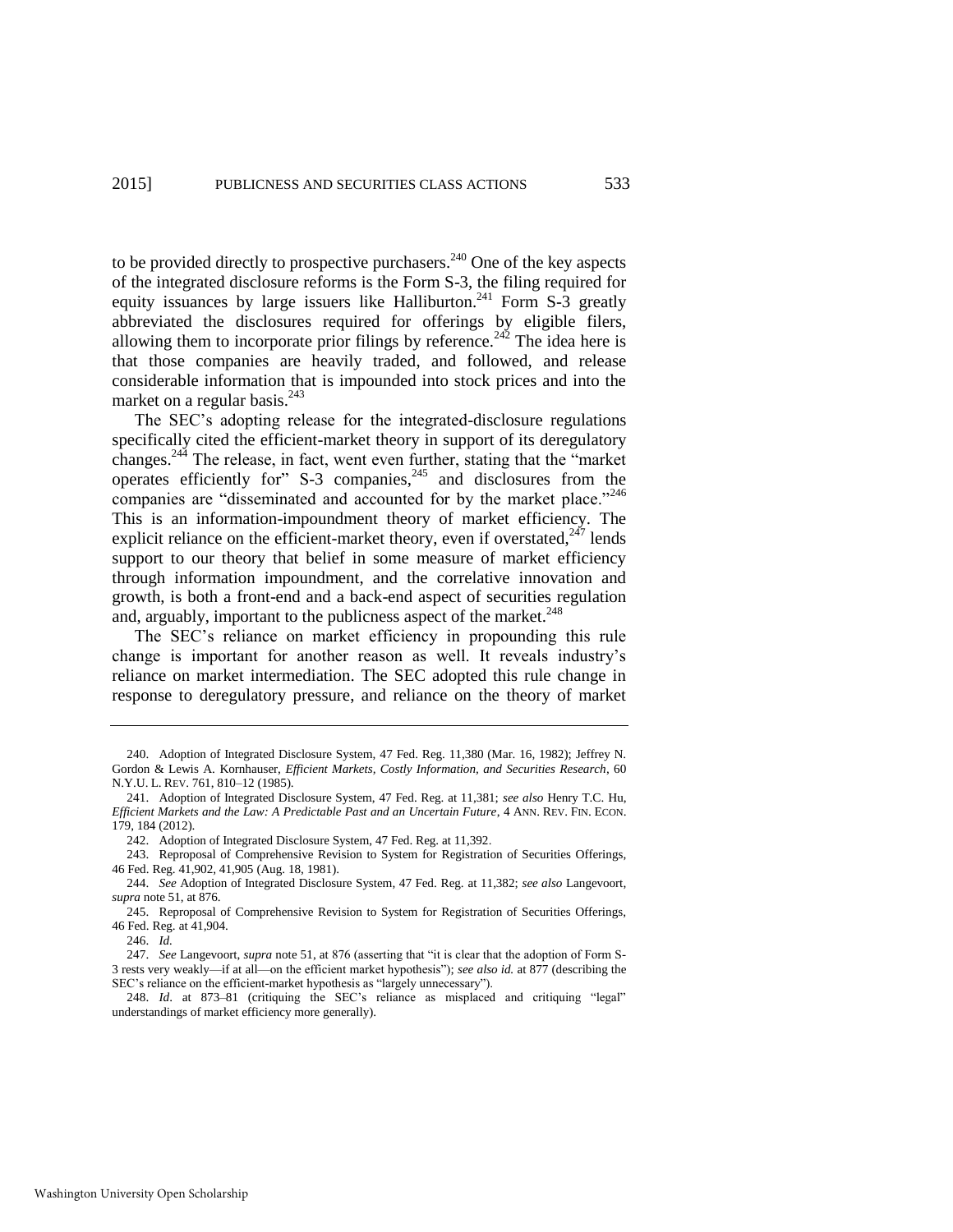<span id="page-48-0"></span>efficiency helped to justify a pro-industry change.<sup>249</sup> As a result, integrated disclosure became a cost-savings measure for issuers and is now an ingrained aspect of our regulatory system. Thus, for the issuers who rely on this front-end, market-intermediation measure, it is arguably disingenuous to claim a lack of similar intermediation on the back end, when deterrence and enforcement—and belief in the market—are at stake. $250$ 

Form S-3 and integrated disclosure are not the only places where market intermediation plays a front-end, offering-based role. Consider Rule 415 for shelf offerings.<sup>251</sup> This Rule is also part of the integration reforms, and here, too, the SEC referred explicitly to market efficiency in its adopting release.<sup>252</sup> This Rule allows issuers to register securities on a delayed basis, essentially stating that the issuer plans, at some point when the market is favorable, to sell securities, and the continuous disclosure regime of the 1934 Act provides the requisite disclosures.<sup>253</sup> The provision increases issuer flexibility and options, as well as increasing cost savings.<sup>254</sup> It, too, was premised on the connection between information impoundment and stock prices,<sup>255</sup> and it is now an ingrained part of the regulatory system.

Similarly, the 2005 offering reforms, which provided fewer restrictions on the offering process for publicly-traded companies than for their counterparts making their initial public offerings, are also arguably based on market intermediation, even if not explicitly.<sup>256</sup> Thus, the argument goes, the informational asymmetries and other investor-protection concerns are fewer, and the need for regulatory layers less.<sup>257</sup> The same might also be said of the decision to decrease holding periods for the resale of restricted securities of companies making required periodic

<sup>249.</sup> *See* Adoption of Integrated Disclosure System, 47 Fed. Reg. at 11,382; *see also* Ronald J. Gilson & Reinier Kraakman, *Market Efficiency After the Financial Crisis: It's Still a Matter of Information Costs*, 100 VA. L. REV. 313, 373–74 (2014) (arguing that the theory of market efficiency "was the intellectual basis for advancing" the deregulatory agenda).

<sup>250.</sup> *See* Cammer v. Bloom, 711 F. Supp. 1264 (D.N.J. 1989) (implicitly recognizing this argument when it included S-3 filings as one measure of market efficiency).

<sup>251. 17</sup> C.F.R. § 230.415 (2016).

<sup>252.</sup> Adoption of Integrated Disclosure System, 47 Fed. Reg. at 11,382.

<sup>253.</sup> *See* 17 C.F.R. § 230.415(a)(1)(x) (Rule 415(a)(1)(x)).

<sup>254. 17</sup> C.F.R. § 230.415 (1982); Adoption of Integrated Disclosure System, 47 Fed. Reg. at 11,383–85.

<sup>255.</sup> Adoption of Integrated Disclosure System, 47 Fed. Reg. at 11,382.

<sup>256.</sup> *See* Securities Offering Reform, 70 Fed. Reg. 44,722 (Aug. 3, 2005).

<sup>257.</sup> *See* Gilson & Kraakman, *supra* not[e 55,](#page-16-0) at 621; *see also* Langevoort, *supra* not[e 51,](#page-15-0) at 881.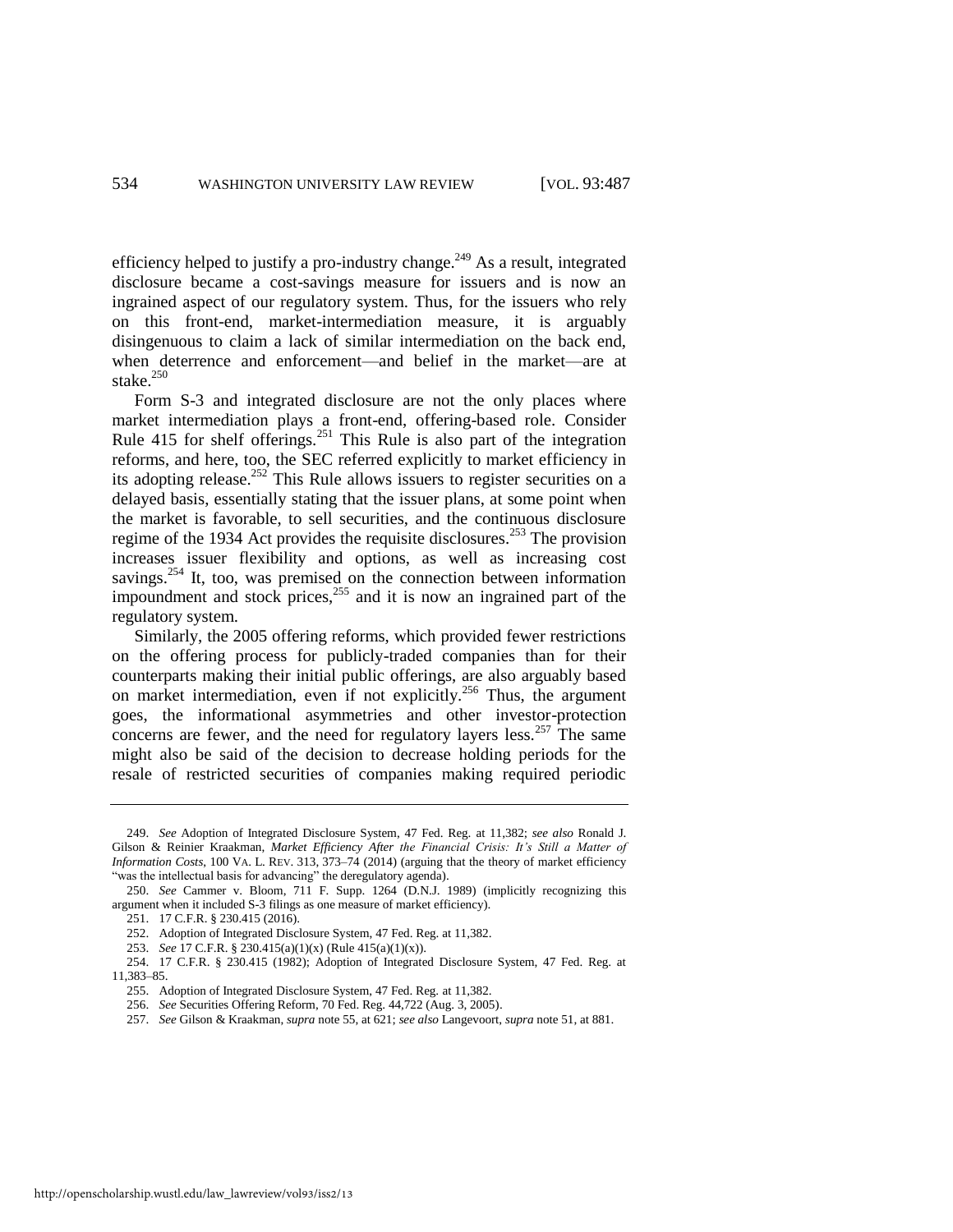disclosures to the market. $258$  As a result, these provisions rely at least indirectly on the market-intermediation and the market-efficiency theory. Here, too, the idea is that information on these companies is already available and a market already exists for their securities.<sup>259</sup> In short, information impoundment, market efficiency, and market intermediation loom in the background of many front-end offering regulations and reforms.

<span id="page-49-0"></span>To be sure, our understanding of market efficiency, or at least that of the finance theorists, has changed since the time of *Basic*. <sup>260</sup> We know that the assumptions undergirding the theory of market efficiency—complete information and rational actors—are more nuanced than some of the initial broad presentations of the theory. Information is costly.<sup>261</sup> Transaction costs exist.<sup>262</sup> Noise plays a role in the markets.<sup>263</sup> And, people trade in securities for many reasons that are not rational.<sup>264</sup> Nevertheless, our reliance on these market theories remains, both on the front-end, offering side, and, as *Halliburton II* made clear, on the back-end, enforcement side.

The reason for this continued reliance, we believe, is that the goals for regulation, both investor-oriented and publicness in nature, as well as the need for belief in market efficiency and fairness, are too important to discard. As a result, the regulatory system deploys market efficiency to elide gaps in theory, to enable both capital raising and deregulation. A similar pattern is visible on the deterrence/enforcement side, with litigation that supports the goals of securities regulation. Efficiency on the front end thus implies efficiency on the back end, an example of the type

<sup>258.</sup> Thompson & Langevoort, *supra* note [205,](#page-41-0) at 1623 (describing purposes of American securities regulation).

<sup>259.</sup> *See generally* Gilson & Kraakman, *supra* not[e 55,](#page-16-0) at 626; Langevoort, *supra* not[e 51.](#page-15-0) 

<sup>260.</sup> Langevoort, *supra* note [51,](#page-15-0) at 902–03; *see also* William T. Allen, *Securities Markets as Social Products: The Pretty Efficient Capital Market Hypothesis*, 28 J. CORP. L. 551, 553–55 (2003) (analyzing the developments in market-efficiency theories since their early impoundment into corporate and securities law); Gilson & Kraakman, *supra* note [249](#page-48-0) (providing historical analysis of growth and use of efficient-capital-markets hypothesis in regulation and litigation).

<sup>261.</sup> *See* Gilson & Kraakman, *supra* note [55,](#page-16-0) at 552–54; *see also* Langevoort, *supra* note [51,](#page-15-0) at 852 n.6 (citing Sanford J. Grossman & Joseph E. Stiglitz, *On the Impossibility of Informationally Efficient Markets*, 70 AM. ECON. REV. 393, 405 (1980)).

<sup>262.</sup> *See* Gilson & Kraakman, *supra* note [55,](#page-16-0) at 578; Langevoort, *supra* note [51,](#page-15-0) at 870 n.61 (citing Andrei Shleifer & Lawrence H. Summers, *The Noise Trader Approach to Finance*, 4 J. ECON. PERSP. 19, 20–21 (1990)).

<sup>263.</sup> *See* Gilson & Kraakman, *supra* not[e 55,](#page-16-0) at 578; Langevoort, *supra* not[e 51,](#page-15-0) at 871.

<sup>264.</sup> *See* Lynn A. Stout, *The Mechanisms of Market Inefficiency: An Introduction to the New Finance*, 28 J. CORP. L. 635, 660–61 (2003) (discussing behavioral finance and shifts in the understanding about investor rationality); *see also generally* ROBERT J. SHILLER, IRRATIONAL EXUBERANCE (2000) (arguing that prices may not reflect intrinsic value when investor enthusiasm plays a role); Langevoort, *supra* not[e 51,](#page-15-0) at 858–65.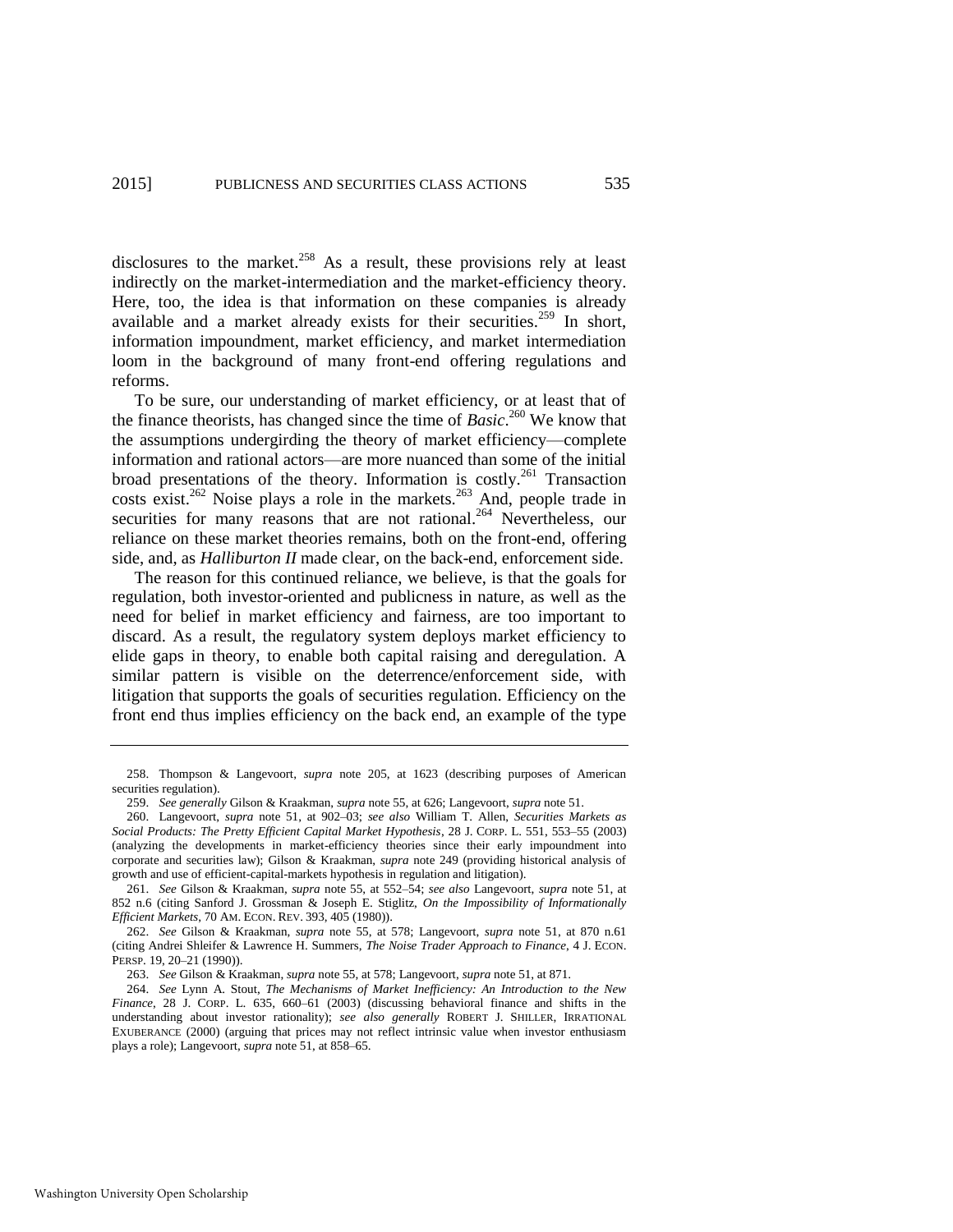of second-best theoretical solution that is the nature of the regulatory enterprise and litigation more generally.

Class-action theory has easily adjusted to the widespread acceptance of the intermediary role of the market in disclosure and enforcement just discussed. But some effects of the growth in the sophistication of markets and their participants since the inception of the federal securities laws have created additional challenges for theories seeking to explain the class action. As discussed in Part II, a compensation theory alone cannot support the class-action mechanism as it currently works.<sup>265</sup> It is widely understood that the investors who receive payments receive only a small percentage of their alleged losses.<sup>266</sup> Payments in this context tend to be circular, with today's shareholders paying the settlement costs of harms to yesterday's, with attorneys' fees reducing the payments.<sup>267</sup> In short, compensation really does not occur and, as a result, cannot be used as a justification for the class-action regime.

The same, however, cannot be said of deterrence. Indeed, Congress reiterated the role of deterrence and the importance of the class action in that space when it passed the PSLRA.<sup>268</sup> The Supreme Court did the same in opinions discussed in this Article.<sup>269</sup> Even if less than "optimal," deterrence, whether actual or perceived, continues to have considerable traction in the debates about the class action.<sup>270</sup> This is true even though it is well understood that the lack of payments by individual officers and directors, and the role of insurance, likely diminish the specific deterrence value of the claims, $2^{71}$  and that the specific application of deterrence theories lacks the necessary nuance to sustain a general theory.<sup>272</sup>

<sup>265.</sup> *See supra* notes [42](#page-14-1)[–48](#page-14-2) and accompanying text. It also cannot support government enforcement. *See* William B. Rubenstein, *On What a "Private Attorney General" Is—and Why it Matters*, 57 VAND. L. REV. 2129, 2140–42 (2004); *see also* COFFEE & SALE, *supra* not[e 207,](#page-42-0) at 1–9.

<sup>266.</sup> *See* Janet Cooper Alexander, *Rethinking Damages in Securities Class Actions*, 48 STAN. L. REV. 1487, 1507 (1996).

<sup>267.</sup> Fox, *supra* not[e 203,](#page-40-0) at 303–04, 306.

<sup>268.</sup> *See* H.R. REP. NO. 104-369, at 31–48 (1995) (Conf. Rep.); *see also* Stephen B. Burbank & Sean Farhang, *Class Actions and the Counterrevolution Against Federal Litigation* (Univ. of Pa. Law Sch., Pub. Law and Legal Theory Research Paper Series, Research Paper No. 15-12) (discussing enforcement aspects of class action mechanism), *available at* [http://ssrn.com/abstract=2622201.](http://ssrn.com/abstract=2622201) 

<sup>269.</sup> *See, e.g.*, Amgen Inc. v. Conn. Ret. Plans & Trust Funds, 133 S. Ct. 1184, 1200 (2013); Dura Pharms., Inc. v. Broudo, 544 U.S. 336, 345 (2005).

<sup>270.</sup> *See, e.g.*, Fox, *supra* not[e 203,](#page-40-0) at 304, 321; Ramirez, *supra* not[e 203,](#page-40-0) at 724–25.

<sup>271.</sup> *See, e.g.*, Amanda M. Rose, *The Multienforcer Approach to Securities Fraud Deterrence: A Critical Analysis*, 158 U. PA. L. REV. 2173 (2010). Courts can, of course, do more to manage the insurance and other downsides. *See generally, e.g.*, Hillary A. Sale, *Judges Who Settle*, 89 WASH. U. L. REV. 377 (2011); Tom Baker & Sean J. Griffith, *How the Merits Matter: Directors' and Officers' Insurance and Securities Settlements*, 157 U. PA. L. REV. 755 (2009).

<sup>272.</sup> Compare the Canadian approach, which generally imposes a damages cap based on the size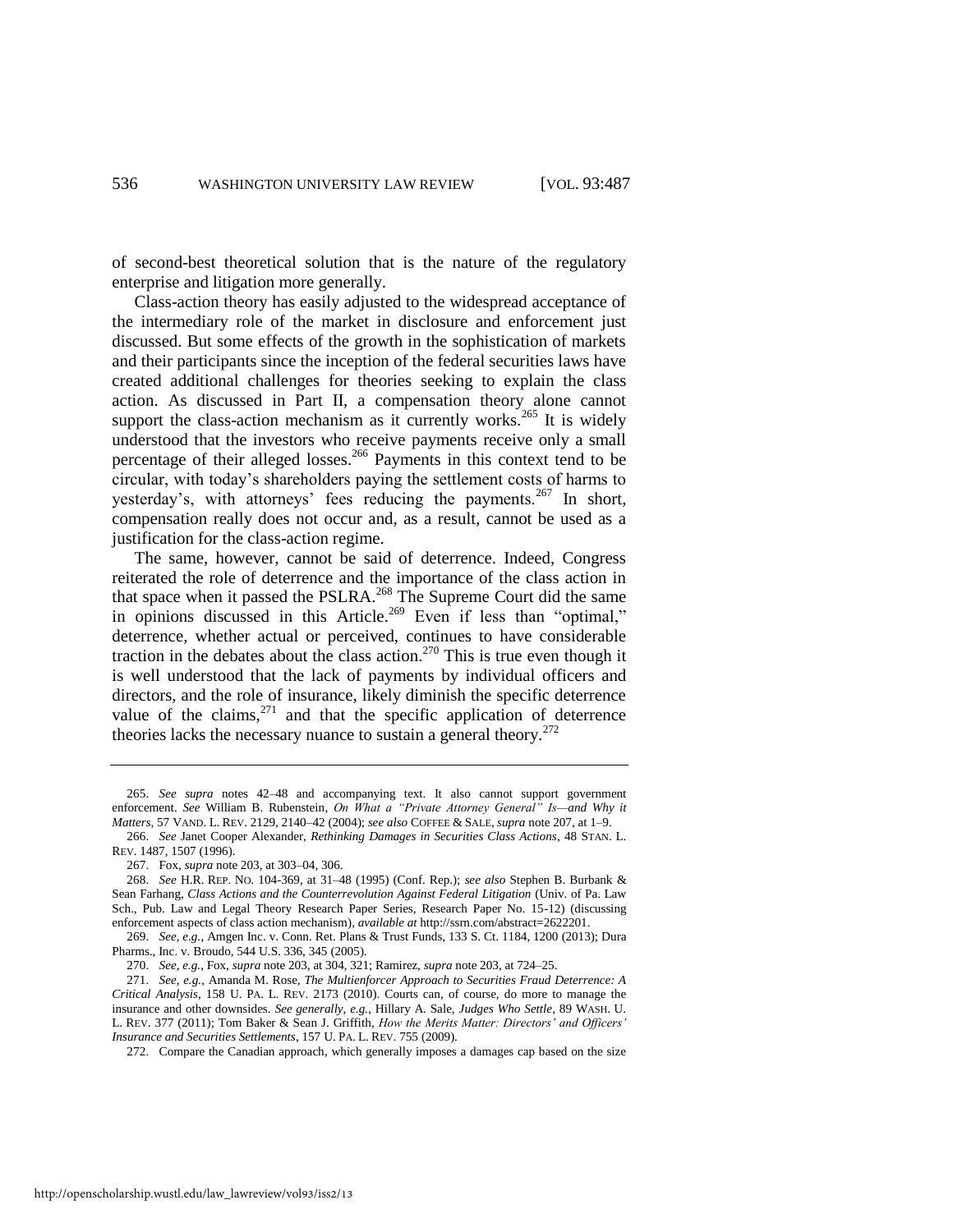Many academics have raised these concerns. Professors Jackson and Roe describe the conventional academic view of securities litigation as "seriously compromised."<sup>273</sup> Professor Fisch presents the academic literature as reflecting a "general consensus that the traditional justifications for private litigation are deficient, and that the rationale for private litigation must be reconsidered."<sup>274</sup> And there have been many proposals for what would work better: enhanced government enforcement, SEC approval of class actions,<sup>275</sup> stock exchanges in charge of deterrence,<sup>276</sup> sanctions against managers personally,<sup> $277$ </sup> or regulation of incentives of those who bring suits.<sup>278</sup>

The Supreme Court is seemingly untroubled by such inconsistencies, and Congress has hardly batted an eye toward any of the alternative solutions. Instead, what we have is a hybrid private class action with elements of deterrence as a form of enforcement and some minimal compensation, built on the framework of what has gone before and adapted to do justice in the securities-transaction world we have. In short, class actions provide shareholders recovery (and attorneys with a share of it) for losses after misrepresentations. But they also function as a necessary and effective deterrent of misconduct that adversely affects the market as a whole. Indeed, the class action has become a known commodity in the deterrence arsenal in a way that public enforcement has not matched. Now, investors who purchased or sold after a misrepresentation, and who meet the elements of Rule 10b-5, have standing to bring a cause of action under the holding of *Blue Chip Stamps*<sup>279</sup> assuming they have an economic loss meeting the prerequisites

278. Merritt B. Fox, *Civil Liability and Mandatory Disclosure*, 109 COLUM. L. REV. 237 (2009).

of the company. *See* A.C. Pritchard & Janis P. Sarra, *Securities Class Actions Move North: A Doctrinal and Empirical Analysis of Securities Class Actions in Canada*, 47 ALBERTA L. REV. 881, 903 (2010). For a broader overview of what a remedial scheme should be, see Easterbrook & Fischel, *supra* note [50,](#page-15-1) at 639–44 (explaining the challenges of deterrence in secondary-markets fraud, where there are matched gains and losses, but leaving room for deterrence-based recovery in a system that includes scienter limitations).

<sup>273.</sup> Jackson & Roe, *supra* not[e 203,](#page-40-0) at 209.

<sup>274.</sup> Fisch, *supra* note [203,](#page-40-0) at 334 (citing, for example, the work of John Coffee and Don Langevoort).

<sup>275.</sup> *See, e.g.*, Amanda M. Rose, *Reforming Securities Litigation Reform: Restructuring the Relationship Between Public and Private Enforcement of Rule 10b-5*, 108 COLUM. L. REV. 1301 (2008).

<sup>276.</sup> A.C. Pritchard, *Markets as Monitors: A Proposal to Replace Class Actions with Exchanges as Securities Fraud Enforcers*, 85 VA. L. REV. 925, 983 (1999).

<sup>277.</sup> Donald C. Langevoort, *On Leaving Corporate Executives "Naked, Homeless and Without Wheels": Corporate Fraud, Equitable Remedies, and the Debate over Entity Versus Individual Liability*, 42 WAKE FOREST L. REV. 627, 639–40 (2007).

<sup>279.</sup> Blue Chip Stamps v. Manor Drug Stores, 421 U.S. 723, 731–32 (1975).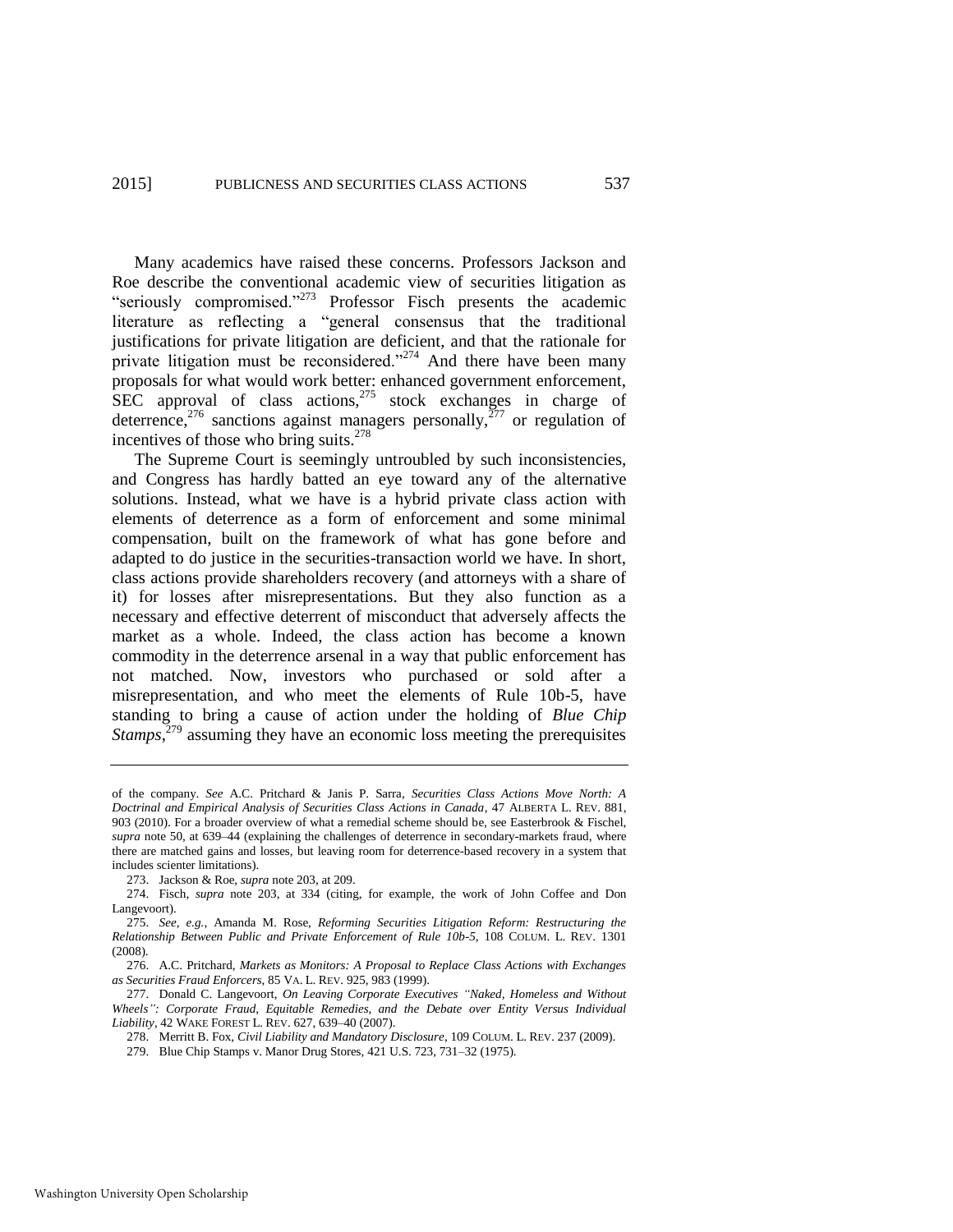of *Dura*. <sup>280</sup> Nevertheless, the scienter pleading requirements and other provisions of the PSLRA permit the weeding out of many questionable suits before discovery and its expense even begin.<sup>281</sup> Further, the elements of materiality and loss causation, even though pushed back to a later time in the litigation process, shape anticipated damages for any settlement discussions. These changes have combined to diminish, but not eliminate, the circularity concerns of the diversified investors—including attorneys' fees and litigation costs—who are potentially on both sides of these cases. For these, we are left with a choice: deterrence through litigation, as compared to the costs and benefits of other alternatives, including, for example, the development of a merits-based, front-end regulatory system—a choice the United States has eschewed in favor of disclosure and back-end fraud enforcement.<sup>282</sup>

<span id="page-52-0"></span>Finally, this is where our expansion of the theory of the securities regulatory impulse to include publicness goals comes into play. The reason for the resilience of deterrence and the role it plays, we posit, is that it is connected to the goals of investor protection and market regulation and to publicness. And, here is where the class action has evolved and where our understanding of deterrence must also evolve. We need to assure all investors, not just individual ones or even issuer-specific ones, that the market is "policed" so that they will be encouraged to invest. $283$ Additionally, deterrence matters for those not in the market but impacted by crashes and downturns. Enforcement and deterrence thus go hand in hand. In that sense, then, deterrence, even if not easily measured, accomplished, or tied to specific harms, remains vital to the securities regulatory goals, including the increasing role of publicness in those goals. Securities fraud, if unchecked, creates a market in which no one—not offerors, buyers, or sellers—wants to participate. Simply put, fairness, and the belief in it, matters to market participants and, thus, to growth and innovation.

<sup>280.</sup> Dura Pharms., Inc. v. Broudo, 544 U.S. 336, 342–46 (2005).

<sup>281.</sup> *See* Easterbrook & Fischel, *supra* note [50,](#page-15-1) at 644 (stating that "[t]he interaction of the scienter requirement with the damages rule should get rid of excessive (or, what is the same thing, inaccurate) enforcement," but also cautioning that "[i]f the scienter rule does not filter out dubious cases . . . then loss-based damages are far too high, and it is necessary to put a more modest remedy in their place").

<sup>282.</sup> The number of lawsuits has stayed relatively constant or declined in the twenty years since the PSLRA; the number of lawyers bringing these suits is small, and these suits have not raised the level of concern, unlike, for example, merger suits in state court in the last few years or derivative suits during the last century. *See* Bratton & Wachter, *supra* note [203,](#page-40-0) at 75–76 (pushing for public enforcement).

<sup>283.</sup> *See Dura Pharms.*, 544 U.S. at 345–46.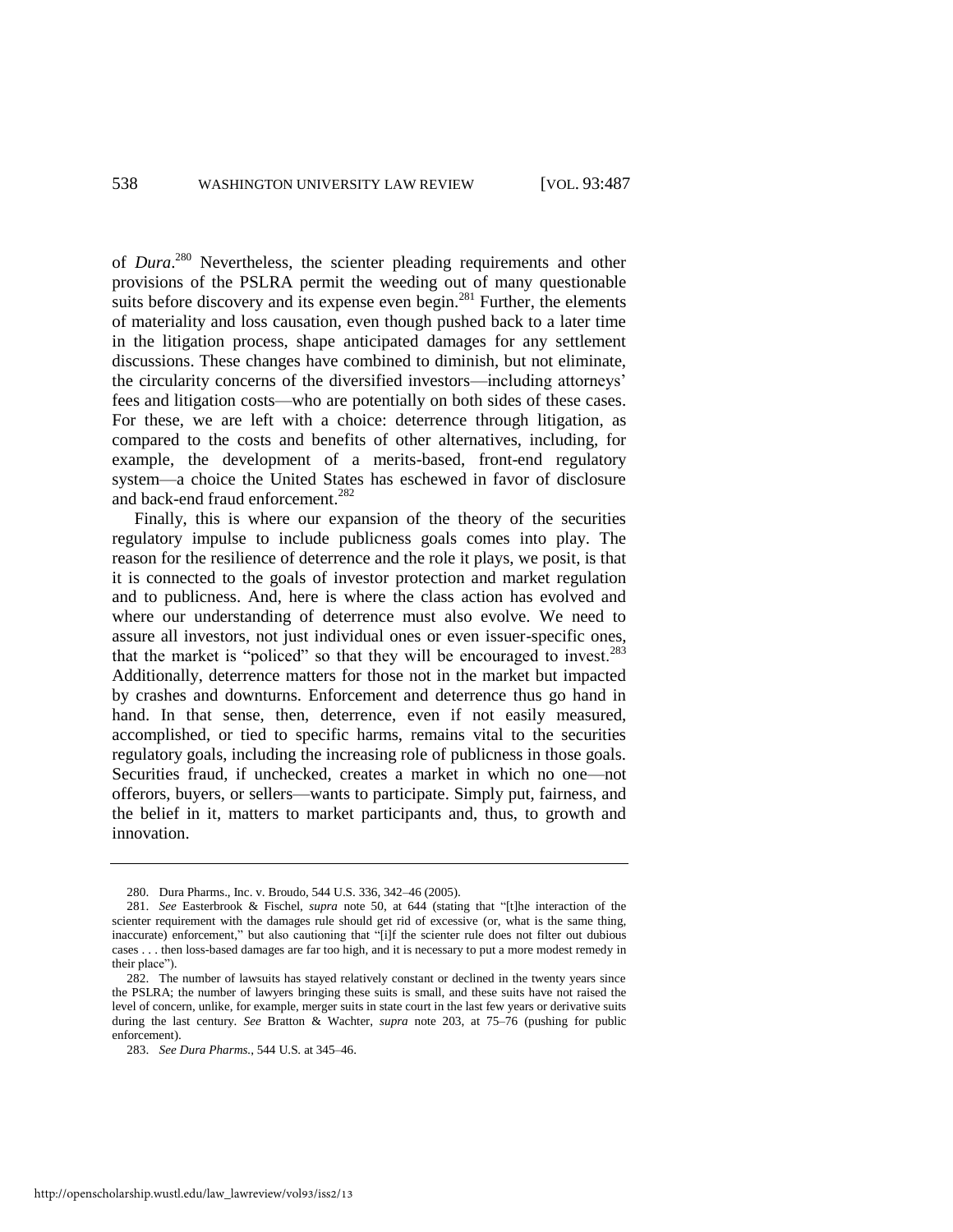The answer to the application of *Halliburton II*, and the role of the securities class actions more generally, then, lies in our acceptance of the need for strong securities markets that help to generate innovation and growth. Class actions, as we have argued, play an important role in policing and protecting the market and ensuring its strength. The market works to allocate capital from investors to users. Issuers rely on the market, and indirectly, its efficiency and intermediation, to access capital. Capital allocation, in turn, supports growth and innovation, but only when belief in the market's fairness is sustained. The result is that class actions have evolved to encompass publicness, and therefore the emphasis on specific investor harm/compensation has diminished while the focus on deterrence of harm to the market or to a larger class of diversified investors has grown.

Of course, our concerns about fairness, innovation, and growth, as well as about information as a public good, support the disclosure, or front-end regulatory side we previously discussed.<sup>284</sup> Importantly, however, they also support the back-end enforcement aspect as well—by providing a mechanism to deter fraudulent disclosures, which harm the market, and belief in it, as a whole. Viewed through the publicness lens, then, class actions play not just a direct, investor-protection role, but also a larger role in policing and supporting the market, which in turn fuels growth and innovation. It is for those reasons, we posit, that the securities-fraud class action endures and receives continued support from Congress and the Court. Although not free from downsides, the class action is an important part of the mechanisms that protect the market and thereby make it function as a place that attracts capital, issuers, and investors, which, in turn, promotes innovation and growth for investors and citizens alike. In short, however messy, the class action arguably endures because:

1. a strong market is important to growth through innovation and capital allocation;

2. a belief in a "fair" and "efficient" market is a predicate to a strong market; and

3. an enforcement regime, both public and private (class actions), is a predicate to a belief in a strong market.

<sup>284.</sup> *See supra* Part IV.A.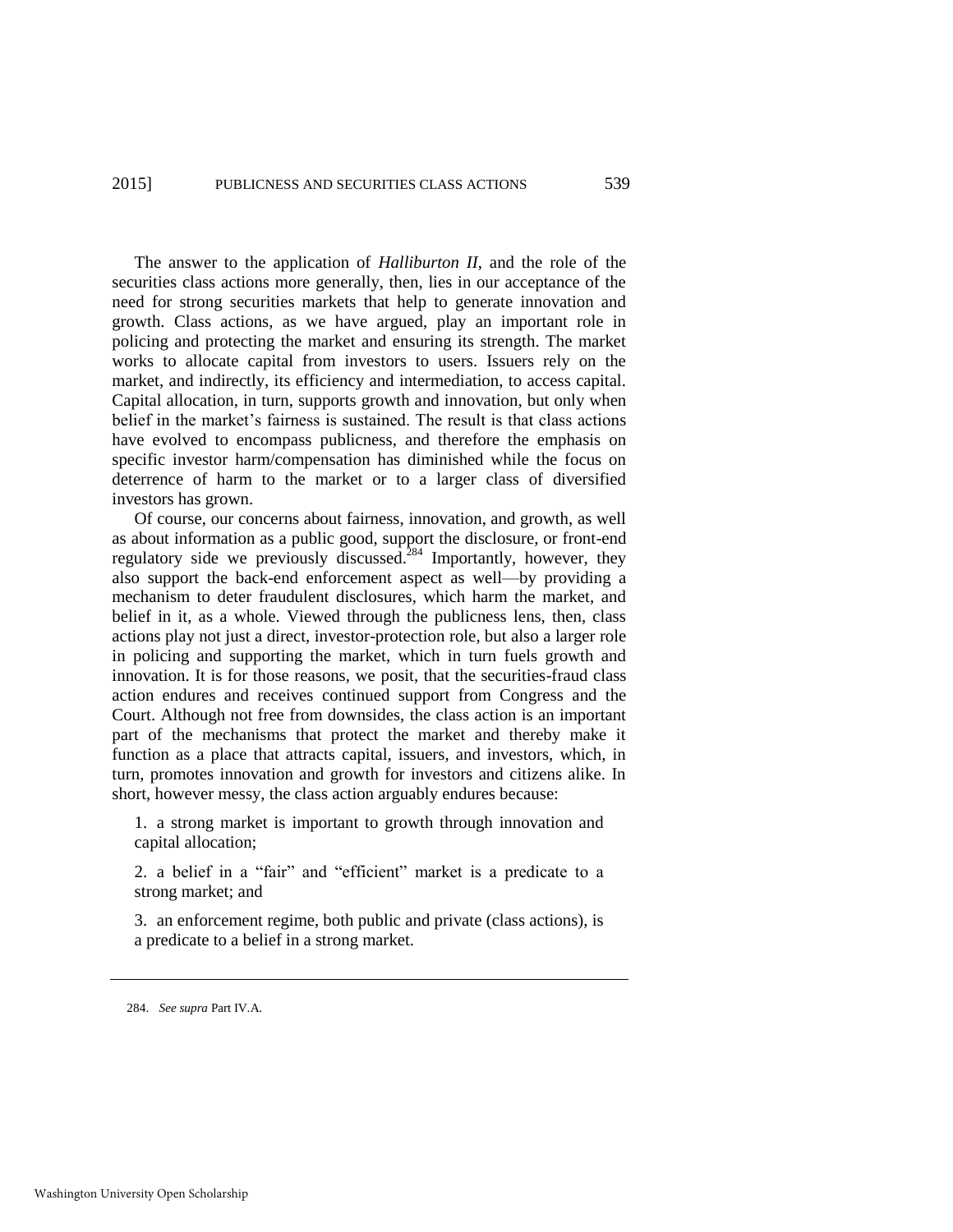#### *C. The Role of Market Intermediation in Reliance and Price Impact*

As we noted earlier, the Rule 10b-5 class action is a back-end enforcement tool that has endured repeated assaults by judges, legislators, regulators, practitioners, and academics. *Dura*, *Amgen*, and both *Halliburton* cases are recent examples of the Court's reluctance to make wholesale changes to it in the post-PSLRA era. This reluctance is tied to both the goals of regulation and the endurance of deterrence and enforcement concerns. Yet, like the regulatory goals and the accompanying front-end regulatory structure, the class action's role, as well as its shape and requirements, have been shifting over the years. The evolving cause of action and the role of the market in that evolution are where we turn next.

#### *1. Market Intermediation and the Evolution of 10b-5 Claims*

The fraud-on-the-market theory generally, and the role of reliance more specifically, have both developed along with the securities markets. Understanding the evolution of the cause of action requires an examination of open-market trading and the role it plays in linking buyers and sellers, both with respect to reliance and the measure of damages. Given the realities of open-market, anonymous transactions, some aspects of the traditional common-law tort of fraud do not, and cannot, directly apply. The claims of individual investors, even if made in direct reliance on a misstatement, are rarely worth the cost of litigating and therefore are not litigated. As previously stated, the class action remedies this collective-action problem and plays an important enforcement role.<sup>285</sup> The traditional understanding of reliance, however, was a challenge to the development of an effective open-market collective claim. Its role was to provide a link between purchasers and misstatements that would address concerns about overcompensation and circularity, but it is not subject to proof in a traditional common-law manner and, even if it were, would be different for each and every person. As a result, it would defeat the predominance requirement and, thereby, class certification. Here is where the fraud-on-the-market presumption does its work. It facilitates the class action and thus provides enforcement and a deterrence check on fraud.<sup>286</sup>

<sup>285.</sup> *See supra* Part II.

<sup>286.</sup> Arguably, it also supports the decision not to develop a merits-based regulatory system on the front end. *See supra* not[e 282](#page-52-0) and accompanying text.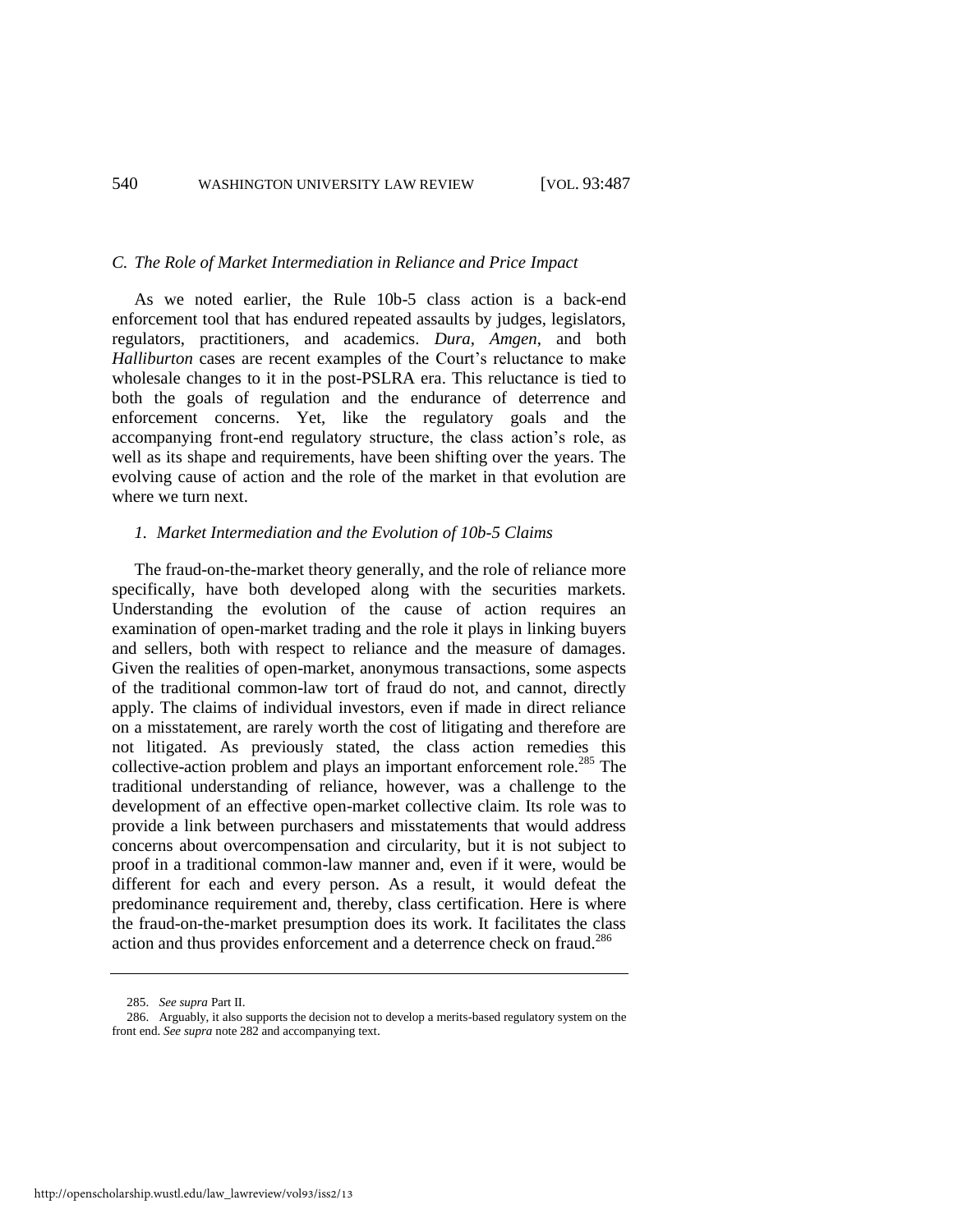These are the key core principles the Court reaffirmed in the cases discussed in this Article.<sup>287</sup> *Halliburton II* made clear that *Basic*'s presumption remains sound. As a group, the opinions reiterate the policy reasons undergirding the fraud-on-the-market approach. In short, relying on the market as an intermediary for the purposes of the reliance element is both necessary and appropriate for open-market transactions.<sup>288</sup>

To say that the fraud-on-the-market theory is necessary and appropriate, however, is insufficient. Its existence means that we have already decided that reliance is necessarily different here than in traditional fraud cases. Open-market transactions are understandably distinct from their common-law counterparts. Market intermediation intervenes and leaves us with the question of whether a causal connection should be required at all and, if so, what it should look like.

Consider the development of market intermediation in securities-fraud claims. Movement away from the strictures of common law and toward recognition of the nature of market-based transactions was occurring in the federal courts for more than two decades before *Basic*.<sup>289</sup> The Supreme Court first relaxed the reliance standard in securities claims in 1970.<sup>290</sup> The specific use of fraud on the market in 10b-5 cases was already well accepted by the lower federal courts when the Supreme Court embraced it.<sup>291</sup> Academics had also begun to support its adoption. For example, Professor Dan Fischel saw fraud on the market as an appealing approach to securities fraud and the element of reliance as inconsistent with  $it^{292}$  He was later joined in this view by his frequent co-author and now federal judge, Frank Easterbrook.<sup>293</sup> The result was that the requirement of a transactional connection between fraudster and plaintiff gave way to a market-based adaptation.<sup>294</sup>

<span id="page-55-0"></span><sup>287.</sup> *See supra* Part III.

<sup>288.</sup> *See* Langevoort, *supra* not[e 13,](#page-5-0) at 58–59.

<sup>289.</sup> *See, e.g.*, Green v. Wolf Corp., 406 F.2d 291, 301 (2d Cir. 1968).

<sup>290.</sup> Mills v. Elec. Auto-Lite Co., 396 U.S. 375 (1970).

<sup>291.</sup> *See, e.g.*, Peil v. Speiser, 806 F.2d 1154 (3d Cir. 1986); Lipton v. Documation, Inc*.*, 734 F.2d 740 (11th Cir. 1984).

<sup>292.</sup> Daniel R. Fischel, *Use of Modern Finance Theory in Securities Fraud Cases Involving Actively Traded Securities*, 38 BUS. LAW. 1 (1982).

<sup>293.</sup> *See* Flamm v. Eberstadt, 814 F.2d 1169, 1179–80 (7th Cir. 1987). Professor Margaret Sachs has examined Judge Easterbrook's more restrictive look at the interaction of the merits and procedure after his academic writing with Fischel and before his 2010 opinion in *Schleicher v. Wendt*, 618 F.3d 679 (7th Cir. 2010), an opinion that is favorably cited in the *Halliburton* cases. Margaret V. Sachs, *Superstar Judges as Entrepreneurs: The Untold Story of Fraud-on-the-Market*, 48 U.C. DAVIS L. REV. 1207, 1233–54 (2015).

<sup>294.</sup> *See* Fisch, *supra* not[e 13,](#page-5-0) at 913–15.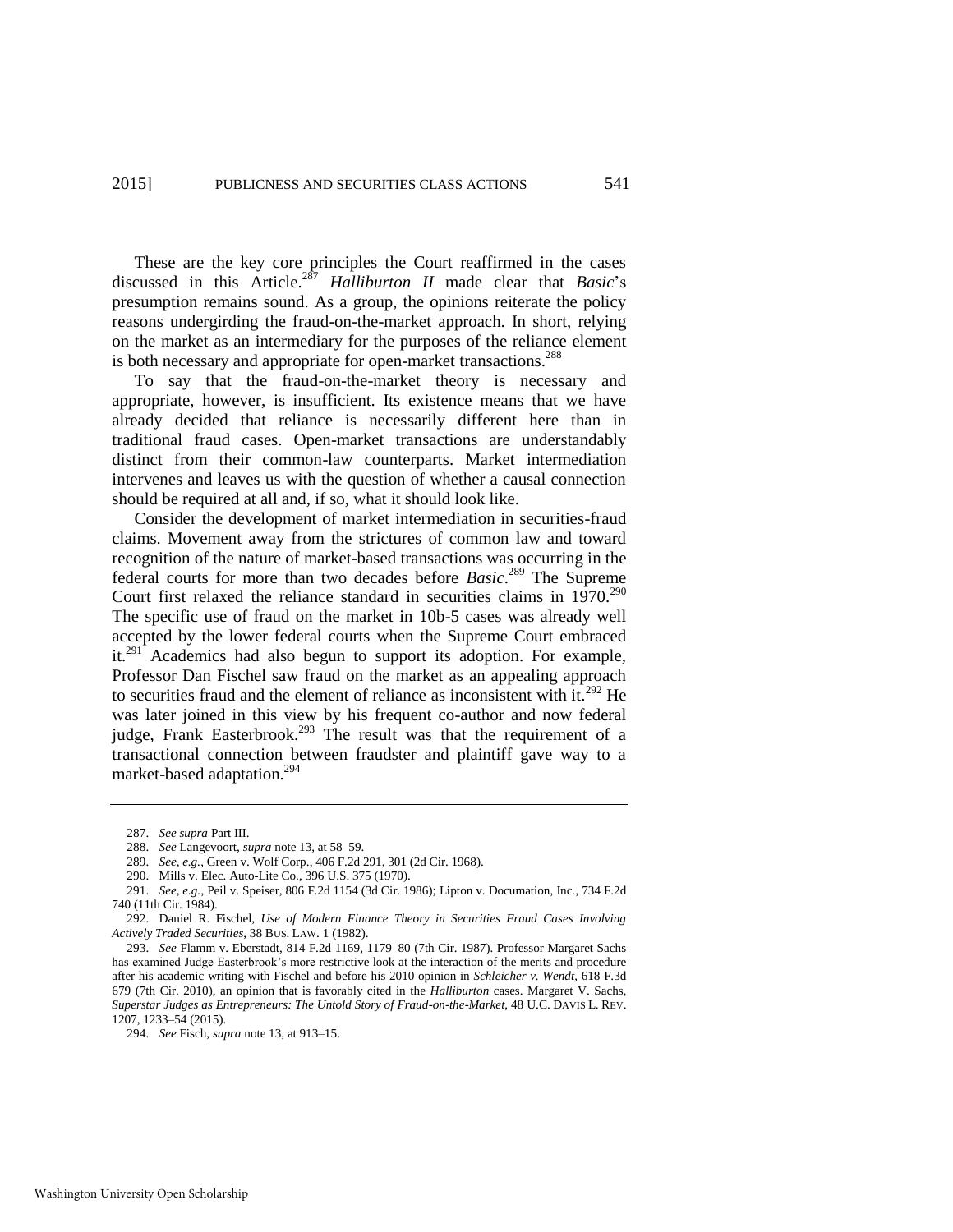That an adaptation should occur is not surprising—both in light of the way that torts have evolved more generally<sup>295</sup> and the larger goals of securities and market regulation discussed earlier. Torts scholars John Goldberg and Benjamin Zipursky describe how *Basic* replaced a cause of action based on the injury of deceit, or being tricked to buy stock, with one based on economic harm resulting from price distortions that follow defendant's misrepresentations—irrespective of reliance.<sup>296</sup> This theory provides a broader notion of what can count as wrongful injury, where reliance is not required, but the cause of action is still legitimate given congressional and Court action.<sup>297</sup>

Within the securities academy, some scholars have argued that the only link necessary to satisfy reliance is one to a distortion in market price.<sup>298</sup> Others have suggested eliminating reliance entirely.<sup>299</sup> The focus for the securities scholars, as for the torts scholars, is that the investors' relation to the fraud is intermediated through the market. $300$  This difference matters because it shifts our focus from the personal to the market and from compensation to deterrence, the theory we have described as key to market protection in a world of publicness.

This debate centers on whether the original purpose of reliance, linking a defendant's wrongdoing to a change in behavior of a specific injured party, is as important as it once was. The work that reliance does in this market-centered circumstance is to prevent misrepresentors from becoming insurers to all market purchasers.<sup>301</sup> The concern lurking behind the reliance link is about overcompensation with respect to individual purchasers who are now grouped into a class.<sup>302</sup> Those concerns have, however, been addressed in multiple ways. Recall the role of the PSLRA

<sup>295.</sup> *See generally* Goldberg & Zipursky, *supra* not[e 29.](#page-10-0) 

<sup>296.</sup> *Id*.

<sup>297.</sup> *See id.* at 1782–1805.

<sup>298.</sup> Lucian A. Bebchuk & Allen Ferrell, *Rethinking* Basic, 69 BUS. LAW. 671, 696 (2014).

<sup>299.</sup> *See* Fischel, *supra* not[e 292,](#page-55-0) at 7–8.

<sup>300.</sup> *See* Langevoort, *supra* not[e 35,](#page-12-0) at 176 (discussing *Basic* as providing investors a right to rely on undistorted price).

<sup>301.</sup> Eliminating or eliding reliance arguably pushes our understanding of the claim toward one about deterrence rather than compensation. *See* Amanda M. Rose, *Fraud on the Market: An Action Without a Cause*, 160 U. PA. L. REV. 87, 96 (2011).

<sup>302.</sup> Amgen Inc. v. Conn. Ret. Plans & Trust Funds, 133 S. Ct. 1184, 1200–01 (2013). Concerns about whether permitting open-market traders, trading with anonymous investors in the market, who are neither the defendants nor connected to them other than through trades on distorted prices, creates a risk of overcompensation has been the topic of much scholarly literature. *See, e.g.*, Bratton & Wachter, *supra* not[e 203;](#page-40-0) Velikonja, *supra* not[e 218.](#page-43-2) The money to pay these investors comes from the corporate treasury of the investors' own company or insurance policies purchased with company dollars, which compounds the worry. *See* Fisch, *supra* not[e 203](#page-40-0)*,* at 337.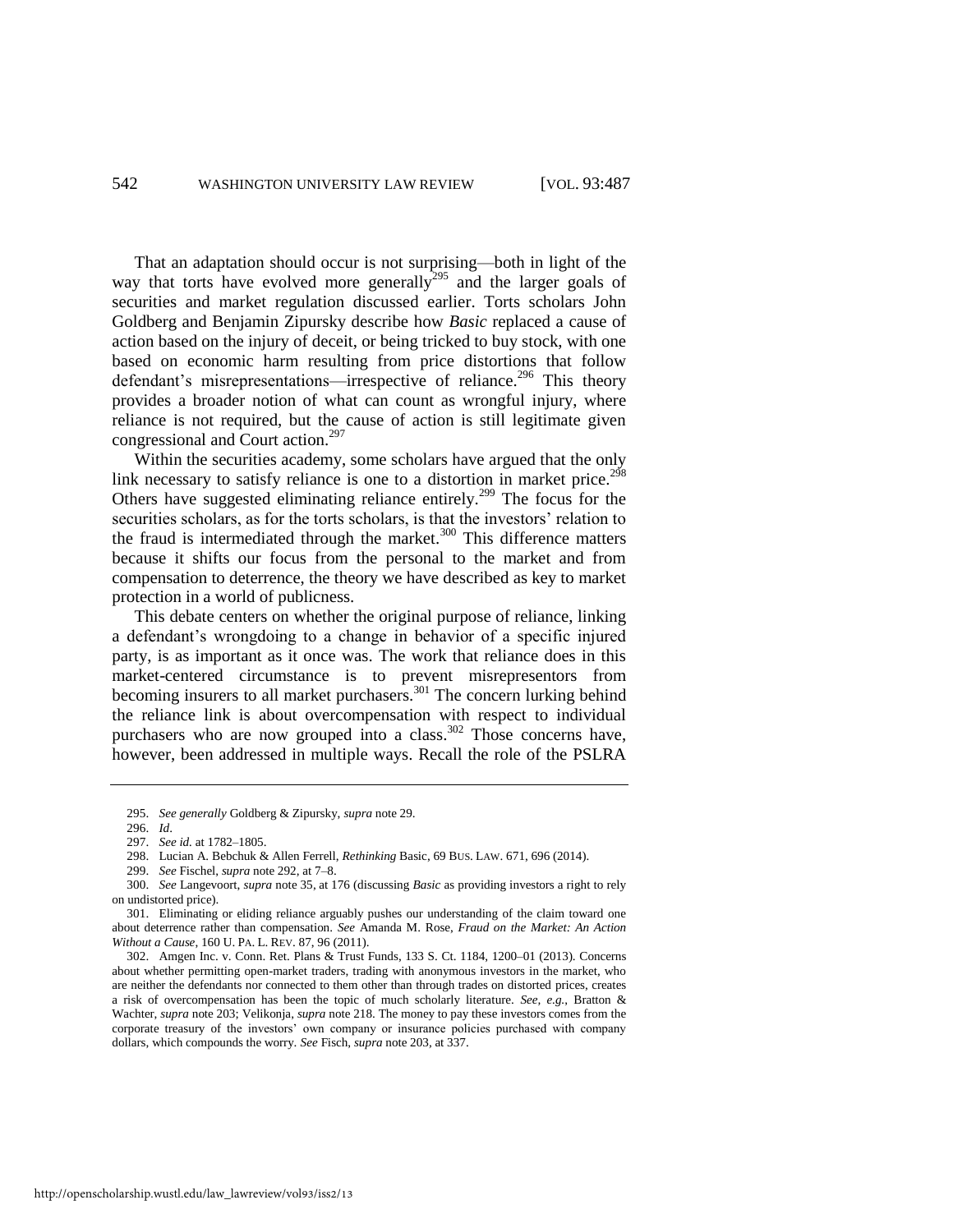in dealing with overcompensation and the perceived strike-suit value of these claims. Lead plaintiffs must now receive court approval. Complaints must survive stringent pleading standards and are subject to a stay on discovery until they do so. Further, plaintiffs must still prove loss causation, which provides a connection to the harm, as well as materiality and scienter.<sup>303</sup> Although these reforms have generally been debated in the context of strike suits and compensation when no fraud occurred, in fact, all of these reforms also help to diminish the likelihood of overcompensation through circularity. After all, if we sort good from bad claims at the front end of the litigation, and there is evidence that the process has improved, $304$  it is reasonable to be less concerned about the damages on the back end. That argument is, at least in part, what undergirds theories that support the elimination of reliance as an element in market-based situations.

The growth in scholarly literature against reliance in a market-based 10b-5 claim, along with what we now know was a vigorous debate among the justices in the majority in *Basic*, nevertheless supports a continuing, if increasingly limited, role for reliance by providing for the fraud-on-themarket presumption to be rebuttable.<sup>305</sup> The majority in *Halliburton II* provides for this rebuttal to be contested at the class-certification point of litigation.<sup>306</sup> Yet, it turns out that in light of the opinions we have analyzed in this Article, and the role of the market as intermediary, the rebuttal space is appropriately narrowly cabined.

As a result, the argument about reliance now goes something like this: scienter-based, material misrepresentations that distort the market price usually give rise to a cause of action, but some are too remote. The three examples that the Court provided in  $\hat{B}$ asic<sup>307</sup> tell us something about what was worrying the Court. The first two indicate that the "remote" group includes misrepresentations by defendants that are effectively countered by other information, either from "market makers" who already know the

<sup>303.</sup> *Halliburton II*, 134 S. Ct. 2398, 2407 (2014).

<sup>304.</sup> *See generally* Pritchard & Sale, *supra* not[e 72.](#page-19-1) 

<sup>305.</sup> Zipursky and Goldberg also note that *Basic* does more than create the presumption. *See generally* Goldberg & Zipursky, *supra* note [29.](#page-10-0) The Court's theory also allows plaintiffs to use circumstantial evidence to support their argument that the defendant's misstatement distorted the market price. It works like this: if the issuer's securities are traded in an efficient market and a material misstatement is made to the public, it can be presumed that the misrepresentation caused a price distortion. *Id.* at 1782–99.

<sup>306.</sup> And the chances of Congress acting to "revisit the entire remedial approach in the fraud-onthe-market setting, enabling private litigation but making it more clearly a deterrence-based mechanism," are nonexistent in the foreseeable future. *See* Langevoort, *supra* not[e 13,](#page-5-0) at 59.

<sup>307.</sup> Basic Inc. v. Levinson, 485 U.S. 224, 248–49 (1988).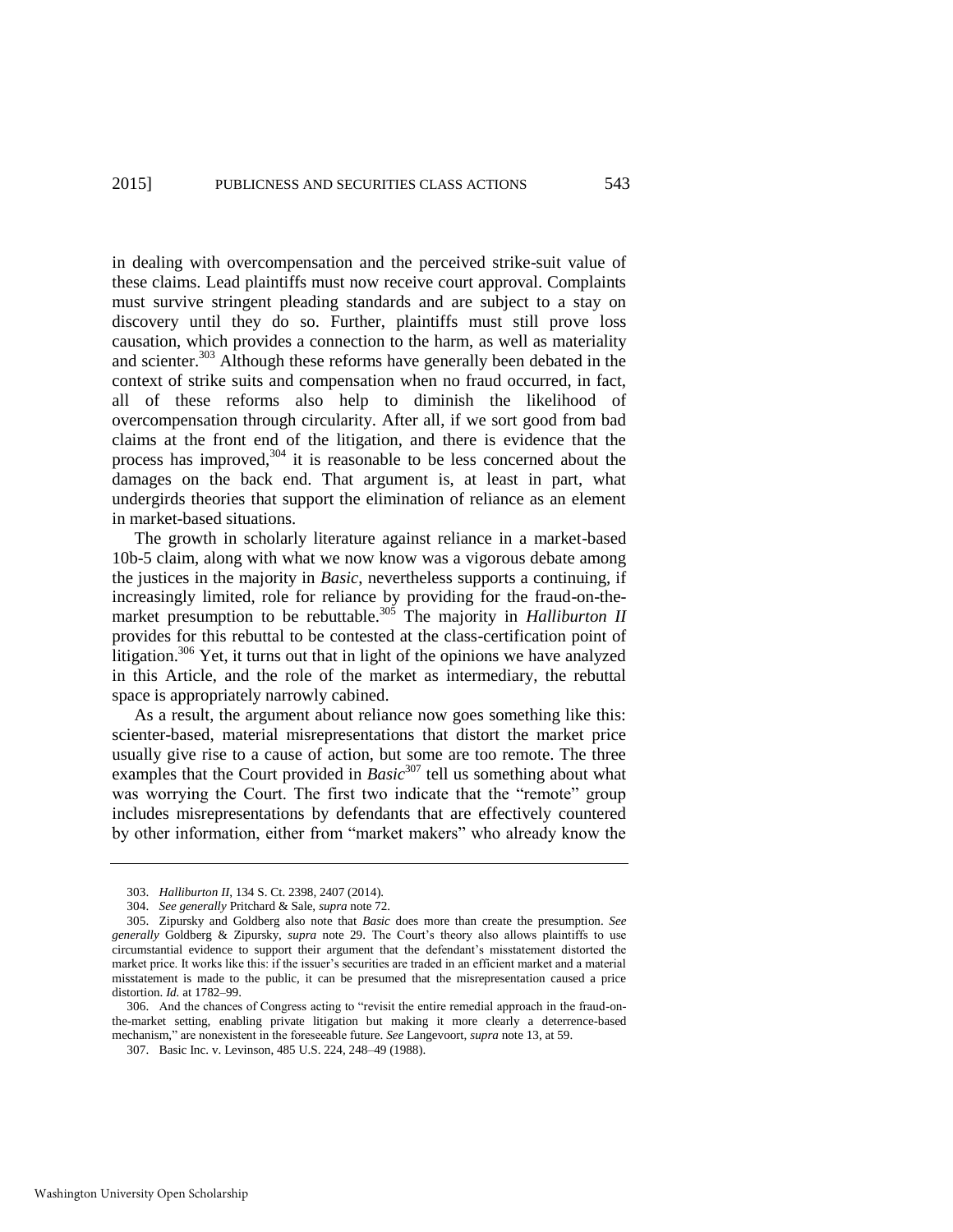correct information or from corrective information that enters the market and dissipates the effect of the misstatement.<sup>308</sup> The third is of a plaintiff who knows the defendant's statement is false but trades anyway because of an apparently unrelated motive related to an antitrust problem.<sup>309</sup> This last example illustrates what Goldberg and Zipursky describe as a "volenti" concern.<sup>310</sup> Virtually every tort deems certain actions by the plaintiffs sufficient to limit or foreclose a claim, including consent and unjustified reliance. These tort limitations are usually posed as affirmative defenses and, in securities fraud, allow for situations in which, even if there is a price distortion and the market is efficient, the claim can be foreclosed. That type of plaintiff is a "willing" market participant and, therefore, not entitled to a remedy.<sup>311</sup>

Importantly, however, the space covered by these three illustrations has shrunk noticeably in the time since *Basic*—given the precise attention that Congress and the Court have paid to possible overcompensation. More specifically, the first two examples today would likely be addressed by a court under a truth-on-the-market analysis, a materiality question, which, after *Amgen*, we know is not appropriate at class certification.<sup>312</sup>

Next, recall that in *Amgen* the Court also emphasized that the classaction inquiry is a narrow one. $313$  The purpose of the inquiry at certification is not to adjudicate the merits of the claim, but to ensure that the requisites of Rule  $23(b)(3)$  are met, with the focus largely on whether questions common to the class predominate.<sup>314</sup> The purpose is to determine whether a class action is the appropriate method for resolving the claim.<sup>315</sup> Defendants, of course, are motivated to push forward to class certification any issue on which they can gain traction. *Amgen*, however, made clear that courts should resist efforts to move what are truly issues for trial, or the back end of these cases, to class certification, or the front end of these cases.<sup>316</sup> The failure of courts to do so will defeat the role and

316. *Id.*

<sup>308.</sup> *Id.*

<sup>309.</sup> *Id.* at 249.

<sup>310.</sup> Reflecting the Latin term. *See* Goldberg & Zipursky, *supra* not[e 29,](#page-10-0) at 1795.

<sup>311.</sup> *Basic* presents this example in the context of an individual investor, but in the usual classaction setting it would be relevant for the class as a whole—the defendant would have to show that individual issues predominated over common issues on this question. *See* Basic Inc. v. Levinson, 485 U.S. 224, 249 (1988).

<sup>312.</sup> *See, e.g.*, Wielgos v. Commonwealth Edison Co., 892 F 2d. 509, 516 (7th Cir. 1989).

<sup>313.</sup> Amgen Inc. v. Conn. Ret. Plans & Trust Funds, 133 S. Ct. 1184, 1194–95 (2013).

<sup>314.</sup> *Id.*

<sup>315.</sup> *Id.*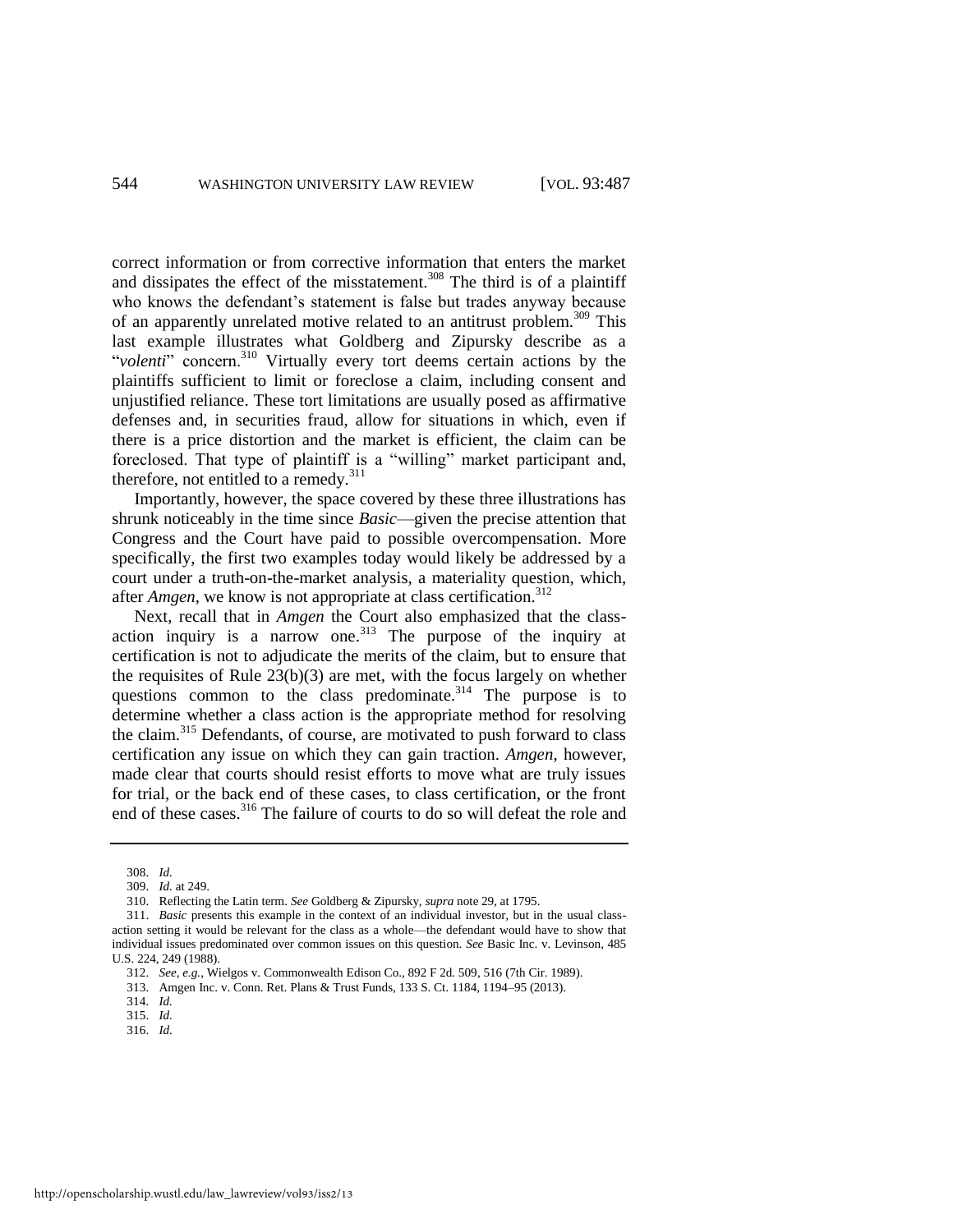power of certification, create mini-trials and merit creep, and eliminate the enforcement aspect of the litigation.

*Halliburton I* and *Amgen* illustrate an additional principle that is important to understanding the price-impact evidence as tied to market efficiency. In *Halliburton I*, the Court rejected the defendants' attempt to require proof of loss causation, a Time 2 issue, and proof of materiality, a Time 1 issue, at class certification.<sup>317</sup> In doing so, the Court specifically said that proof and these issues were appropriately left to trial.<sup>318</sup> Yet, the *Halliburton* defendants have now attempted to take the evidence they amassed at Time 2/loss causation and deploy it to disprove market efficiency at Time 1. If sustained, this argument will eliminate the line drawn in *Halliburton I* and allow market-efficiency fights to be consumed with proof on loss causation and debates about materiality. As a result, although defendants now have the opportunity to rebut the marketefficiency presumption at class certification, the space for doing so is, in fact, quite small. Indeed, courts must keep in mind that: (1) the defendants bear the burden of proof; (2) the inquiry is narrow; and (3) the elements of loss causation and materiality cannot be conflated with market efficiency either in fact or in proof. The failure to do so will result in a situation in which the procedure is allowed to swallow the substance.<sup>319</sup>

<span id="page-59-0"></span>Finally, the third *Basic* rebuttal issue, the *volenti* context, presents an interesting case. Note that the example in *Basic* (and also the one that Justices Brennan and Blackmun debated in their exchange prior to the decision) related to an individual investor. In the typical class context of 10b-5 litigation, the focus would be on whether such a motivation accrued to the class, or perhaps to enough members of the class that a credible argument could be made that individual issues would predominate over collective ones. A single individual with such a motivation should not, in

<sup>317.</sup> *Halliburton I*, 131 S. Ct. 2179, 2184–87 (2011).

<sup>318.</sup> *Id.* at 2185.

<sup>319.</sup> Early class-certification opinions following *Halliburton II* are beginning to develop some limitations. For example, a Florida trial court ruled that a truth-on-the market defense, which goes to materiality, may not be used at the class-certification stage to prove an absence of price impact and show a lack of predominance. *See* Aranaz v. Catalyst Pharm. Partners Inc., 302 F.R.D. 657, 671 (S.D. Fla. 2014) (holding that lack of price impact treated as materiality would defeat the arguments of the entire class and is better left for trial stage); *see also* Ganino v. Citizen Utils. Co., 228 F.3d 154, 167 (2d Cir. 2000) ("[A] misrepresentation is immaterial if the information is already known to the market because the misrepresentation cannot then defraud the market."); Local 703, I.B. of T. Grocery & Food Emps. Welfare Fund v. Regions Fin. Corp., No. CV-10-J-2847-S, 2014 WL 6661918, at \*1, \*9 (N.D. Ala. Nov. 19, 2014); Fisch, *supra* note [13,](#page-5-0) at 928 ("Price distortion is closely related to materiality . . . .").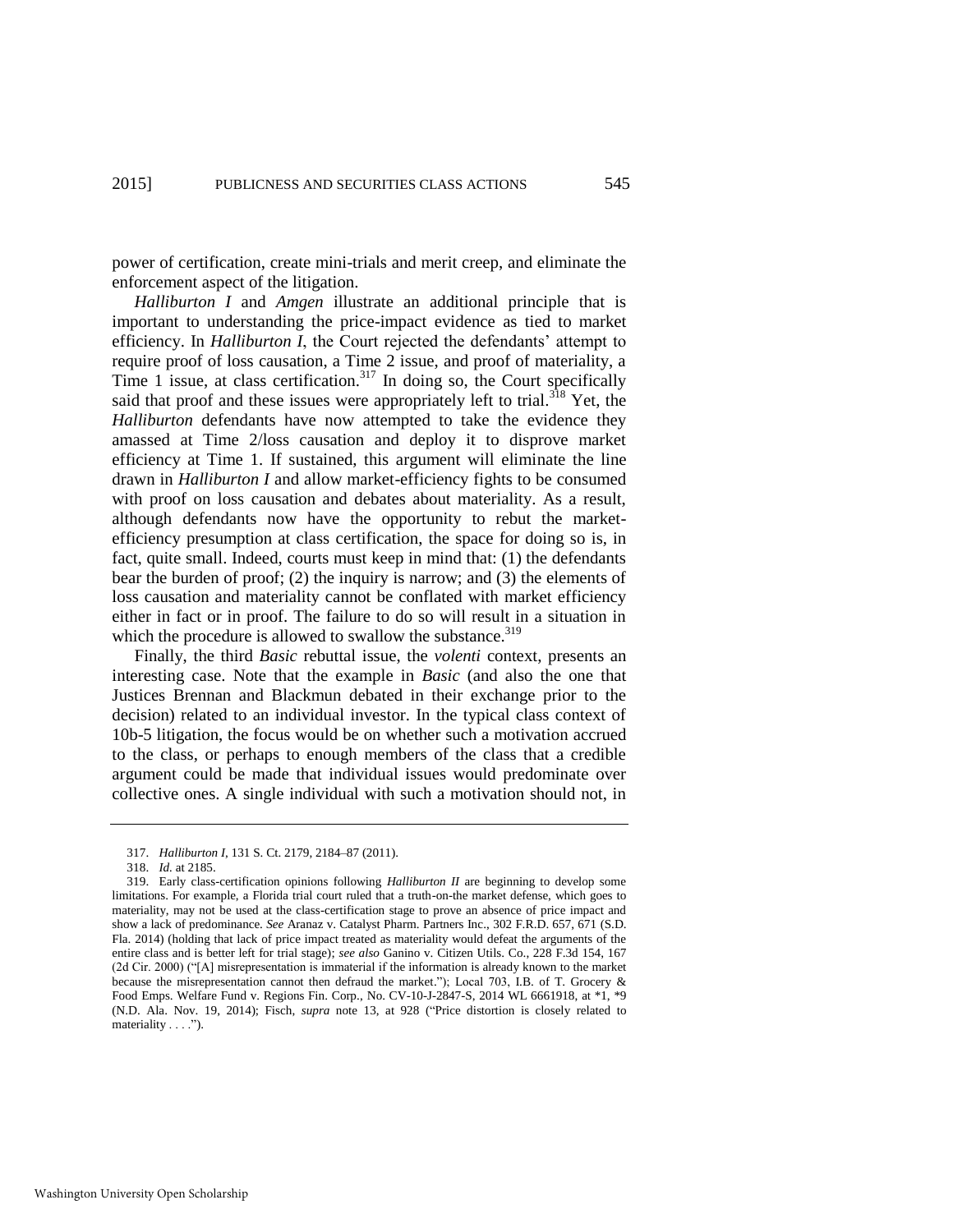the market-as-intermediary world, block a class, lest the mechanism and enforcement power be defeated.<sup>320</sup>

#### *2. Market Intermediation and Price Impact*

The next step is to take what we know about the market as intermediary and reliance and apply it to price impact. The *Halliburton I*  Court described price impact as "the effect of a misrepresentation on a stock price."<sup>321</sup> Questions about burden of proof and other issues should be resolved by reference to the learning about market intermediation in securities class actions as reaffirmed in *Halliburton II* and the other Supreme Court cases discussed in this Article. Lower courts have begun to do exactly that.<sup>322</sup> Courts should beware of conflating price impact with price movement; otherwise, the lack of price movement will result in a finding of lack of price impact, particularly if the price movement analysis focuses only on the time of the initial fraud.<sup>323</sup> Such an approach is overinclusive. There are several circumstances in which a price might be impacted by a misstatement and not change or not change much, if measured at the time of the fraud. Consider the following seven situations, only two of which would appropriately be addressed in the price impact space defined by *Halliburton II*.

1. Misstatement, but allegation that there is not an efficient market (for example, not enough analysts following a stock or enough liquidity to generate sufficient information for efficient trading).

<sup>320.</sup> The separate question as to whether the individual plaintiff can be the class representative has been carved away by *Amgen* and *Halliburton II*. *See supra* Part III.B.

<sup>321.</sup> *Halliburton I*, 131 S. Ct. at 2187.

<sup>322.</sup> The holding of the *Halliburton* trial court on remand after *Halliburton II* seems consistent with this narrow space for the rebuttal of the presumption, but still leaves room for additional litigation based on dueling event studies. The trial court measured the absence of price impact at the time of the correction, not the time of the misrepresentation, and it placed the burden of proof on the defendant to prove the lack of price impact. It then certified the class as to one of the asbestos misrepresentations when the company's price had dropped 40%, but found the defendants had rebutted the presumption on five other dates. *See* Erica P. John Fund, Inc. v. Halliburton Co., 309 F.R.D. 251, 255 (N.D. Tex. 2015) (relying in substantial part on Fox, *supra* not[e 63\)](#page-17-1); *see also* sources cited *supra* not[e 319.](#page-59-0) 

<sup>323.</sup> The *Halliburton* defendants argued for visible and statistically significant price movement both when they were asserting that plaintiffs must prove price impact and later in seeking to rebut the presumption. *See* Defendants' Brief on Price Impact Demonstrating that Class Certification Must Be Denied at 2, Erica P. John Fund, Inc. v. Halliburton Co., 309 F.R.D. 251 (N.D. Tex. 2014) (No. 3:02- CV-1152-M), 2014 WL 4473340 ("If the 'stock price did not increase' following the alleged misrepresentation, that is evidence of no price impact."); Transcript of Oral Argument at 40, *Halliburton I*, 131 S. Ct. 2179 (2011) (No. 09-1403), 2011 WL 1541295 ("All they had to do was show one day during that class period statistically significant price movement, and they're in.").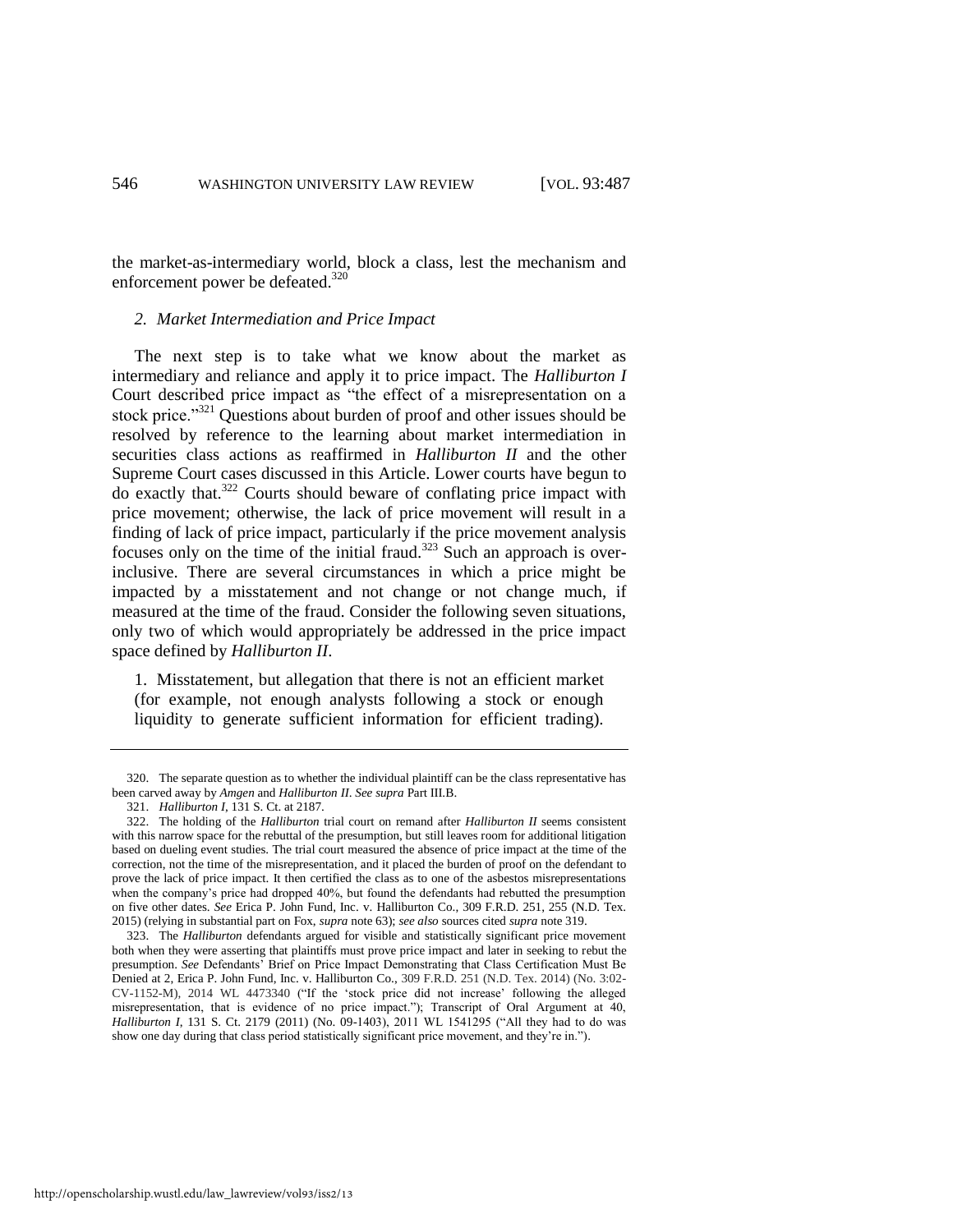This situation is specifically covered by footnote 27 of *Basic* and would seem appropriate for resolution at class certification.

2. Misstatement, but allegation that there was no publicity of the misstatement—even where there is an efficient market for the stock. This is specially covered by footnote 27 of *Basic* and would seem appropriate for resolution at class certification.

3. Misstatement, but allegation that it was not material. This is also listed in footnote 27 of *Basic*, but given the holding of *Amgen*, would not be appropriate for resolution at class certification.

4. Misstatement, but defendant is not able to prove statistically significant price impact so as to satisfy event study methodology regularly used in modern securities class actions.<sup>324</sup> Given the holding of *Halliburton II*, this context would not be appropriate for resolution at class certification.

5. Misstatement, but the only price impact is attributable to an alternative or intervening cause. Given the holding of *Halliburton I*, this would not be appropriate for resolution at class certification.

6. Misstatement, but the defendant contests it. This would be resolved at motion to dismiss, and, if not, at trial per *Amgen*.

7. Misstatement, but in context of price maintenance (i.e., allegation the misstatement sought to prop up price in the face of new information that would have led to decline). This is not raised in footnote 27, nor *Halliburton II*, but the recent Supreme Court cases evidence this fact pattern, and lower courts have upheld 10b-5 claims in price maintenance cases without price movement at Time 1.

This series of fact patterns illustrates two outcomes as to price impact. First, the effect of the misrepresentation may sometimes occur even though the price itself does not move at the time of the misrepresentation. The result is that rebuttal of the presumption would not be appropriate. Second, class certification cannot, and should not, resolve all issues in which there is no effect of the misrepresentation on price.

<sup>324</sup>*. See* Fox, *supra* not[e 63](#page-17-1) (discussing two measures that might be used by courts to determine if the presumption has been rebutted: the first would leave defendants about where they were before *Halliburton II*, and the second would advance the essential issue of loss causation to the class certification point of litigation).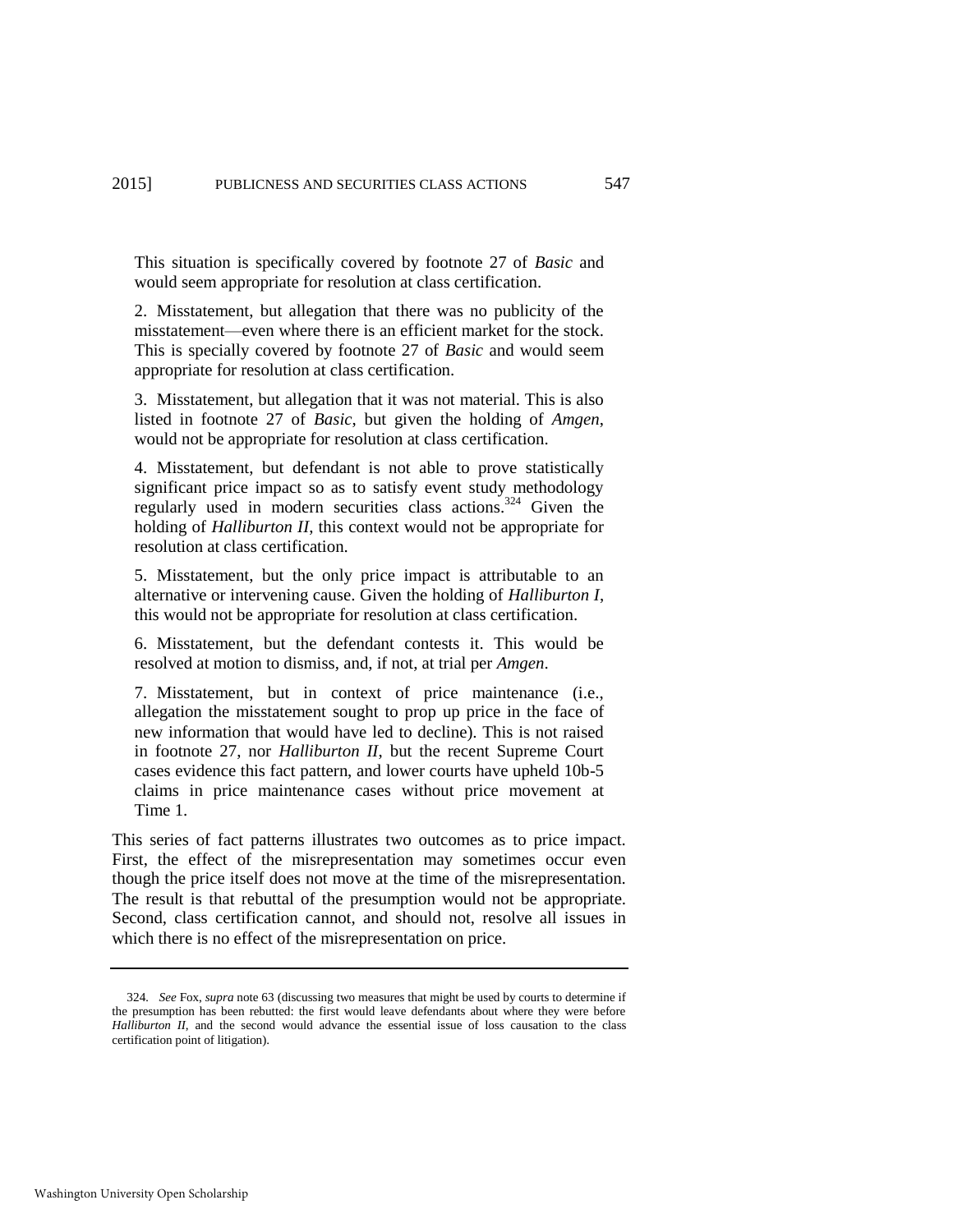The *Halliburton* facts illustrate the former, which is example 7, even though the Court itself did not address the issue. In *Halliburton*, the plaintiffs' initial allegations fell into three categories: asbestos litigation liability, construction contract revenues, and merger cost savings. $325$  With respect to all of the statements, the plaintiffs' claim, whether understating liability or overstating revenues and cost savings, was that the defendants had made the misstatements in order to prevent the market price from dropping.<sup>326</sup> For example, the allegation with respect to the asbestos litigation was that if the issuer had been truthful about the extent of its liability, which turned out to be much higher than publicly stated at Time 1, the stock price would have dropped.<sup>327</sup> The same is true about the revenue-recognition allegation on the construction contracts, where the plaintiffs claimed that the defendants had overstated the revenue and later had to correct it, as well as with respect to the announced cost savings from the merger that were unrealistic.<sup>328</sup> These arguments all depend on information impoundment and market intermediation, but in the price maintenance context.<sup>329</sup>

Notice that the structure we have developed so far leaves us with the problem that misrepresentations, scienter, materiality, and market efficiency are tied to Time 1, but fraud visibility and damages generally occur at Time 2. Thus, the liability, construction revenue, and merger misrepresentations all occur at Time 1 points, but because the purpose of these announcements is, through market intermediation, to prevent the price of the company's stock from falling, it is possible for them to distort the price of the stock (or have a price impact) with little or no movement in the stock price.

This pattern is the essence of price maintenance, and the argument, price impact without price movement, was also made in *Dura* and *Amgen*, and is not susceptible to Time 1 price-movement proof. Additionally,

<sup>325.</sup> *Halliburton II*, 134 S. Ct. 2398, 2405–06.

<sup>326.</sup> *Id.*

<sup>327.</sup> *See id.*

<sup>328.</sup> *See id.*

<sup>329.</sup> The same is arguably true of *Dura* and *Amgen*. The *Dura* plaintiffs argued that the defendants repeatedly made statements about expected sales and profits, as well as impending drug approval, despite knowing that neither the profits nor the drug approval were likely, including statements about the continued development of the drugs and progress of drug trials. *See* Fourth Consolidated Amended Complaint for Violation of the Securities Exchange Act of 1934 at 1–22, *In re* Dura Pharms., Inc. Sec. Litig., No. 99-CV-0151-L(WMC) (S.D. Cal. July 21, 2006), 2006 WL 3267513. In *Amgen*, the plaintiffs argued that the defendants continued to make statements about the safety of certain drugs despite growing evidence to the contrary. *See* Conn. Ret. Plans & Trust Funds v. Amgen, Inc., No. CV 07-2536 PSG (PLAx), 2009 WL 2633743, at \*2 (C.D. Cal. Aug. 12, 2009).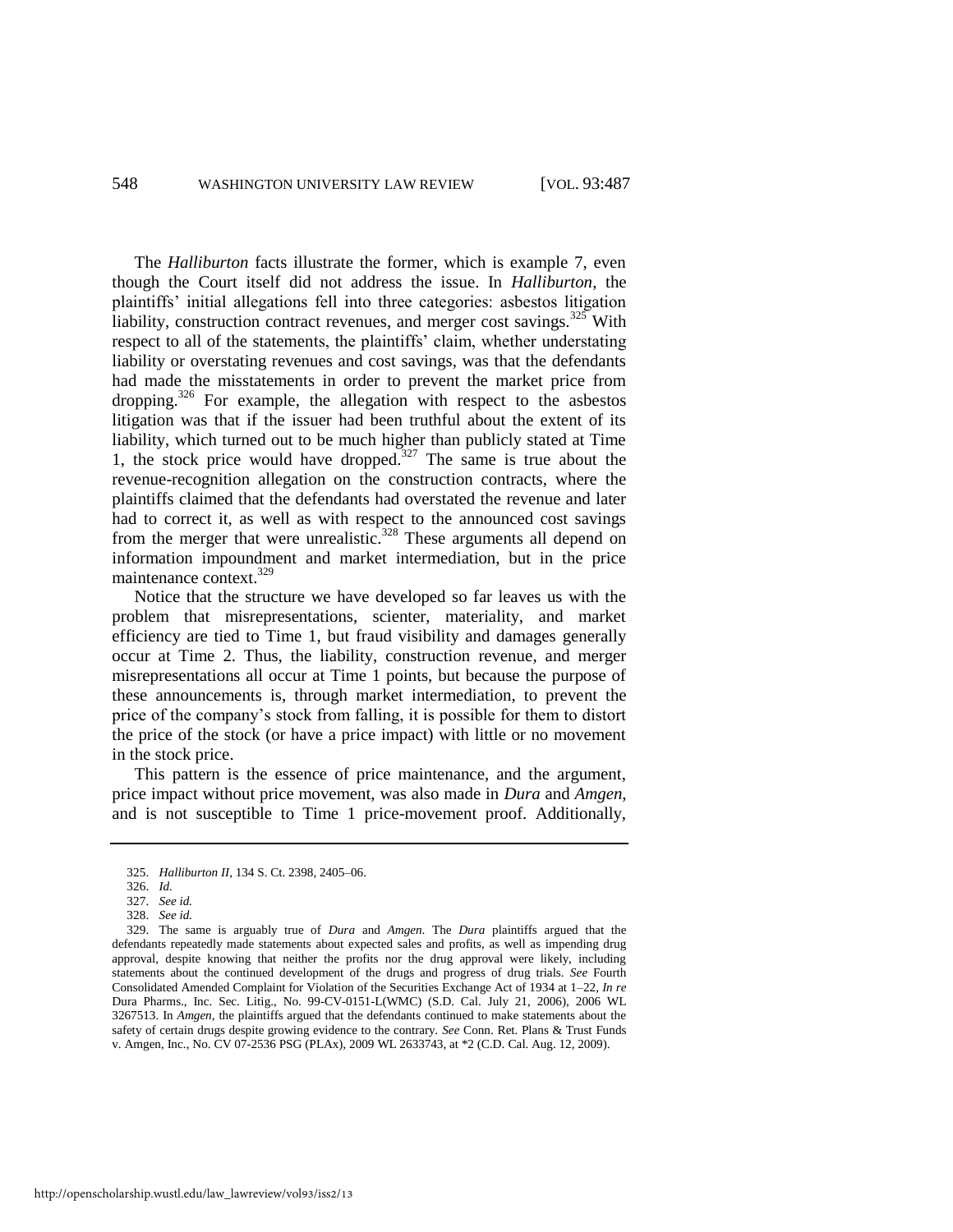price-maintenance situations reveal that it is possible to have an efficient market that shows little or no movement at Time 1 because the distortion occurred through price stabilization. In short, price distortions can exist without price movement. As a result, judicial decisionmaking as to class certification and fights about price impact should reflect an understanding of the types of situations that can occur, the narrowness of the allowed inquiry, and the maintenance issue.<sup>330</sup>

*Amgen*, *Halliburton II*, and illustration number 4 above also reveal another possibility: there are cases where the price does not move, but the issue should not be resolved at class certification because it does not go to the core class question of whether individual issues predominate. The majority opinion in *Halliburton II* acknowledges via an example that there remains something of a failsafe where the connection of a class of plaintiffs is so insufficiently tied to the alleged fraud that the remnants of reliance might be used to end even an open market fraud case (as opposed to scienter or misrepresentation issues resolved on motion to dismiss or loss causation and materiality resolved at other points in litigation).<sup>331</sup> This example seemingly intrudes at least partly on the space occupied by materiality, but the overlap does not seem to be large. Justice Ginsburg, author of the Court's *Amgen* materiality opinion just the term before, concurs in the *Halliburton II* majority, briefly noting that it "should impose no heavy toll on securities-fraud plaintiffs with tenable claims."<sup>332</sup> The two opinions illustrate our argument that the space available to contest efficiency is, in fact, quite small and is supported both by the publicness goals of securities regulation and by the front-end uses of market efficiency to justify deregulation.

In short, reliance and the efficient-market presumption, as well as the narrowness of the rebuttal space for price impact, are supported by a more general understanding of market intermediation and the role it plays in supporting issuers' access to the capital markets. A key prerequisite for the presumption of reliance is the existence of an efficient market. In

<sup>330.</sup> Many courts have recognized the effect of maintenance, even if the Supreme Court has not yet done so. *See, e.g.*, FindWhat Investor Grp. v. FindWhat.com, 658 F.3d 1282, 1317 (11th Cir. 2011) (stating that fraudulent misstatements that prolong inflation can be just as harmful); McIntire v. China MediaExpress Holdings, Inc., 38 F. Supp. 3d 415, 431–35 (S.D.N.Y. 2014); IBEW Local 98 Pension Fund v. Best Buy Co., 958 F. Supp. 2d 1065 (D. Minn. 2013); *In re* Pfizer Inc. Sec. Litig., 936 F. Supp. 2d 252, 264 (S.D.N.Y. 2013).

<sup>331.</sup> *Halliburton II*, 134 S. Ct. 2398, 2415–16 (2014).

<sup>332.</sup> *Id.* at 2417 (Ginsburg, J., concurring). The two views on the causal link that reliance requires may be no further apart than the views of Justices Brennan and Blackmun on the same point in their exchange of memoranda in *Basic* discussed above. *See supra* note[s 157–](#page-32-1)59 and accompanying text.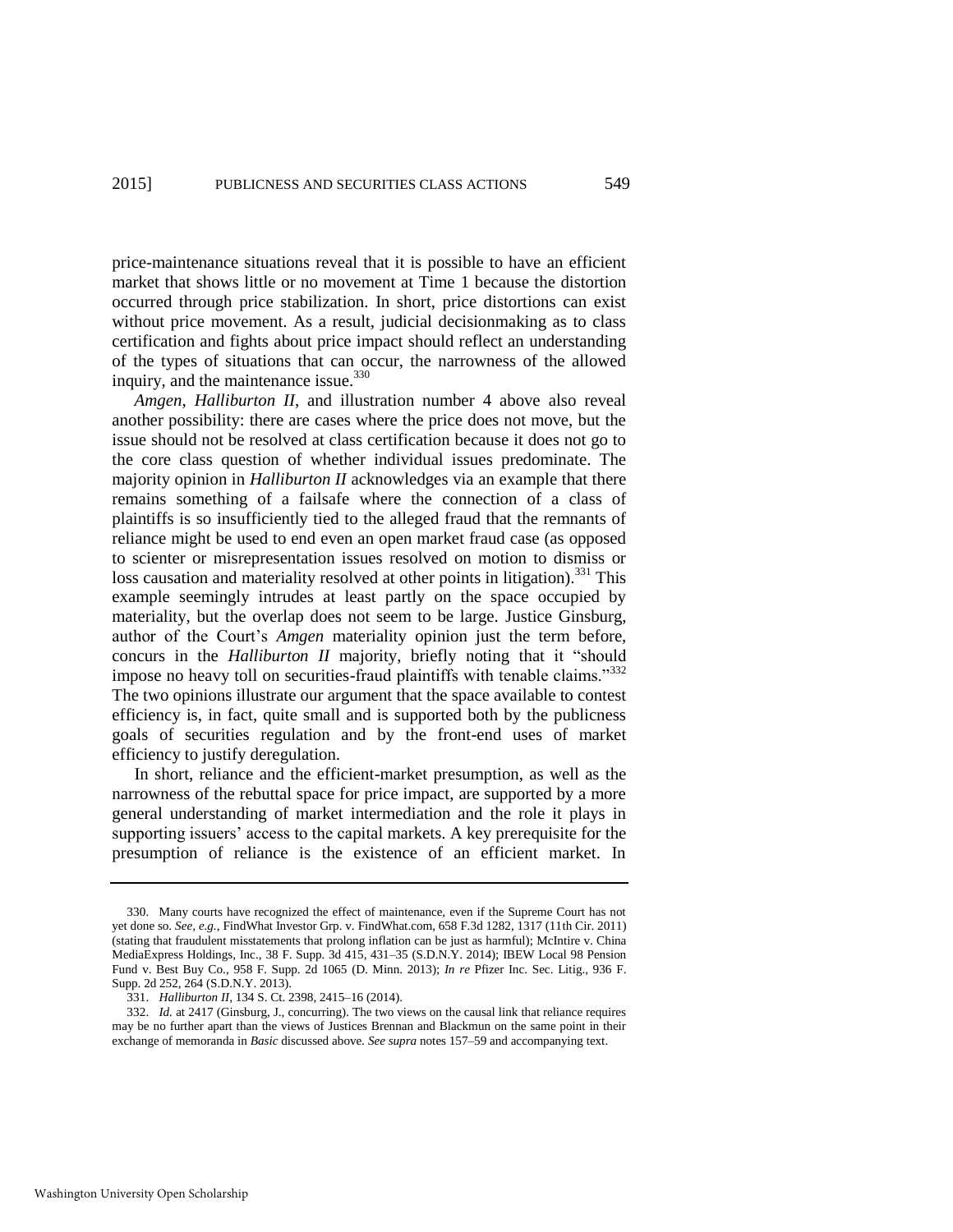*Halliburton II*, the defendants argued that a lack of price movement revealed the market was not efficient, and thus the presumption was rebutted.<sup>333</sup> Of course, this argument fails to account for price maintenance.

Moreover, if we step back from the econometric studies and consider Halliburton's place in the securities market, it raises the question of whether it passes the straight-face test for a Fortune 500, New York Stock Exchange-traded company to claim that the market for its stock lacks efficiency. Indeed, it is arguably disingenuous for companies who are Form S-3 filers, like Halliburton, to take the front-end, registration-side advantages of market intermediation but deny the enforcement side of it on the back end.<sup>334</sup>

This is the point at which our construct of the regulatory goals as being motivated by publicness, along with market intermediation, provides traction. The answer to the specific application of *Halliburton II*, as well as the larger role of the class action more generally, lies in our acceptance of the need for strong securities markets. Class actions, as we have argued, are important for policing and protecting the market and ensuring belief in its strength. This is their enforcement and deterrence role, and that role, in turn, contributes to the belief in the market that attracts capital and creates stability. The market, of course, works to allocate capital from investors to user. Issuers rely on the market, its intermediation, and its efficiency, to access that capital. Capital allocation, in turn, supports growth and innovation. Market intermediation also plays a role in access to capital and offerings, and in deterrence, by providing the necessary reliance bridge for predominance, a requirement for a securities class action. These reasons, in combination with the case law, support our conclusion that although market-efficiency inquiries are allowed at the class-certification stage of the procedure, the inquiry is to be a narrow one that does not conflate loss causation or materiality with market efficiency and is mindful of price maintenance. Insisting on these limitations will help to avoid merit creep and mini trials. It will also help to ensure the market protection essential to innovation and growth.

http://openscholarship.wustl.edu/law\_lawreview/vol93/iss2/13

<sup>333.</sup> *Halliburton II*, 134 S. Ct. at 2409–10.

<sup>334.</sup> *See* Cammer v. Bloom, 711 F. Supp. 1264, 1285 (D.N.J. 1989) (implicitly recognizing this argument by including S-3 filings as one measure of market efficiency).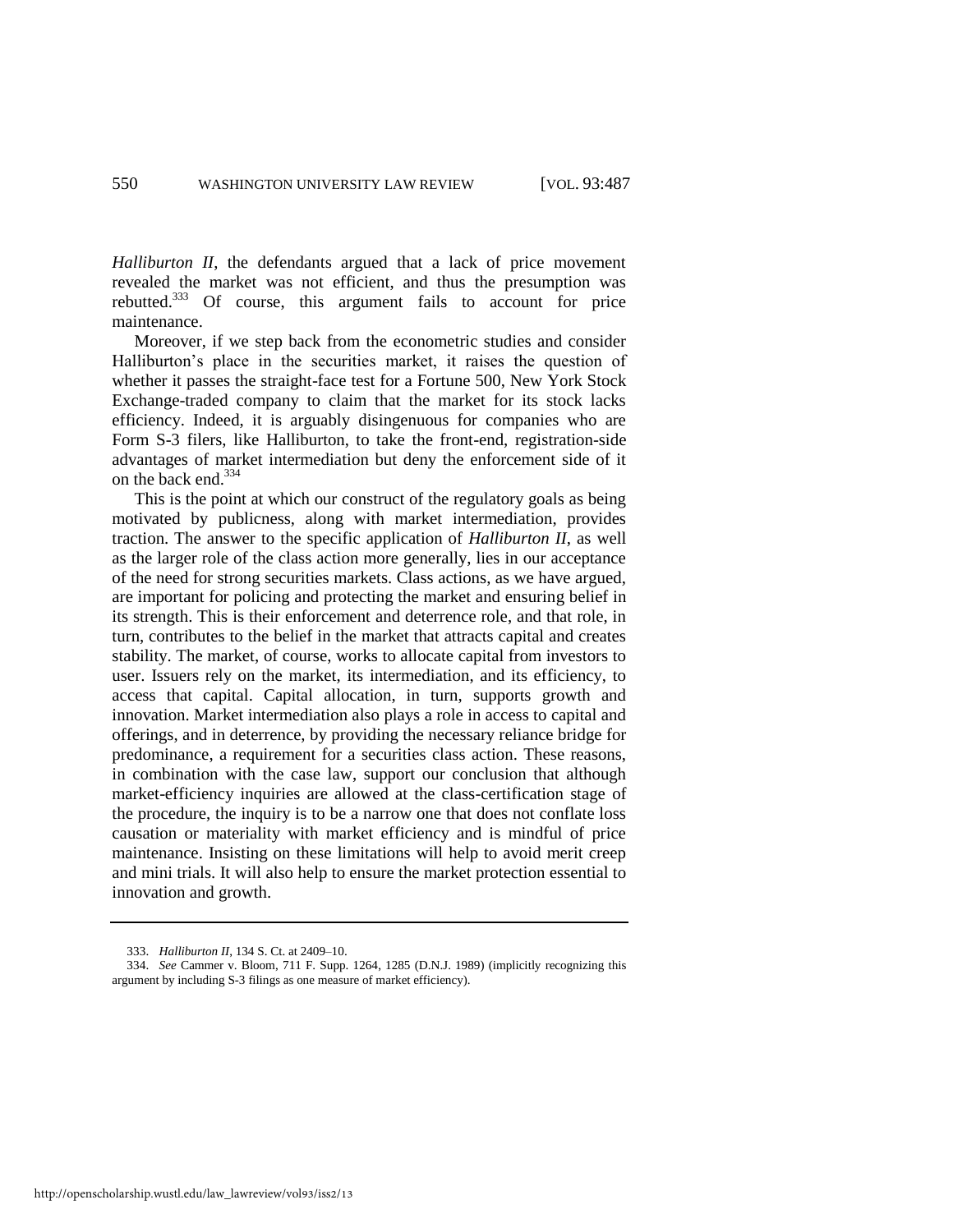#### **CONCLUSION**

This Article develops the role that market intermediation plays in securities regulation—both on the front and back end. On the back end, its role reflects both concerns about the possibility of overcompensation and the place that enforcement plays in ensuring belief in strong securities markets.<sup>335</sup> The front-end regulatory examples reveal how market intermediation facilitates capital formation and deregulation.<sup>336</sup> Here, for example, it replaces other options, including a merits-based regulatory system. On the back end, through litigation and deterrence, market intermediation resolves collective-action problems through the class action. In short, the market-efficiency theory has withstood the test of time for the same reasons that industry has deployed it on the front end: because it is "a reasonable approximation of the truth" that both enables rulemaking and capital raising as well as class-action policing of openmarket fraud.<sup>337</sup>

In sum, the securities-fraud class action has evolved and endured because of the role it plays in enforcement and the publicness of the markets. It does so through, at least in part, market intermediation. As we explored, the market plays a part as an intermediary and enables securities regulation on the front end and, through deterrence/enforcement, on the back end. Thus, efficiency and intermediation on the front end correlates with efficiency and intermediation on the back end. In today's world, open-market cases are different from their common-law counterparts, and the *Basic* presumption recognizes that difference. It allows these cases to proceed and to fulfill their enforcement role. Further, the class action as modified by the courts and Congress balances concerns about overcompensation with those about unchecked fraud and, in doing so, makes its own contribution to market efficiency. Congress chose the elements that should be addressed at the motion to dismiss stage and those that belong to the merits stage, resulting in a very stringent inquiry that itself verges on a dispute about the merits. Class certification is not designed to be, and should not be, the same. It should not become the driver, because if it does, procedure, and the Court's increased willingness

<sup>335.</sup> It is also the product of cost-benefit analysis. *See* Lynn A. Stout, *Type I Error, Type II Error, and the Private Securities Litigation Reform Act*, 38 ARIZ. L. REV. 711 (1996); Langevoort, *supra* note [51.](#page-15-0)

<sup>336.</sup> Not all S-3 filers, for example, are free of fraud or necessarily good candidates for shelf offerings, but all of them can use the provision because it is more cost effective to regulate in that fashion.

<sup>337.</sup> Allen, *supra* not[e 260,](#page-49-0) at 559.